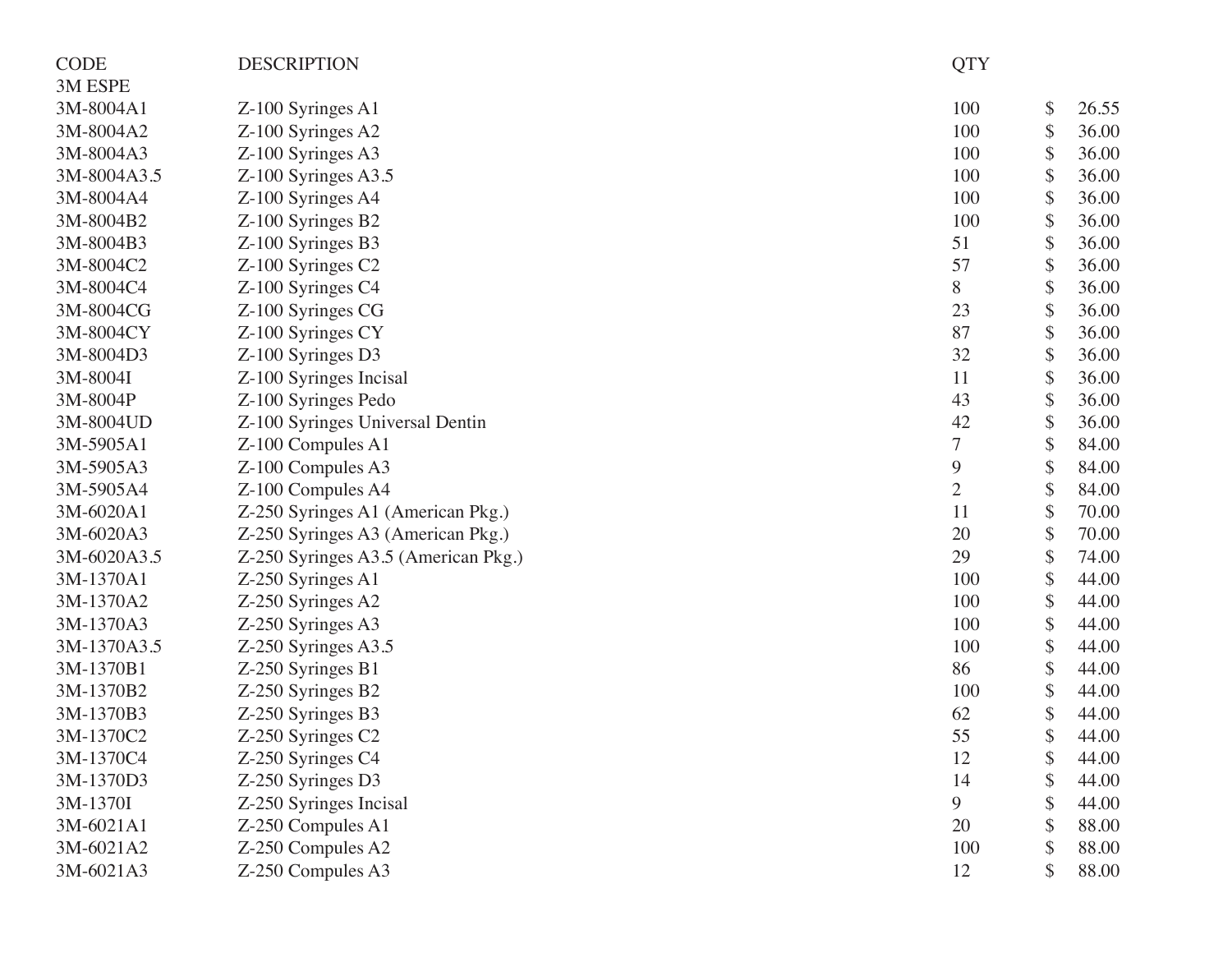| 3M-6021A3.5  | Z-250 Compules A3.5                 | 4              | \$ | 88.00  |
|--------------|-------------------------------------|----------------|----|--------|
| 3M-6021A4    | Z-250 Compules A4                   | 14             |    | 88.00  |
| 3M-6021B3    | Z-250 Compules B3                   | 31             | \$ | 88.00  |
| 3M-6021C2    | Z-250 Compules C2                   | 9              |    | 88.00  |
| 3M-6021I     | Z-250 Compules Incisal              | 10             | \$ | 88.00  |
| 3M-6021UD    | Z-250 Compules UD                   |                |    | 88.00  |
| 3M-3910A2B   | Filtek Supreme - A2 Body Syringe    | 100            |    | 100.00 |
| 3M-3910A2E   | Filtek Supreme - A2 Enamel Syringes | 20             | \$ | 100.00 |
| 3M-3910A3.5B | Filtek Supreme - A3.5 Body Syringe  | 21             |    | 100.00 |
| 3M-3910A3B   | Filtek Supreme - A3 Body Syringe    | 37             | \$ | 100.00 |
| 3M-3910A3E   | Filtek Supreme - A3 Enamel Syringes | 6              |    | 100.00 |
| 3M-3911A3B   | Filtek Supreme - A3 Body caps       | 21             |    | 110.00 |
| 3M-3911A4B   | Filtek Supreme XT Caps A4 B (20pk)  | 31             | \$ | 110.00 |
| 3M-3911B3B   | Filtek Supreme XT Caps B3 B (20pk)  | 7              | S  | 110.00 |
| 3M-3911C1B   | Filtek Supreme XT Caps C1 B (20pk)  | $\overline{2}$ | \$ | 110.00 |
| 3M-8100A3    | P-60 Syringes A3                    | 100            | \$ | 45.00  |
| 3M-8100B2    | P-60 Syringes B2                    | 100            |    | 45.00  |
| 3M-4720A3    | P-60 Syringes A3 (American)         | 49             | \$ | 95.00  |
| 3M-4720B2    | P-60 Syringes B2 (American)         | 34             |    | 95.00  |
| 3M-1262P     | Attest Biolog Indicator (25/Pk)     | 50             | \$ | 179.98 |
| 3M-1954      | Soflex Strips 1954 (Pk/150)         | 58             | \$ | 37.50  |
| 3M-1954N     | Soflex Strips 1954N (Pk/100)        | 36             |    | 37.50  |
| 3M-1981C     | Soflex Discs 1981C                  | 97             | \$ | 49.00  |
| 3M-1981F     | Soflex Discs 1981F                  | 100            | \$ | 49.00  |
| 3M-1981M     | Soflex Discs 1981M                  | 100            | \$ | 49.00  |
| 3M-1981SF    | Soflex Discs 1981SF                 | 37             | \$ | 49.00  |
| 3M-1982C     | Soflex Discs 1982C                  | 100            |    | 49.00  |
| 3M-1982F     | Soflex Discs 1982F                  | 100            | \$ | 49.00  |
| 3M-1982M     | Soflex Discs 1982M                  | 100            | \$ | 49.00  |
| 3M-1982SF    | Soflex Discs 1982SF                 | 100            |    | 49.00  |
| 3M-2381C     | Soflex Discs 2381C                  | 100            | \$ | 49.00  |
| 3M-2381M     | Soflex Discs 2381M                  | 76             | P  | 49.00  |
| 3M-2381SF    | Soflex Discs 2381SF                 | 56             |    | 49.00  |
| 3M-2382C     | Soflex Discs 2382C                  | 100            |    | 49.00  |
| 3M-2382F     | Soflex Discs 2382F                  | 6              |    | 49.00  |
| 3M-2382M     | Soflex Discs 2382M                  | 30             |    | 49.00  |
| 3M-2382SF    | Soflex Discs 2382SF                 | 20             | \$ | 49.00  |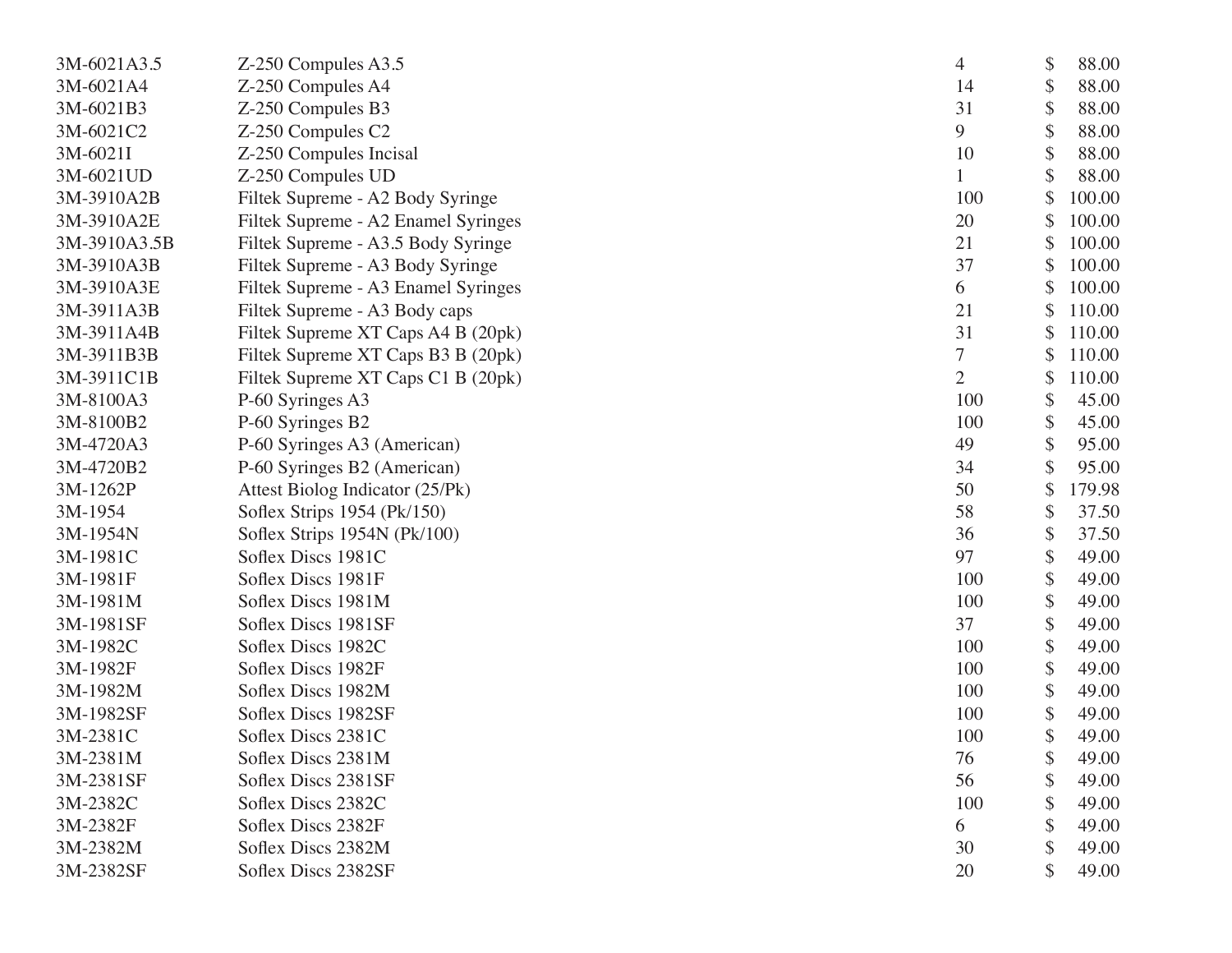| 3M-8690F  | Soflex Disc (50/Pk)                                                              | 100            | \$ | 24.00  |
|-----------|----------------------------------------------------------------------------------|----------------|----|--------|
| 3M-8690M  | Soflex Disc (50/Pk)                                                              | 66             | \$ | 24.00  |
| 3M-8690SF | Soflex Disc (50/Pk)                                                              | 88             | \$ | 24.00  |
| 3M-8691SF | Soflex Disc (50/Pk)                                                              | 78             | \$ | 24.00  |
| 3M-8692F  | Soflex Disc (50/Pk)                                                              | 90             | \$ | 24.00  |
| 3M-8692SF | Soflex Disc (50/Pk)                                                              | 70             | \$ | 24.00  |
| 3M-8693M  | Soflex Disc (50/Pk)                                                              | 30             | \$ | 24.00  |
| 3M-3008   | <b>Scotchbond Primer</b>                                                         | 75             | \$ | 49.00  |
| 3M-3009   | Scotchbond Adhesive                                                              | 100            | \$ | 49.00  |
| 3M-7542   | Scotchbond Multi-Purpose - Primer Refill, 8 mL Bbottle (American Pkg.)           |                | \$ | 154.00 |
| 3M-7544   | Scotchbond Multi-Purpose Plus - Dispenser Wells, Package of 4                    | 6              | \$ | 16.66  |
| 3M-3303A3 | Vitremer - Powder Refill A3 Triple-Cure, 9 Gm. Bottle                            | 20             | \$ | 100.00 |
| 3M-3415A1 | RelyX ARC - A1 Trans Ref 1 - 4.5 Gm.                                             | 36             | \$ | 90.00  |
| 3M-3415A3 | RelyX ARC - A3 Univ Ref 1 - 4.5 Gm                                               | 100            | \$ | 90.00  |
| 3M-2721   | RelyX Ceramic Primer                                                             | 16             | \$ | 98.00  |
| 3M-3505   | RelyX Luting - Complete Kit                                                      | 25             | S  | 112.00 |
| 3M-3505L  | RelyX Luting - Liquid Only                                                       | 100            | \$ | 70.00  |
| 3M-3525A  | RelyX Luting Plus - Refill - 2 - 11.5 Gm. Clicker Dispensers of Cemen            | 100            |    | 208.00 |
| 3M-56816  | RelyX Unicem Aplicap Translucent 50 caps                                         | 65             |    | 270.00 |
| 3M-56819  | RelyX Unicem Applicap A1 20/Pk                                                   | $\overline{4}$ | \$ | 170.00 |
| 3M-56818  | RelyX Unicem Applicap A2                                                         | 49             |    | 270.00 |
| 3M-56817  | RelyX Unicem Applicap A3                                                         | 22             | \$ | 270.00 |
| 3M-56815  | RelyX Unicem Applicap Refill Asst. Pk.                                           | $\overline{7}$ | \$ | 270.00 |
| 3M-8714A3 | RelyX Veneer Cement Refill Shade A3                                              | 13             | \$ | 70.00  |
| 3M-51202  | Singlebond 2 (Plus)                                                              | 100            | \$ | 66.00  |
| 3M-7312   | <b>Express Putty</b>                                                             | 100            | \$ | 119.90 |
| 3M-7319   | Intraoral Tips (Pk/96)                                                           | 75             | \$ | 50.00  |
| 3M-7510   | Vitrebond Kit                                                                    | 100            | \$ | 148.00 |
| 3M-7512L  | Vitrebond Liquid                                                                 | 100            |    | 105.98 |
| 3M-7572   | Vitrebond Plus Double                                                            | 25             | \$ | 420.00 |
| 3M-9415   | Express/Imprint Mixing Tips, (48/Pk)                                             | 100            | \$ | 26.00  |
| ES-30102  | Permadyne Penta H - Heavy Body (Tray) Standard Pack                              | 5              | \$ | 420.00 |
| ES-30412  | Permadyne Garant L 2:1 - Light Body Standard Pack                                | 46             |    | 230.00 |
| ES-30710  | Permadyne Syringes H.B                                                           | 15             |    | 200.00 |
| ES-30750  | Permadyne Light Body (Syringe) Double Pack: 2-12 mL Tubes Base, 2-15 mL Tube Cat | 100            | \$ | 200.00 |
| ES-31710  | <b>Impregum F Double Pack</b>                                                    | 100            | \$ | 119.98 |
| ES-31644N | Impregum Penta (New Tip)                                                         | 100            | \$ | 279.98 |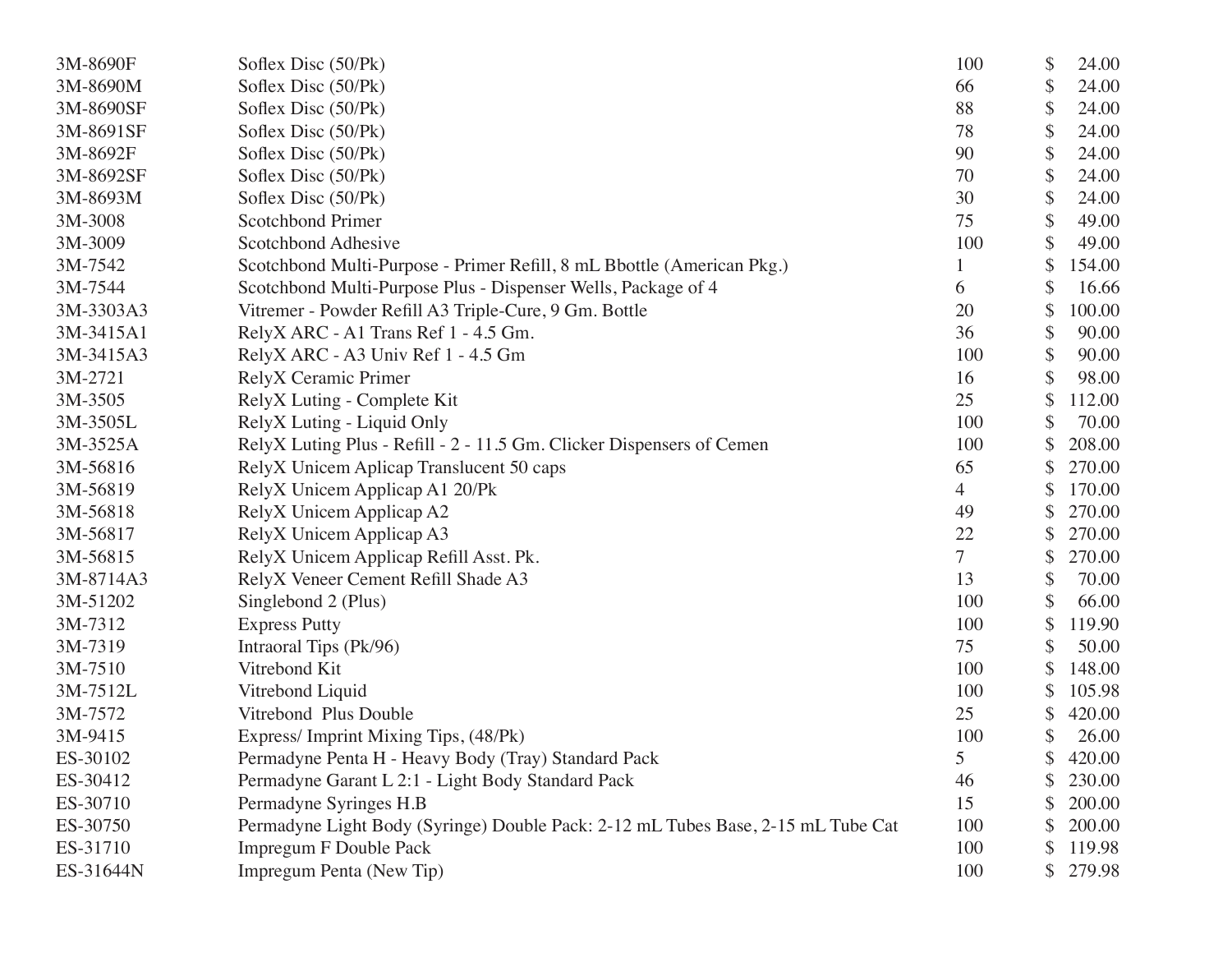| ES-31730N | Impregum Penta Soft Single                             | 100            | \$<br>299.98 |
|-----------|--------------------------------------------------------|----------------|--------------|
| ES-31740  | Impregum Penta Soft - Heavy Body, Refill Package       | 5              | \$<br>400.00 |
| ES-31764  | Impregum Penta Soft Quick Step, Medium Body - Fast Set | 15             | \$<br>430.00 |
| ES-31768  | Impregum Penta Soft Quick Step, Heavy Body - Fast Set  | 7              | \$<br>400.00 |
| 3M-12637  | Clinpro Sealant                                        | 25             | 29.00        |
| ES-33710  | <b>Ramitec Double Pack</b>                             | 12             | 247.20       |
| ES-36912  | Dimension Penta H Quick New                            | 54             | \$<br>280.00 |
| ES-56060  | Ketac Cem Applicap                                     | 17             | \$<br>200.00 |
| ES-37010  | Ketac Silver Aplicap                                   | 75             | \$<br>230.00 |
| ES-37230  | Ketac Cem Triple                                       | 100            | \$<br>210.00 |
| ES-37330  | Ketac Bond Powder: Yellow                              | $\overline{2}$ | \$<br>74.40  |
| ES-38208  | Durelon Powder Triple                                  | 50             | \$<br>73.98  |
| ES-38216  | Durelon Liquid Triple                                  | 100            | \$<br>73.98  |
| ES-38265  | Durelon CD Syringes                                    | 49             | \$<br>99.98  |
| ES-56310  | Durelon Maxicap                                        | $\overline{2}$ | \$<br>136.00 |
| ES-41926  | Prompt L-Pop (100/Pk)                                  | 100            | 270.00       |
| ES-41927  | Prompt L-Pop (200/Pk)                                  | 93             | \$<br>490.00 |
| ES-41928  | Prompt L-Pop (500/Pk)                                  | 4              | \$1,190.00   |
| ES-44115  | <b>Cavit White 4 Tubes</b>                             | 10             | \$<br>27.00  |
| ES-44123  | <b>Cavit W Tubes</b>                                   | 6              | \$<br>99.98  |
| ES-44016  | <b>Cavit Pink 4 Tubes</b>                              | 17             | \$<br>27.00  |
| ES-44024  | Cavit Pink 20 Tubes                                    | 14             | \$<br>99.98  |
| ES-44030  | <b>Cavit Pink Jars</b>                                 | 100            | \$<br>21.00  |
| ES-44130  | Cavit W                                                | 100            | \$<br>21.00  |
| ES-44313  | Cavit G                                                | 100            | \$<br>19.98  |
| ES-46090  | Protemp II A1                                          | 72             | 180.00       |
| ES-46100  | Protemp II A3                                          | 53             | \$<br>180.00 |
| ES-46110  | Protemp II B3                                          | 1              | \$<br>180.00 |
| ES-46934  | Protemp III Garant A1                                  | 34             | \$<br>180.00 |
| ES-46937  | Protemp III Garant A2                                  | 46             | \$<br>180.00 |
| ES-46935  | Protemp III Garant A3                                  | 50             | \$<br>180.00 |
| ES-71512  | Penta Mixing Tips (New-Red) (50/Pk)                    | 14             | \$<br>73.98  |
| 3M Crowns |                                                        |                | \$           |
| $3M-6LL2$ | Nichro Crowns 6-LL-2                                   | 58             | \$<br>35.00  |
| 3M-6LL3   | Nichro Crowns 6-LL-3                                   | 5              | \$<br>35.00  |
| 3M-6LL4   | Nichro Crowns 6-LL-4                                   | 24             | \$<br>35.00  |
| 3M-6LL6   | Nichro Crowns 6-LL-6                                   | 15             | 35.00        |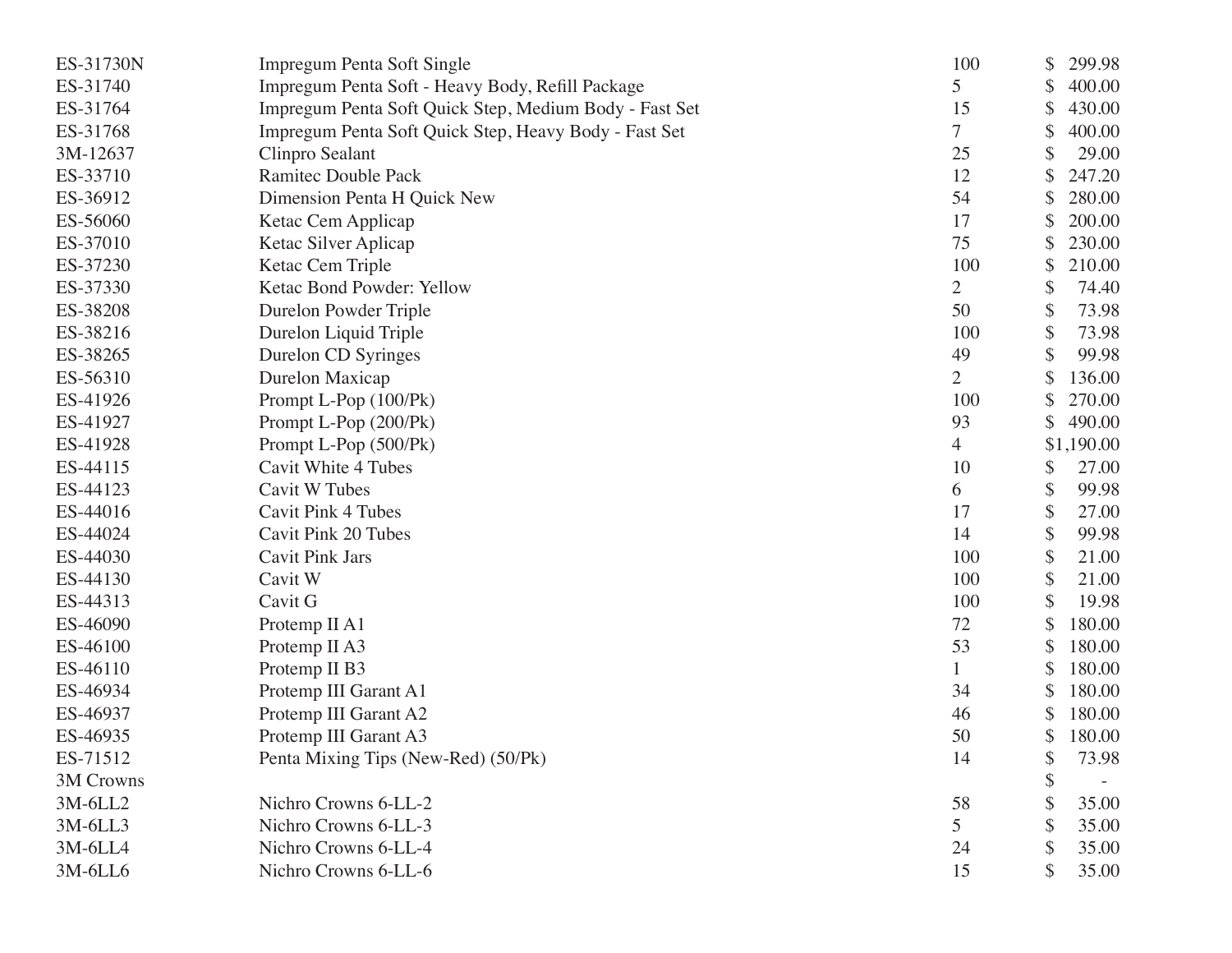| 3M-6LR2 | Nichro Crowns 6-LR-2 | 7   | \$<br>35.00 |
|---------|----------------------|-----|-------------|
| 3M-6LR3 | Nichro Crowns 6-LR-3 | 39  | \$<br>35.00 |
| 3M-6LR4 | Nichro Crowns 6-LR-4 | 9   | \$<br>35.00 |
| 3M-6LR5 | Nichro Crowns 6-LR-5 |     | \$<br>35.00 |
| 3M-6UL5 | Nichro Crowns 6-UL-5 | 20  | \$<br>35.00 |
| 3M-6UR2 | Nichro Crowns 6-UR-2 |     | \$<br>35.00 |
| 3M-6UR4 | Nichro Crowns 6-UR-4 | 12  | \$<br>35.00 |
| 3M-6UR5 | Nichro Crowns 6-UR-5 | 10  | \$<br>35.00 |
| 3M-DLL2 | Nichro Crowns D-LL-2 | 100 | \$<br>35.00 |
| 3M-DLL3 | Nichro Crowns D-LL-3 | 100 | \$<br>35.00 |
| 3M-DLL4 | Nichro Crowns D-LL-4 | 100 | \$<br>35.00 |
| 3M-DLL5 | Nichro Crowns D-LL-5 | 100 | \$<br>35.00 |
| 3M-DLL6 | Nichro Crowns D-LL-6 | 100 | \$<br>35.00 |
| 3M-DLL7 | Nichro Crowns D-LL-7 | 85  | \$<br>35.00 |
| 3M-DLR2 | Nichro Crowns D-LR-2 | 100 | \$<br>35.00 |
| 3M-DLR3 | Nichro Crowns D-LR-3 | 100 | \$<br>35.00 |
| 3M-DLR4 | Nichro Crowns D-LR-4 | 100 | \$<br>35.00 |
| 3M-DLR5 | Nichro Crowns D-LR-5 | 100 | \$<br>35.00 |
| 3M-DLR6 | Nichro Crowns D-LR-6 | 57  | \$<br>35.00 |
| 3M-DLR7 | Nichro Crowns D-LR-7 | 61  | \$<br>35.00 |
| 3M-DUL3 | Nichro Crowns D-UL-3 | 100 | \$<br>35.00 |
| 3M-DUL4 | Nichro Crowns D-UL-4 | 100 | \$<br>35.00 |
| 3M-DUL5 | Nichro Crowns D-UL-5 | 100 | \$<br>35.00 |
| 3M-DUL6 | Nichro Crowns D-UL-6 | 100 | \$<br>35.00 |
| 3M-DUL7 | Nichro Crowns D-UL-7 | 100 | \$<br>35.00 |
| 3M-DUR3 | Nichro Crowns D-UR-3 | 100 | \$<br>35.00 |
| 3M-DUR4 | Nichro Crowns D-UR-4 | 100 | \$<br>35.00 |
| 3M-DUR5 | Nichro Crowns D-UR-5 | 100 | \$<br>35.00 |
| 3M-DUR6 | Nichro Crowns D-UR-6 | 12  | \$<br>35.00 |
| 3M-DUR7 | Nichro Crowns D-UR-7 | 100 | \$<br>35.00 |
| 3M-ELL2 | Nichro Crowns E-LL-2 | 100 | \$<br>35.00 |
| 3M-ELL3 | Nichro Crowns E-LL-3 | 100 | \$<br>35.00 |
| 3M-ELL4 | Nichro Crowns E-LL-4 | 100 | \$<br>35.00 |
| 3M-ELL5 | Nichro Crowns E-LL-5 | 51  | \$<br>35.00 |
| 3M-ELL6 | Nichro Crowns E-LL-6 | 100 | 35.00       |
| 3M-ELL7 | Nichro Crowns E-LL-7 | 56  | \$<br>35.00 |
| 3M-ELR2 | Nichro Crowns E-LR-2 | 100 | \$<br>35.00 |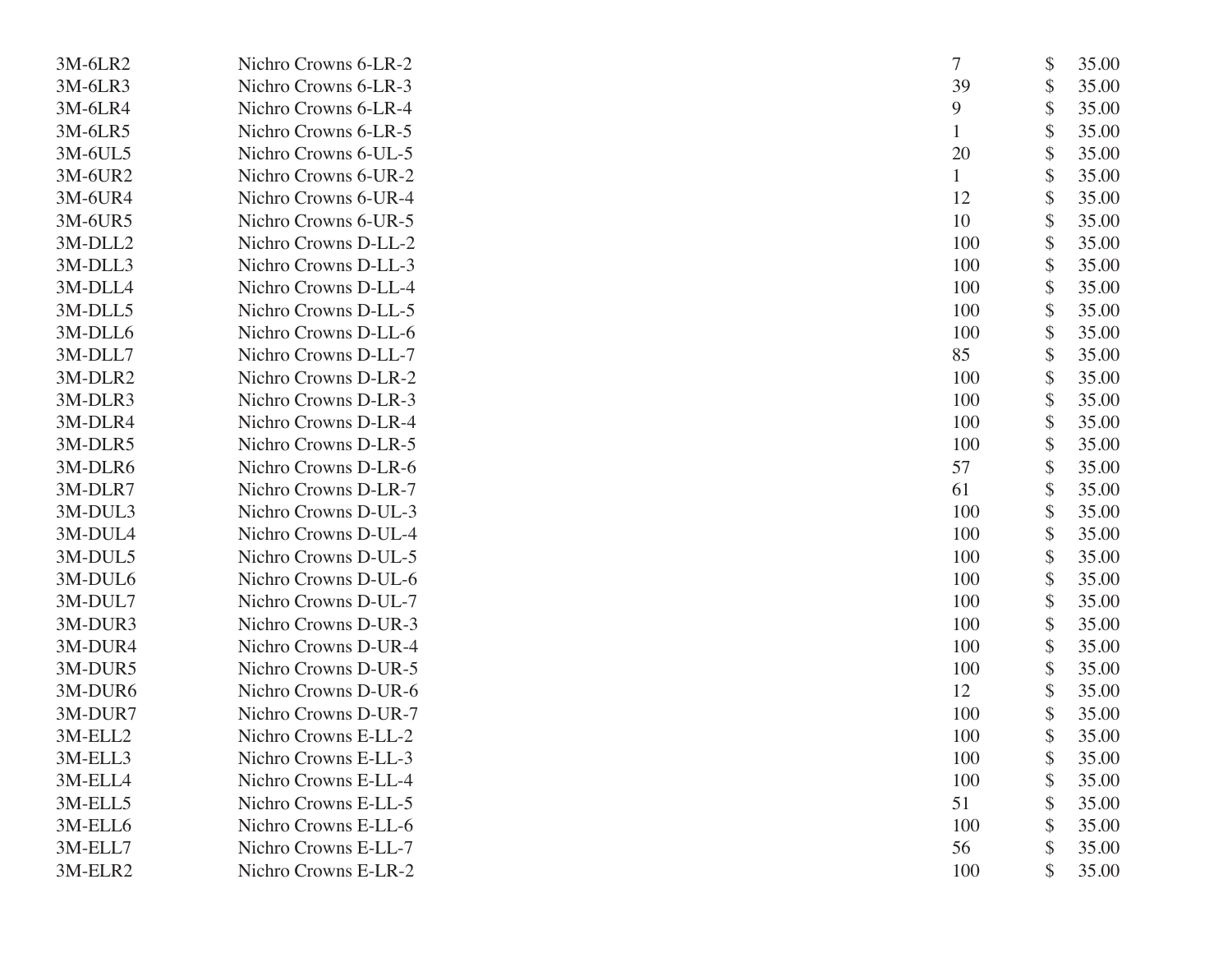| 3M-ELR3  | Nichro Crowns E-LR-3              | 100            | \$                        | 35.00  |
|----------|-----------------------------------|----------------|---------------------------|--------|
| 3M-ELR4  | Nichro Crowns E-LR-4              | 100            | \$                        | 35.00  |
| 3M-ELR5  | Nichro Crowns E-LR-5              | 100            | \$                        | 35.00  |
| 3M-ELR6  | Nichro Crowns E-LR-6              | 100            | \$                        | 35.00  |
| 3M-ELR7  | Nichro Crowns E-LR-7              | 100            | \$                        | 35.00  |
| 3M-EUL2  | Nichro Crowns E-UL-2              | 100            | \$                        | 35.00  |
| 3M-EUL3  | Nichro Crowns E-UL-3              | 100            | \$                        | 35.00  |
| 3M-EUL4  | Nichro Crowns E-UL-4              | 100            | \$                        | 35.00  |
| 3M-EUL5  | Nichro Crowns E-UL-5              | 100            | \$                        | 35.00  |
| 3M-EUL6  | Nichro Crowns E-UL-6              | 88             | \$                        | 35.00  |
| 3M-EUL7  | Nichro Crowns E-UL-7              | 100            | \$                        | 35.00  |
| 3M-EUR2  | Nichro Crowns E-UR-2              | 100            | \$                        | 35.00  |
| 3M-EUR3  | Nichro Crowns E-UR-3              | 100            | \$                        | 35.00  |
| 3M-EUR4  | Nichro Crowns E-UR-4              | 100            | \$                        | 35.00  |
| 3M-EUR5  | Nichro Crowns E-UR-5              | 75             | \$                        | 35.00  |
| 3M-EUR6  | Nichro Crowns E-UR-6              | 100            |                           | 35.00  |
| 3M-ND96  | Nichro Crown Kit ND-96            |                | \$                        | 630.00 |
| 3MDLL6   | Nichro Crowns DLL-6 (5/Pk Export) | $\overline{7}$ | \$                        | 33.50  |
| 3MDLL7   | Nichro Crowns DLL-7 (5/Pk Export) |                | $\boldsymbol{\mathsf{S}}$ | 33.50  |
| 3MDLR6   | Nichro Crowns DLR-6 (5/Pk Export) | 76             | \$                        | 33.50  |
| 3MDUL2   | Nichro Crowns DUL-2 (5/Pk Export) |                | \$                        | 33.50  |
| 3MELL7   | Nichro Crowns ELL-7 (5/Pk Export) | 4              | \$                        | 33.50  |
| 3MELR3   | Nichro Crowns ELR-3 (5/Pk Export) | 3              | \$                        | 33.50  |
| 3MEUL2   | Nichro Crowns EUL-2 (5/Pk Export) |                | $\boldsymbol{\mathsf{S}}$ | 33.50  |
| 3MEUL5   | Nichro Crowns EUL-5 (5/Pk Export) | $\overline{2}$ | \$                        | 33.50  |
| 3MEUL7   | Nichro Crowns EUL-7 (5/Pk Export) | 16             | \$                        | 33.50  |
| 3MEUR7   | Nichro Crowns EUR-7 (5/Pk Export) | 15             | \$                        | 33.50  |
| 3M-L41   | <b>Isoform Crowns L41</b>         | 42             | \$                        | 19.90  |
| 3M-L42   | <b>Isoform Crowns L42</b>         | 49             | $\boldsymbol{\mathsf{S}}$ | 19.90  |
| 3M-L43   | <b>Isoform Crowns L43</b>         | 56             | \$                        | 19.90  |
| 3M-L44   | <b>Isoform Crowns L44</b>         | 16             | \$                        | 19.90  |
| 3M-L47   | <b>Isoform Crowns L47</b>         | 10             | P                         | 19.90  |
| 3M-L48   | <b>Isoform Crowns L48</b>         | $8\,$          | \$                        | 19.90  |
| $3M-L53$ | <b>Isoform Crowns L53</b>         |                | S                         | 19.90  |
| 3M-L55   | Isoform Crowns L55                | 21             |                           | 19.90  |
| 3M-L57   | Isoform Crowns L57                | 15             | $\boldsymbol{\mathsf{S}}$ | 19.90  |
| 3M-L58   | <b>Isoform Crowns L58</b>         | 5              |                           | 19.90  |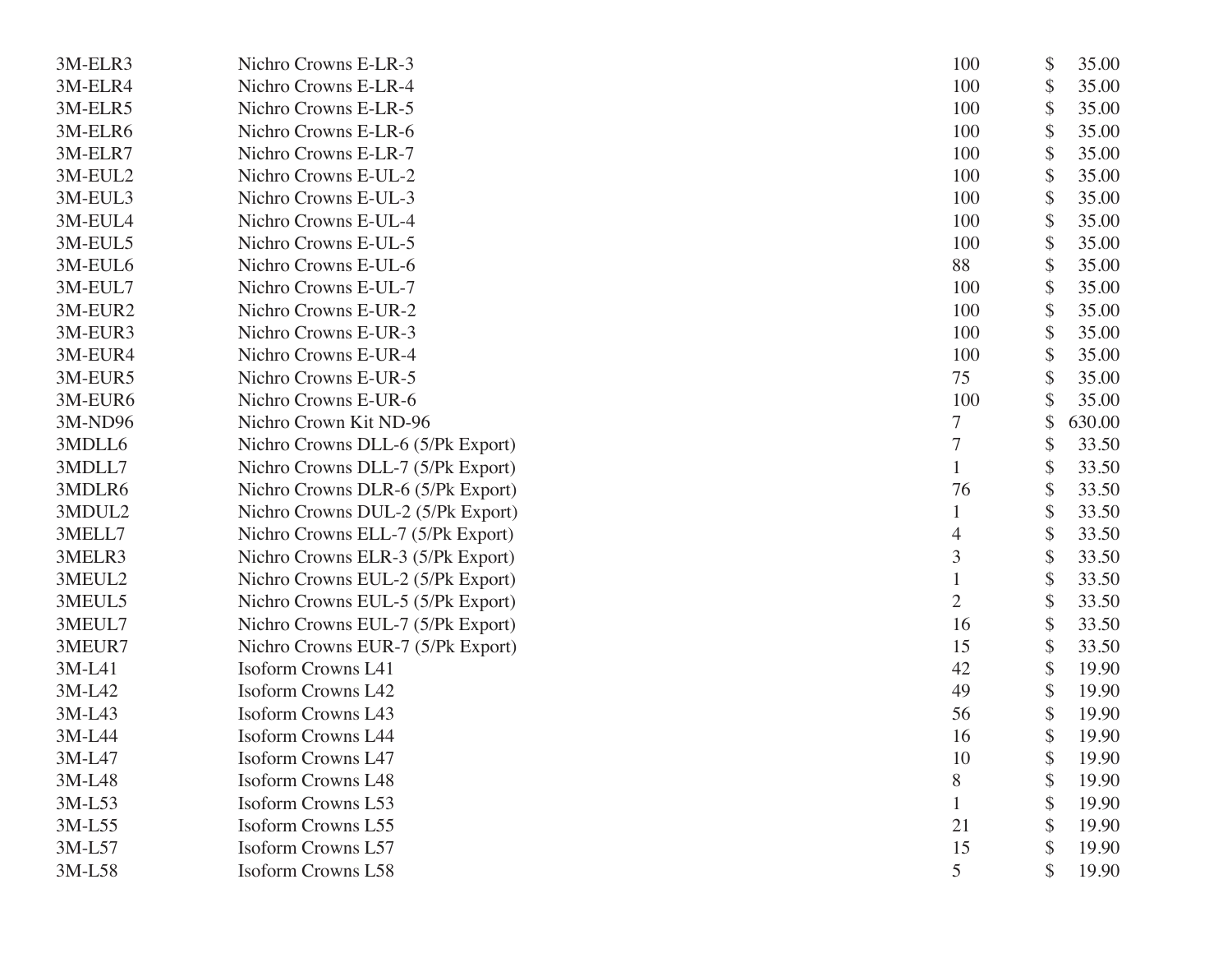| <b>Booffdr59 Crowns L59</b> | 69  | \$<br>19.90 |
|-----------------------------|-----|-------------|
| <b>Booffdr60</b> Crowns L60 | 9   | \$<br>19.90 |
| <b>Roffdrud</b> Crowns L61  | 15  | \$<br>19.90 |
| <b>Boffdr62</b> Crowns L62  | 69  | \$<br>19.90 |
| <b>Roffdr63</b> Crowns L63  | 66  | \$<br>19.90 |
| <b>Bolfdrun</b> Crowns L65  | 82  | \$<br>19.90 |
| <b>Bolfdr66</b> Crowns L66  | 27  | \$<br>19.90 |
| <b>Bolfdrug</b> Crowns L68  | 72  | \$<br>19.90 |
| Bolfdrid Crowns L70         | 7   | \$<br>19.90 |
| <b>Booffdrid Crowns L73</b> | 12  | \$<br>19.90 |
| <b>RMfdf40Crowns U40</b>    | 1   | \$<br>19.90 |
| <b>BMfdf42Crowns U42</b>    | 87  | \$<br>19.90 |
| <b>BMfdf4BCrowns U43</b>    | 97  | \$<br>19.90 |
| <b>BoffdfAACrowns U44</b>   | 66  | \$<br>19.90 |
| <b>BMfdf45Crowns U45</b>    | 43  | \$<br>19.90 |
| <b>BMfdJABCrowns U48</b>    | 38  | \$<br>19.90 |
| <b>BMfdf49Crowns U49</b>    | 13  | \$<br>19.90 |
| BoffdfofDCrowns U50         | 100 | \$<br>19.90 |
| <b>Roffdfol Crowns U51</b>  | 63  | \$<br>19.90 |
| <b>BMfdffi2Crowns U52</b>   | 35  | \$<br>19.90 |
| <b>BMfdJfi3Crowns U53</b>   | 73  | \$<br>19.90 |
| <b>BoffdfordCrowns U54</b>  | 78  | \$<br>19.90 |
| <b>BMHOfifCrowns U55</b>    | 92  | \$<br>19.90 |
| <b>BMfdfbf6Crowns U56</b>   | 6   | \$<br>19.90 |
| <b>BMfdf60Crowns U60</b>    | 100 | \$<br>19.90 |
| <b>Boffdfoil Crowns U61</b> | 87  | \$<br>19.90 |
| <b>BMfdf62Crowns U62</b>    | 100 | \$<br>19.90 |
| BolfdfoßCrowns U63          | 72  | \$<br>19.90 |
| <b>Boffdf64Crowns U64</b>   | 100 | \$<br>19.90 |
| <b>RNHdHffoCrowns U65</b>   | 100 | \$<br>19.90 |
| <b>BMfdf66Crowns U66</b>    | 59  | \$<br>19.90 |
| Boffdfor7Crowns U67         | 100 | \$<br>19.90 |
| <b>Roffdf68Crowns U68</b>   | 64  | \$<br>19.90 |
| <b>Roffdf69Crowns U69</b>   | 40  | \$<br>19.90 |
| BoffdfadOCrowns U70         | 69  | \$<br>19.90 |
| <b>Bolfdfild</b> Crowns U71 | 19  | \$<br>19.90 |
| <b>BMfdfift2Crowns U72</b>  | 74  | \$<br>19.90 |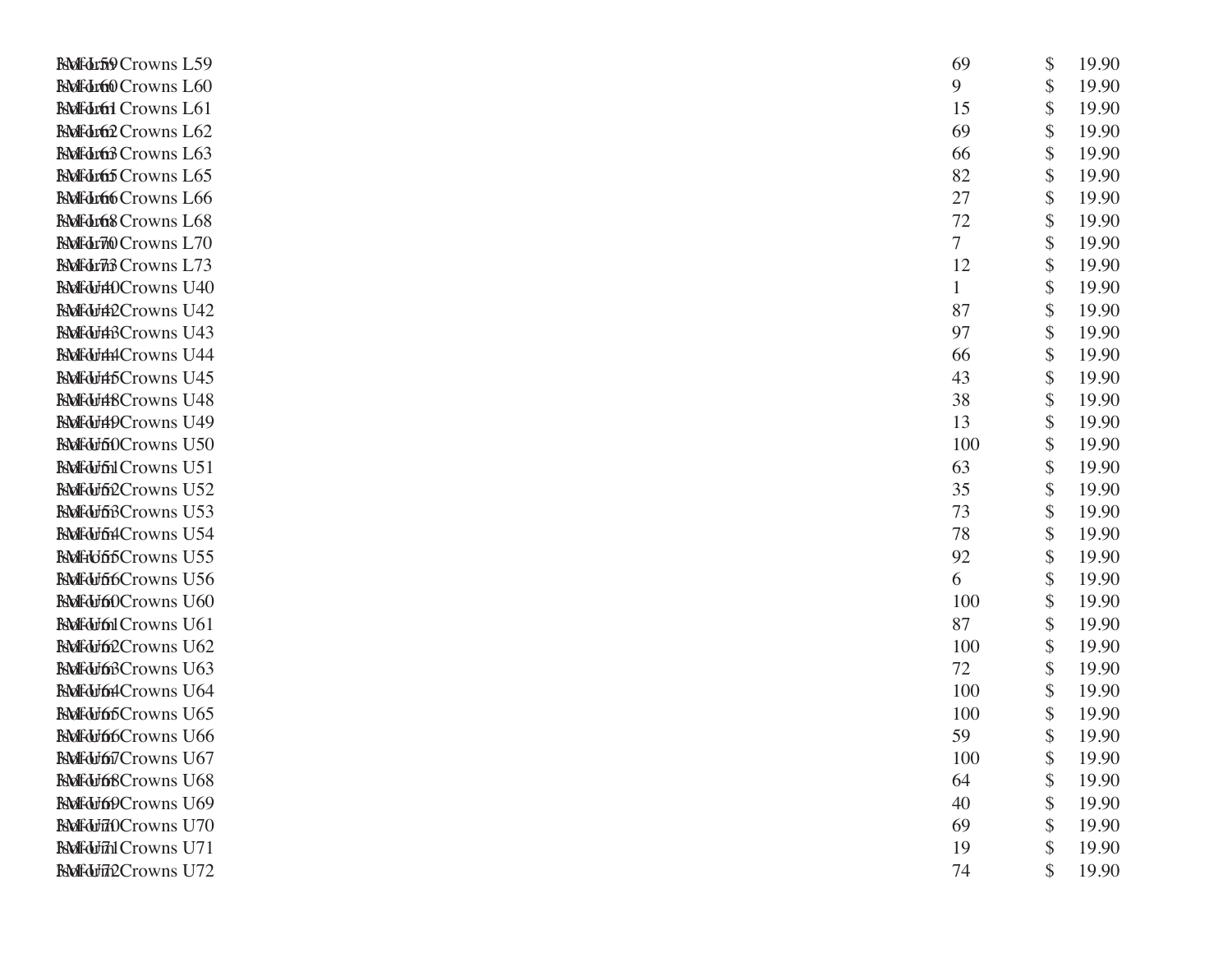| 3M-U73   | <b>Isoform Crowns U73</b> | 100 | \$<br>19.90 |
|----------|---------------------------|-----|-------------|
| 3M-U74   | <b>Isoform Crowns U74</b> | 10  | \$<br>19.90 |
| 3M-U75   | Isoform Crowns U75        | 100 | \$<br>19.90 |
| 3M-U76   | Isoform Crowns U76        | 82  | \$<br>19.90 |
| 3M-U77   | <b>Isoform Crowns U77</b> | 65  | \$<br>19.90 |
| 3M-U78   | <b>Isoform Crowns U78</b> | 50  | \$<br>19.90 |
| 3M-U79   | <b>Isoform Crowns U79</b> | 66  | \$<br>19.90 |
| 3M-P#10  | Polycarbonate Crowns #10  | 25  | \$<br>11.90 |
| 3M-P#100 | Polycarbonate Crowns #100 | 38  | \$<br>11.90 |
| 3M-P#102 | Polycarbonate Crowns #102 | 37  | \$<br>11.90 |
| 3M-P#11  | Polycarbonate Crowns #11  | 19  | \$<br>11.90 |
| 3M-P#13  | Polycarbonate Crowns #13  | 19  | \$<br>11.90 |
| 3M-P#14  | Polycarbonate Crowns #14  | 15  | \$<br>11.90 |
| 3M-P#18  | Polycarbonate Crowns #18  | 81  | \$<br>11.90 |
| 3M-P#20  | Polycarbonate Crowns #20  | 30  | \$<br>11.90 |
| 3M-P#200 | Polycarbonate Crowns #200 | 51  | \$<br>11.90 |
| 3M-P#22  | Polycarbonate Crowns #22  | 53  | \$<br>11.90 |
| 3M-P#23  | Polycarbonate Crowns #23  | 32  | \$<br>11.90 |
| 3M-P#26  | Polycarbonate Crowns #26  | 30  | \$<br>11.90 |
| 3M-P#27  | Polycarbonate Crowns #27  | 40  | \$<br>11.90 |
| 3M-P#28  | Polycarbonate Crowns #28  | 21  | \$<br>11.90 |
| 3M-P#30  | Polycarbonate Crowns #30  | 32  | \$<br>11.90 |
| 3M-P#300 | Polycarbonate Crowns #300 | 28  | \$<br>11.90 |
| 3M-P#31  | Polycarbonate Crowns #31  | 25  | \$<br>11.90 |
| 3M-P#32  | Polycarbonate Crowns #32  | 11  | \$<br>11.90 |
| 3M-P#33  | Polycarbonate Crowns #33  | 15  | \$<br>11.90 |
| 3M-P#34  | Polycarbonate Crowns #34  | 33  | \$<br>11.90 |
| 3M-P#36  | Polycarbonate Crowns #36  | 45  | \$<br>11.90 |
| 3M-P#37  | Polycarbonate Crowns #37  | 36  | \$<br>11.90 |
| 3M-P#38  | Polycarbonate Crowns #38  |     | \$<br>11.90 |
| 3M-P#39  | Polycarbonate Crowns #39  | 6   | \$<br>11.90 |
| 3M-P#40  | Polycarbonate Crowns #40  | 40  | \$<br>11.90 |
| 3M-P#42  | Polycarbonate Crowns #42  | 8   | \$<br>11.90 |
| 3M-P#43  | Polycarbonate Crowns #43  | 3   | \$<br>11.90 |
| 3M-P#44  | Polycarbonate Crowns #44  | 10  | \$<br>11.90 |
| 3M-P#52  | Polycarbonate Crowns #52  | 6   | \$<br>11.90 |
| 3M-P#53  | Polycarbonate Crowns #53  | 38  | \$<br>11.90 |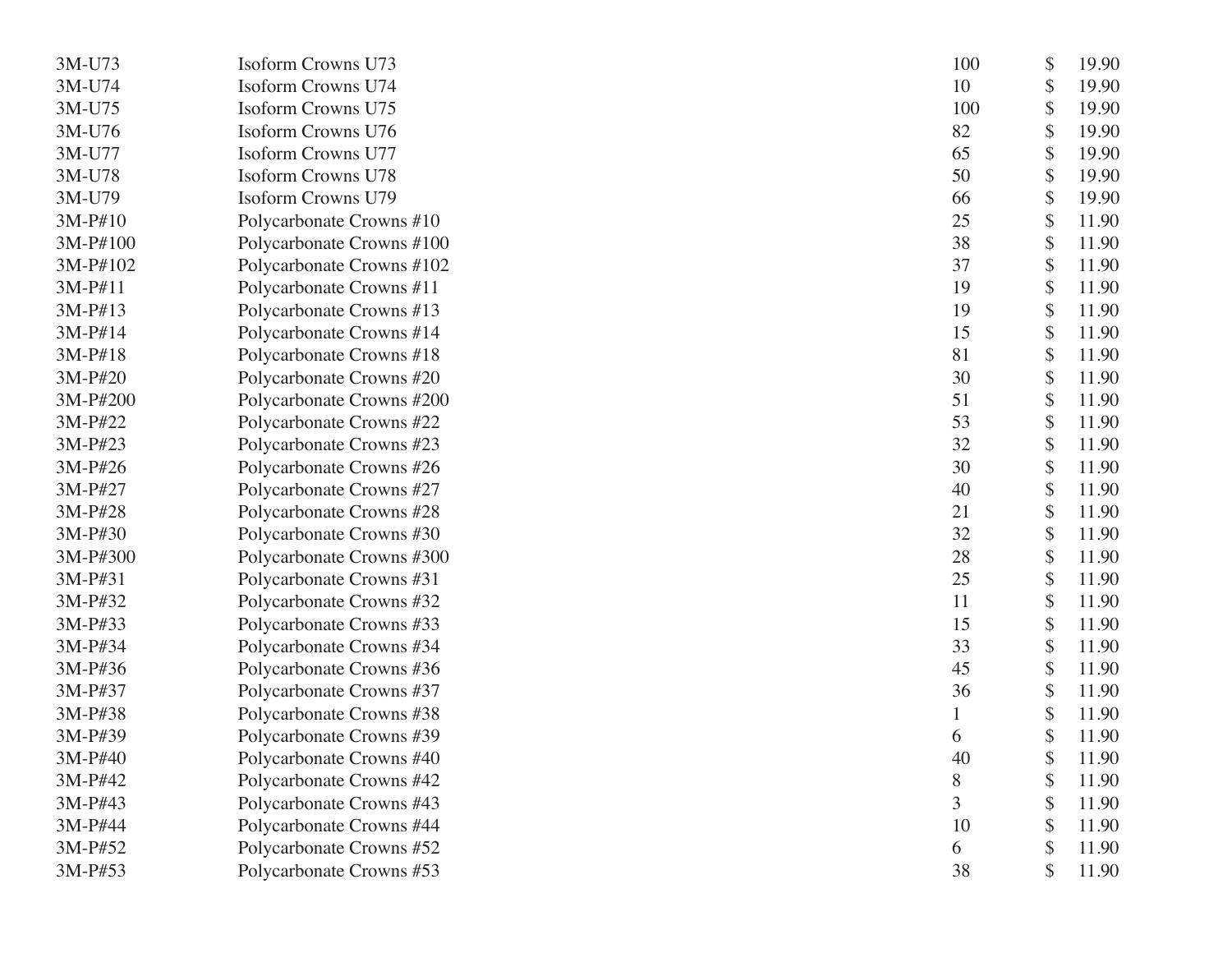| 3M-P#61        | Polycarbonate Crowns #61                 | 14             | \$<br>11.90 |
|----------------|------------------------------------------|----------------|-------------|
| 3M-P#62        | Polycarbonate Crowns #62                 | 72             | \$<br>11.90 |
| 3M-P#63        | Polycarbonate Crowns #63                 | 100            | \$<br>11.90 |
| 3M-P#64        | Polycarbonate Crowns #64                 | 100            | \$<br>11.90 |
| 3M-P#65        | Polycarbonate Crowns #65                 | 94             | \$<br>11.90 |
| 3M-P#66        | Polycarbonate Crowns #66                 | 100            | \$<br>11.90 |
| 3M-P#67        | Polycarbonate Crowns #67                 | 58             | \$<br>11.90 |
| 3M-900111      | Unitek 1RST Primary Molar UL-1           | $\overline{2}$ | \$<br>43.18 |
| 3M-900131      | Unitek 1RST Primary Molar LL-1           | 9              | \$<br>43.18 |
| 3M-900141      | Unitek 1RST Primary Molar LR-1           |                | \$<br>43.18 |
| 3M-900247      | Unitek 2CND Primary Molar LR-7           | 4              | \$<br>43.18 |
| 3M-900432      | Unitek 2CND Permanent Molar LL-2         | 4              | \$<br>43.18 |
| 3M-907003      | Unitek S/S Primary Anterior ULC-3        | 5              | \$<br>43.18 |
| 3M-907012      | Unitek S/S Primary Anterior URC-2        | 50             | \$<br>43.18 |
| 3M-907016      | Unitek S/S Primary Anterior URC-6        |                | \$<br>43.18 |
| 3M-907025      | Unitek Crowns UL-5                       | 100            | \$<br>43.18 |
| 3M-907033      | Unitek S/S Primary Anterior URL-3        | 20             | \$<br>43.18 |
| 3M-907043      | Unitek Crowns UL-3                       | 5              | \$<br>43.18 |
| 3M-907044      | Unitek Crowns UL-4                       | 17             | \$<br>43.18 |
| 3M-907051      | <b>Unitek Crowns UR-1</b>                | 3              | \$<br>43.18 |
| 3M-907052      | <b>Unitek Crowns UR-2</b>                | 16             | \$<br>43.18 |
| 3M-907053      | Unitek Crowns UR-3                       | 55             | \$<br>43.18 |
| 3M-907055      | Unitek Crowns UR-5                       | 20             | \$<br>43.18 |
| 3M-940630      | Crown                                    | 6              | \$<br>25.24 |
| 3M-940636      | #6 Lower Left 2nd Bicuspid Gold Anodized | 6              | \$<br>25.24 |
| American Eagle |                                          |                | \$          |
| AM-AEB26-28BF  | 26-28 Ball - Football Burnisher          | 47             | \$<br>23.88 |
| AM-AECADC3-6   | Discoid-Cleoid 3-6                       | 78             | \$<br>23.88 |
| AM-AECADC4-5   | Discoid-Cleoid 4-5                       | 24             | \$<br>23.88 |
| AM-AECB5-6XPX  | Barnhart 5-6 Curette XP (Red)            | 77             | \$          |
| AM-AEEXC66-67  | Excavator 66-67                          | 9              | \$<br>22.02 |
| AM-AEEXP23     | SE Explorer 23                           | 100            | \$<br>12.52 |
| AM-AEEXP3CHX   | DE Explorer 3CH                          |                | 15.68       |
| AM-AEEXP5X     | DE Explorer 5                            | 30             | 15.68       |
| AM-AEG11-12XPX | Gracey 11-12 XP (Orange)                 | 25             |             |
| AM-AEG13-14Z   | Gracey 13-14 (Blue)                      | 5              | 26.44       |
| AM-AEP12YX     | SE Probe 12 Yellow (aka: "Probe 4")      | $\overline{2}$ | 20.56       |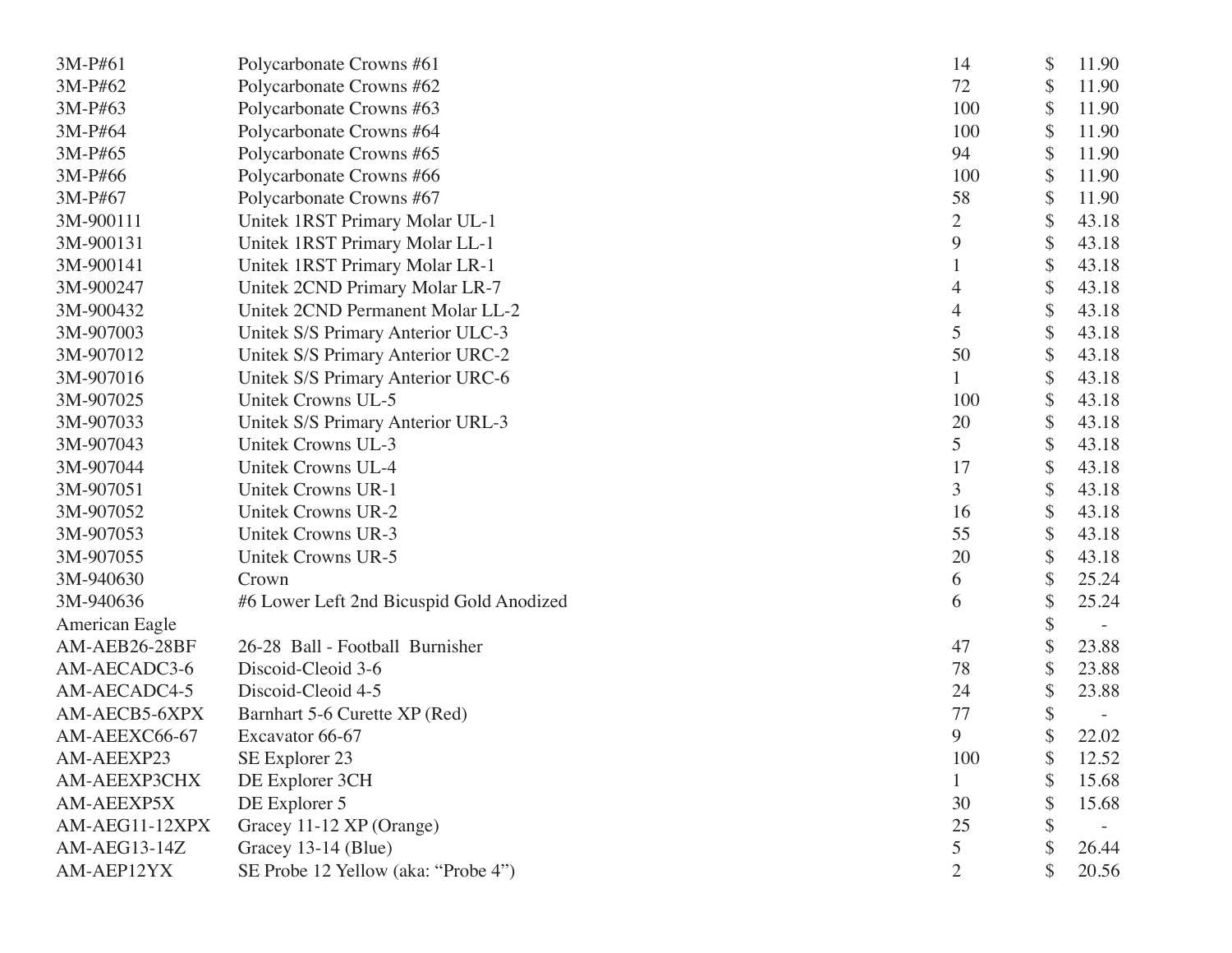| AM-AEPSD12Y      | SE Probe 12 Yellow (aka "Probe SD4")                                  |                | \$ | 22.76 |
|------------------|-----------------------------------------------------------------------|----------------|----|-------|
| AM-AEPSD12YX     | SE Probe 12 Yellow (aka "Probe SD4")                                  | 52             | \$ | 22.76 |
| AM-AES204SXPX    | DE Scaler 204 S XP (Yellow)                                           | 32             | \$ |       |
| AM-AESN2X        | DE Scaler N-2 Posterior (Red)                                         | 34             |    | 29.30 |
| Axis             |                                                                       | 3              | \$ |       |
| AX-C368-023      | NTI Diamond Burs PK/5                                                 |                |    | 36.98 |
| AX-C801-016      | NTI Diamond Burs PK/5                                                 | 69             |    | 37.42 |
| AX-C807-016      | NTI Diamond Burs PK/5                                                 | 18             | \$ | 37.42 |
| AX-C807-018      | NTI Diamond Burs PK/5                                                 | 7              |    | 36.98 |
| AX-C837-014      | NTI Diamond Burs PK/5                                                 | 90             |    | 36.98 |
| AX-C837KR-016    | NTI Diamond Burs PK/5                                                 | 100            | \$ | 36.98 |
| AX-C837KR-018    | NTI Diamond Burs PK/5                                                 | 8              | \$ | 36.98 |
| AX-C847-016      | NTI Diamond Burs PK/5                                                 | 12             | \$ | 37.42 |
| AX-C856-018      | NTI Diamond Burs PK/5                                                 | 11             |    | 37.42 |
| AX-C862-012M     | NTI Diamond Burs PK/5                                                 | 4              |    | 36.98 |
| AX-C863-012      | NTI Diamond Burs PK/5                                                 | 4              | \$ | 37.42 |
| AX-C909-037      | NTI Diamond Burs PK/5                                                 |                | \$ | 37.42 |
| AX-C909-040      | NTI Diamond Burs PK/5                                                 | 14             | \$ | 37.42 |
| AX-F134-014      | NTI Diamond Burs PK/5                                                 |                |    | 38.26 |
| AX-F392-016      | NTI Diamond FG 392-016 Fine 5/Pk                                      | 34             | \$ | 38.26 |
| AX-F862-012      | NTI Diamond FG 862-012 Fine 5/Pk                                      | 14             | \$ | 38.26 |
| AX-F863-012      | NTI Diamond Burs PK/5                                                 | $\overline{2}$ | \$ | 38.26 |
| AX-F889-009      | NTI Diamond Burs PK/5                                                 | 37             | \$ | 38.26 |
| AX-M856L-014     | NTI Diamond Burs PK/5                                                 |                |    | 36.98 |
| AX-M856L-016     | NTI Diamond Burs PK/5                                                 | 9              |    | 36.98 |
| AX-M856L-018     | NTI Diamond Burs PK/5                                                 | 36             | \$ | 36.98 |
| AX-SC811-033     | NTI Diamond FG 811-033 Super Course 5/PK                              | 31             | \$ | 42.08 |
| AX-SC855-012     | NTI Diamond FG 855-012 Super Coarse 5/Pk                              | 6              | \$ | 36.98 |
| AX-SC855-025     | NTI Diamond FG 855-025 Super Course 5/PK                              | 100            |    | 42.08 |
| AX-SC877K-014    | NTI Diamond FG 877K-014 Super Coarse 5/Pk                             | 42             |    | 36.98 |
| AX-SC909-040     | NTI Diamond FG 909-040 Super Coarse 5/Pk                              | 100            | \$ | 42.08 |
| Bausch           |                                                                       | 100            | J  |       |
| BA-BK10          | Bausch Extra-Thin .0016" (40 microns) Red Articulating Paper Strips,2 |                |    | 18.40 |
| <b>BA-BK1001</b> | <b>Bausch Articulating Paper BK-1001</b>                              | 5              |    | 19.02 |
| BA-BK18          | <b>Articulating Paper Micro-Thin</b>                                  | 64             |    | 32.60 |
| BA-BK28          | Arti-fol II 20m Dispenser                                             | 10             |    | 20.56 |
| BA-BK30          | Bausch BK 30 ARTIFOL                                                  | 6              |    | 15.24 |
|                  |                                                                       | 11             |    |       |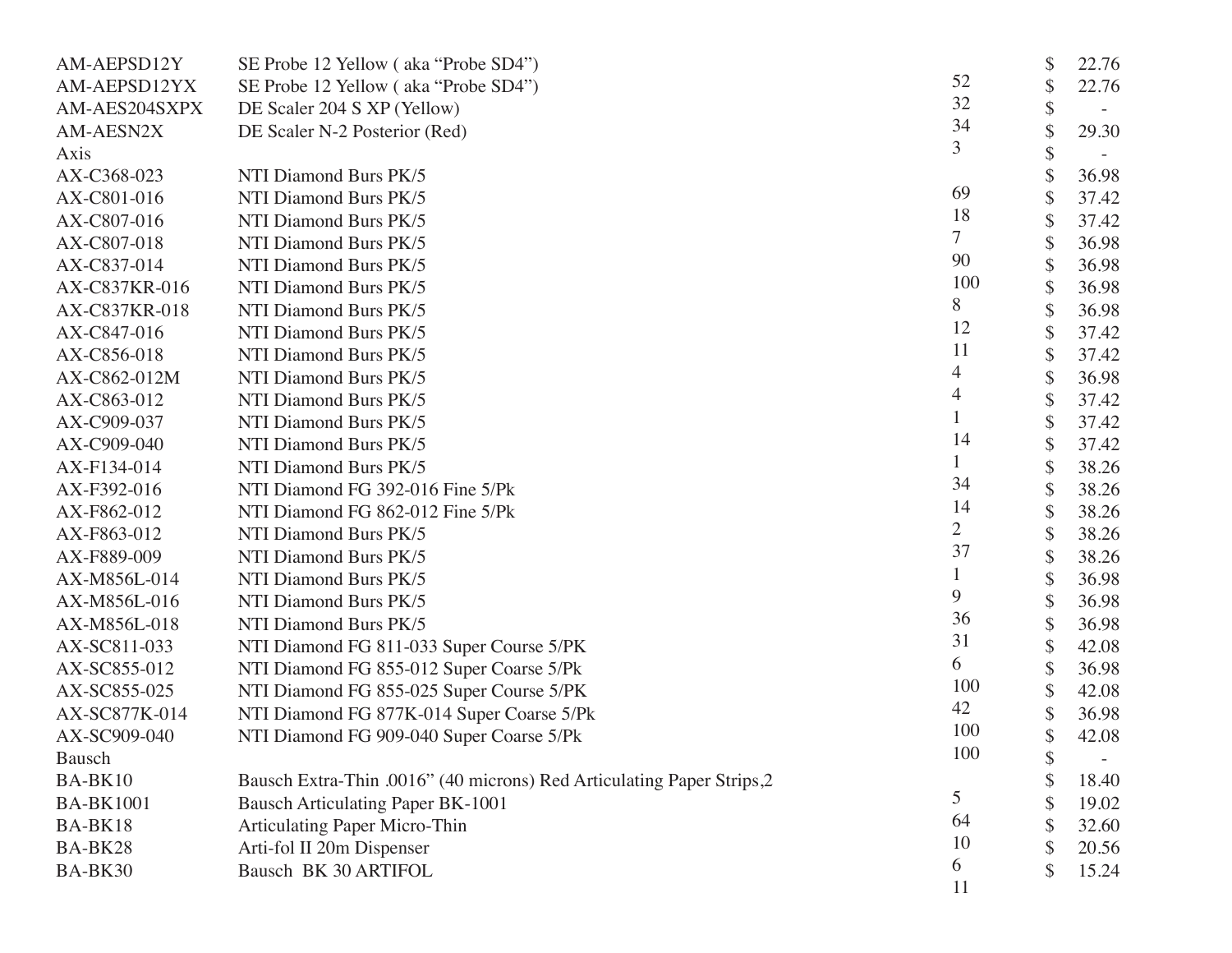|                  | Arti-fol Metallic 22mm x 20m                                            | 4              | \$<br>15.24  |
|------------------|-------------------------------------------------------------------------|----------------|--------------|
| BA-BK32          | Progress 100 Strips Blue (300/Pk)                                       | 11             | \$           |
| BA-BK51          | Horseshoe Blue/Red 60m 150                                              | 5              | \$<br>45.90  |
| BA-BK81          |                                                                         |                |              |
| Beaver           | FG 8 Carbide Bur 10/PK                                                  | $\overline{4}$ | 17.00        |
| BE-00400154      | FG Carbide Bur SS 4 100/pk                                              |                | \$<br>139.90 |
| BE-00400234      | LA OS558 Cabide Bur X-Cut 10/PK                                         | 3              | \$<br>20.00  |
| BE-00400387      |                                                                         |                | \$           |
| Bosworth         | Comfortcaine                                                            | 100            | 8.80         |
| <b>BOS-16606</b> | Flexo Saliva Ejectors                                                   | 100            | \$<br>7.62   |
| BOS-1662214      | Flexo Saliva Ejectors                                                   | 100            | \$<br>7.62   |
| BOS-1662215      | Flexo Saliva Ejectors                                                   | 100            | \$<br>7.62   |
| BOS-1662216      | Flexo Saliva Ejectors                                                   | 100            | \$<br>7.62   |
| BOS-1662217      | Flexo Saliva Ejectors                                                   | 100            | \$<br>7.62   |
| BOS-1662218      | Flexo Saliva Ejectors                                                   | 100            | \$<br>7.62   |
| BOS-1662219      | <b>Tray Cleaner</b>                                                     | 100            | \$<br>30.50  |
| BOS-921459       | Supergel Alginate                                                       | 68             | \$<br>12.90  |
| BOS-921819       | Supergel Alginate                                                       | 100            | \$<br>14.08  |
| BOS-921825       | Supergel Alginate                                                       | 100            | \$<br>14.08  |
| BOS-921826       | Tray-Aways #1 Perf Lrg. UP (12/PK)                                      | 100            | \$<br>10.56  |
| BOS-921884       | Tray-Aways #3 Perf MED UP (12/PK)                                       | 100            | \$<br>10.56  |
| BOS-921885       | Tray-Aways #5 Perf SM UP (12/PK)                                        | 100            | \$<br>10.56  |
| BOS-921886       | Tray-Aways #2 Perf LG LOW (12/PK)                                       | 100            | \$<br>10.56  |
| BOS-921887       | Tray-Aways #4 Perf MEDLOW (12/PK)                                       | 100            | \$<br>10.56  |
| BOS-921888       | Tray-Aways #6 Perf SM LOW (12/PK)                                       | 100            | \$<br>10.56  |
| BOS-921889       | Tray-Aways #7 Solid UR LL (12/PK)                                       | 100            | \$<br>10.56  |
| BOS-921890       | Tray-Aways #8 Solid UL LR (12/PK)                                       | 100            | \$<br>10.56  |
| BOS-921891       | Tray-Aways #9 Solid LOWANT (12/PK)                                      | 32             | \$<br>10.80  |
| BOS-921892       | Tray-Aways #10 Solid UPANT (12/PK)                                      | 45             | \$<br>10.80  |
| BOS-921893       | Tray-Aways #7S Perf UR LL (12/PK)                                       | 100            | \$<br>10.56  |
| BOS-921894       | Tray-Aways #8S Perf UL LR (12/PK)                                       | 100            | \$<br>10.56  |
| BOS-921895       | Tray-Aways #9S Perf ANT (12/PK)                                         | 100            | \$<br>10.56  |
| BOS-921896       | Tray-Aways #10S Perf ANT (12/PK)                                        | 100            | \$<br>10.56  |
| BOS-921897       |                                                                         |                |              |
| <b>Butler</b>    | Eez-Thru dental floss Threaders, 5 per Envelope, 100 Envelopes per Box. | 100            | 35.00        |
| <b>BU-840P</b>   |                                                                         |                | \$           |
| Centrix          | Impression Syringe O-Rings Pk/6                                         | $\mathbf{1}$   | \$<br>10.50  |
| CE-100008        |                                                                         |                |              |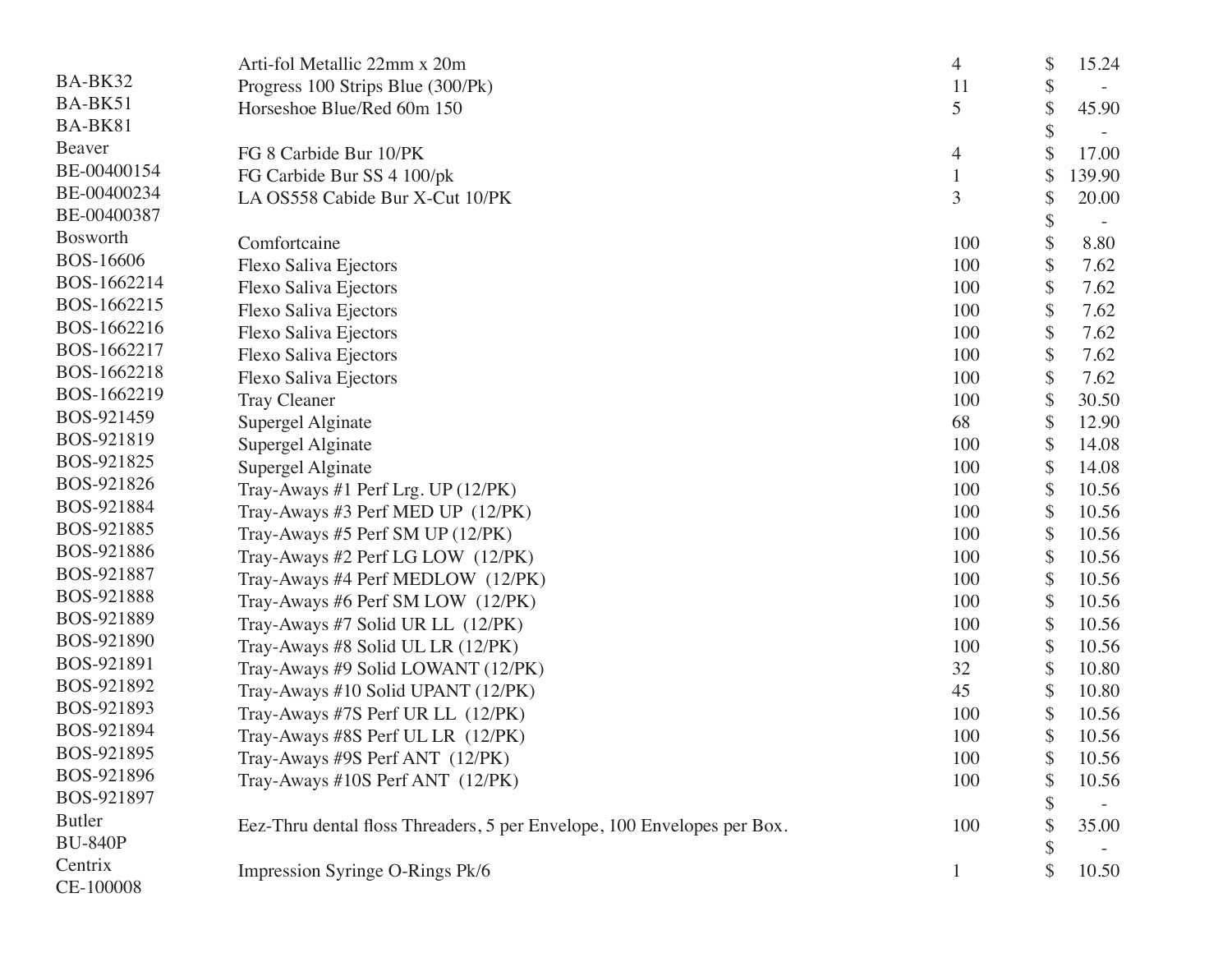| CE-100033     | Plunger for MARK IIIP                    |                | \$ | 28.50  |
|---------------|------------------------------------------|----------------|----|--------|
| CE-110009     | <b>USCentrix Impression Syringe Only</b> | 3              | \$ | 150.00 |
| CE-210000     | Rubber Plugs Gray Pk/100                 | 7              | \$ | 21.00  |
| CE-290038     | Sofneedle Applicator Tips (Pk/144)       | $\overline{2}$ | \$ | 79.98  |
| CE-290061     | Tubes & Plugs Jumbo Pk/72                | 3              | \$ | 90.00  |
| CE-310103     | D/Sense II Kit                           | 9              | \$ | 110.00 |
| CE-330522     | Versaflo Syringe Kit A3 (2g) Pk/6        | 6              | \$ | 70.00  |
| CE-370111     | Benda Brush Mini Pack Bx/144             | 23             | \$ | 34.40  |
| CE-380018     | Sofstick Appl. Foam Cream Bx/100         | 5              | \$ | 21.50  |
| CE-840017     | Min-Identoflex Yellow Points Bx/30       | 2              | \$ | 67.90  |
| Coltene       |                                          |                |    |        |
| CO-4515       | Rapid Putty 940ml                        | 30             | \$ | 106.00 |
| CO-4540       | Rapid Liner                              | 90             | \$ | 64.66  |
| CO-4550       | Rapid Activator for Liner                | 38             |    | 31.34  |
| CO-4632       | President Putty Fast Soft 600ml          | 100            |    | 113.78 |
| CO-5805       | <b>COOLTEMP Cartridge A2</b>             | 4              | S  | 136.74 |
| CO-5810       | Cool Temp A3.5 Cartridge Single Pack     | 6              |    |        |
| CO-5850       | Paracore Handmix Intro Kit               | 10             |    | 110.00 |
| CO-6202       | Micro Mixing Tips Light Body Green       | 100            | \$ | 29.36  |
| CO-6210       | Micro Oral (Intra Oral) Tips             | 81             | \$ | 41.60  |
| CO-6550       | Affinis Mixing Tips (40)                 | 30             | \$ | 31.76  |
| CO-6600       | Affinis Fast Light Body - Microsystem    | 9              | \$ | 40.00  |
| CO-6610       | Affinis Fast Regular Body - Microsystem  | 4              | \$ | 40.00  |
| CO-6702       | President 75 Heavy Body                  |                | \$ | 50.00  |
| CO-7385       | Duo Cement Plus Kit                      | 88             | \$ |        |
| CO-8805       | Lab Putty 940ml                          | 100            |    | 59.00  |
| CO-8840       | Coltene LA                               | 100            | \$ | 21.42  |
| CO-C6223      | Jet Bite Spreader Tips 100               | 3              | \$ | 82.00  |
| CO-C7844      | Synergy Super White Tips N BX20          | 6              | \$ | 72.00  |
| Cory Labs     |                                          |                | \$ |        |
| COR-POS64     | Pro One Sonic Tab                        | 50             | \$ | 45.90  |
| Dentatus      |                                          |                | \$ |        |
| DN-RST-60     | <b>POST SURTE</b>                        | 3              |    | 292.32 |
| DN-RST-M3     | Post Surte                               | 12             |    | 48.80  |
| Dentsply Rinn |                                          |                | \$ |        |
| DE-10-0101    | X-Ray Mount - $(1H #2 - #5$ envelope)    | 23             |    | 17.18  |
| DE-10-0121    | X-Ray Mount - $(2H \#0 - #5$ envelope)   | 40             |    | 18.18  |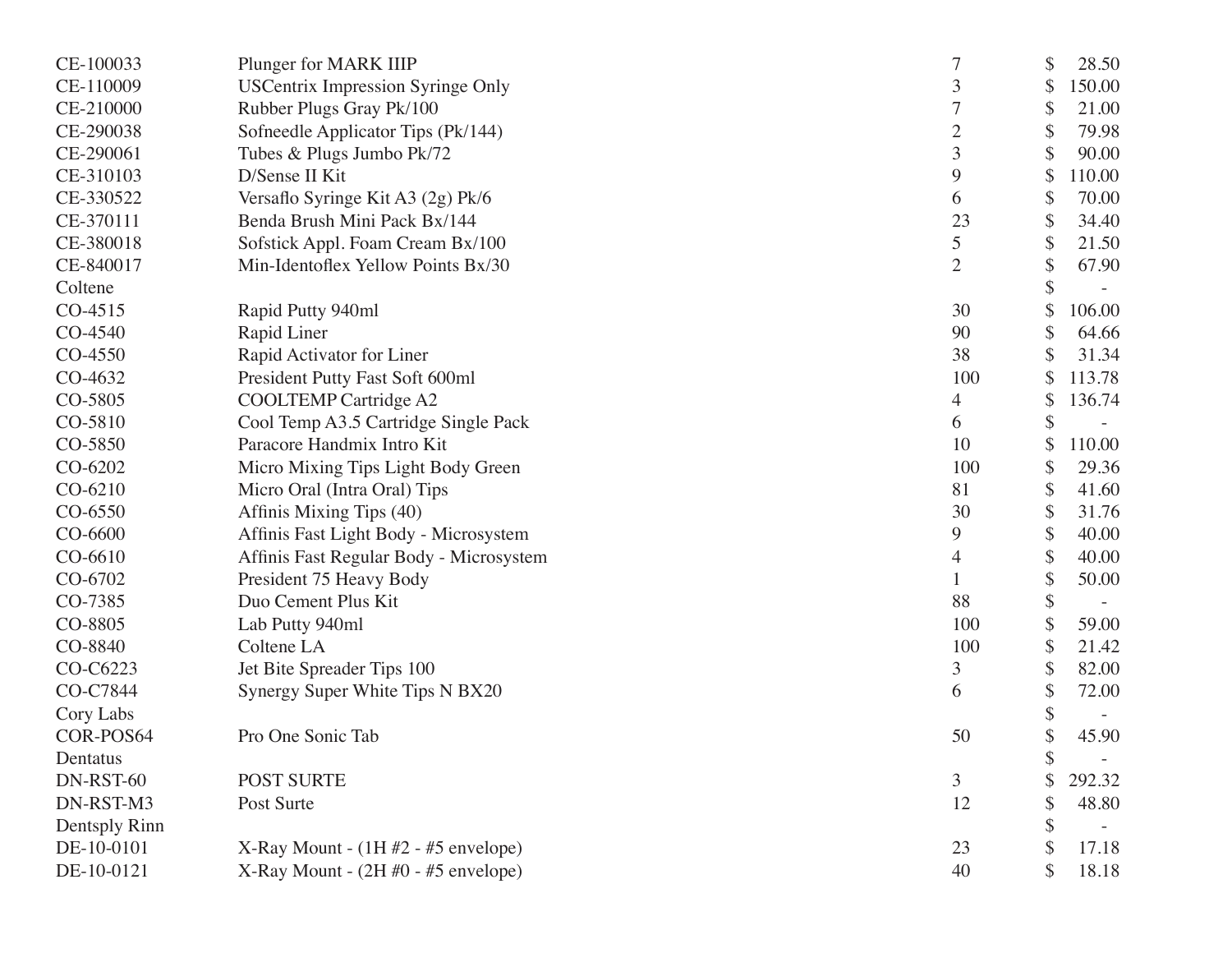| DE-21-6042  | X-Ray Mount - $(4V \#2 - \#11$ envelope)        | 79             | \$<br>26.50  |
|-------------|-------------------------------------------------|----------------|--------------|
| DE-25-0181  | $X-Ray Mount - (4H #2 - #11 envelope)$          | 5              | \$<br>27.94  |
| DE-25-0821  | $X-Ray Mount - (10BW, #2 - #18 envelope)$       | 9              | \$<br>66.00  |
| DE-30-4567  | $X-Ray Mount - (20BW #2 - #22 envelope)$        | 30             | 85.92        |
| DE-54-2001  | <b>XCP KIT EV</b>                               | 98             | \$<br>135.18 |
| Dentsply    |                                                 |                | \$           |
| DE-642747Y  | Spectrum TPH3 Compules A1 (10/Pk)               | 100            | \$<br>33.00  |
| DE-642748Y  | Spectrum TPH3 Compules A2 (10/Pk)               | 100            | \$<br>33.00  |
| DE-642749Y  | Spectrum TPH3 Compules A3 (10/Pk)               | 100            | \$<br>33.00  |
| DE-642750Y  | Spectrum TPH3 Compules A3.5 (10/Pk)             | 100            | \$<br>33.00  |
| DE-642751Y  | Spectrum TPH3 Compules A4 (10/PK)               | 2              | \$<br>33.00  |
| DE-642752Y  | Spectrum TPH3 Compules B1 (10/Pk)               | 100            | \$<br>33.00  |
| DE-642753Y  | Spectrum TPH Compules B2 (10/Pk)                | 100            | \$<br>33.00  |
| DE-642754Y  | Spectrum TPH3 Compules B3 (10/Pk)               | 9              | \$<br>33.00  |
| DE-642756Y  | Spectrum TPH3 Compules C2 (10/Pk)               | 42             | \$<br>33.00  |
| DE-642757   | Spectrum TPH3 Compules C4 (10/Pk)               | 100            | \$<br>33.00  |
| DE-642758   | Spectrum TPH3 Compules D3 (10/Pk)               | 50             | \$<br>33.00  |
| DE-60605201 | Spectrum TPH3 Compules A1 (20/Pk)               | 37             | \$<br>70.00  |
| DE-60605226 | Spectrum TPH3 Compules A2 (20/Pk)               | 100            | \$<br>70.00  |
| DE-60605227 | Spectrum TPH3 Compules A3 (20/Pk)               | 100            | \$<br>70.00  |
| DE-60605203 | Spectrum TPH3 Compules A3 (20/Pk)               | $\overline{2}$ | \$<br>70.00  |
| DE-60605204 | Spectrum TPH3 Compules A3.5 (20/Pk)             | 100            | \$<br>70.00  |
| DE-60605206 | Spectrum TPH3 Compules B1 (20/Pk)               | 35             | \$<br>70.00  |
| DE-60605207 | Spectrum TPH3 Compules B2 (20/Pk)               | 32             | \$<br>70.00  |
| DE-60605208 | Spectrum TPH3 Compules B3 (20/Pk)               | 20             | \$<br>70.00  |
| DE-642778   | TPH 3 Syringe A2                                | 25             | \$<br>48.00  |
| DE-630210   | Esthet-X Compules CE (Clear Enamel) Translucent | 9              | \$<br>48.00  |
| DE-630217Y  | Esthet-X Compules A1 (15/Pk)                    | 13             | \$<br>70.00  |
| DE-630218Y  | Esthet-X Compules A2 (15/Pk)                    | $\overline{4}$ | \$<br>70.00  |
| DE-630219Y  | Esthet-X Compules A3 (15/Pk)                    | 20             | \$<br>70.00  |
| DE-60701100 | Esthet-X Compules A1 (20)                       | 80             | \$<br>99.98  |
| DE-60701102 | Esthet-X Compules A3 (20)                       | 63             | \$<br>99.98  |
| DE-60701103 | Esthet-X Compules A3.5 (20)                     | 93             | 99.98        |
| DE-630615   | Esthe-X HD Compules White (20/Pk)               | 14             | \$<br>116.00 |
| DE-630616   | Esthe-X HD Compules Extra Light (20/Pk)         | 9              | \$<br>116.00 |
| DE-630617   | Esthe-X HD Compules A1 (20/Pk)                  | 13             | 116.00       |
| DE-630619   | Esthe-X HD Compules A3 (20/Pk)                  | 38             | \$<br>116.00 |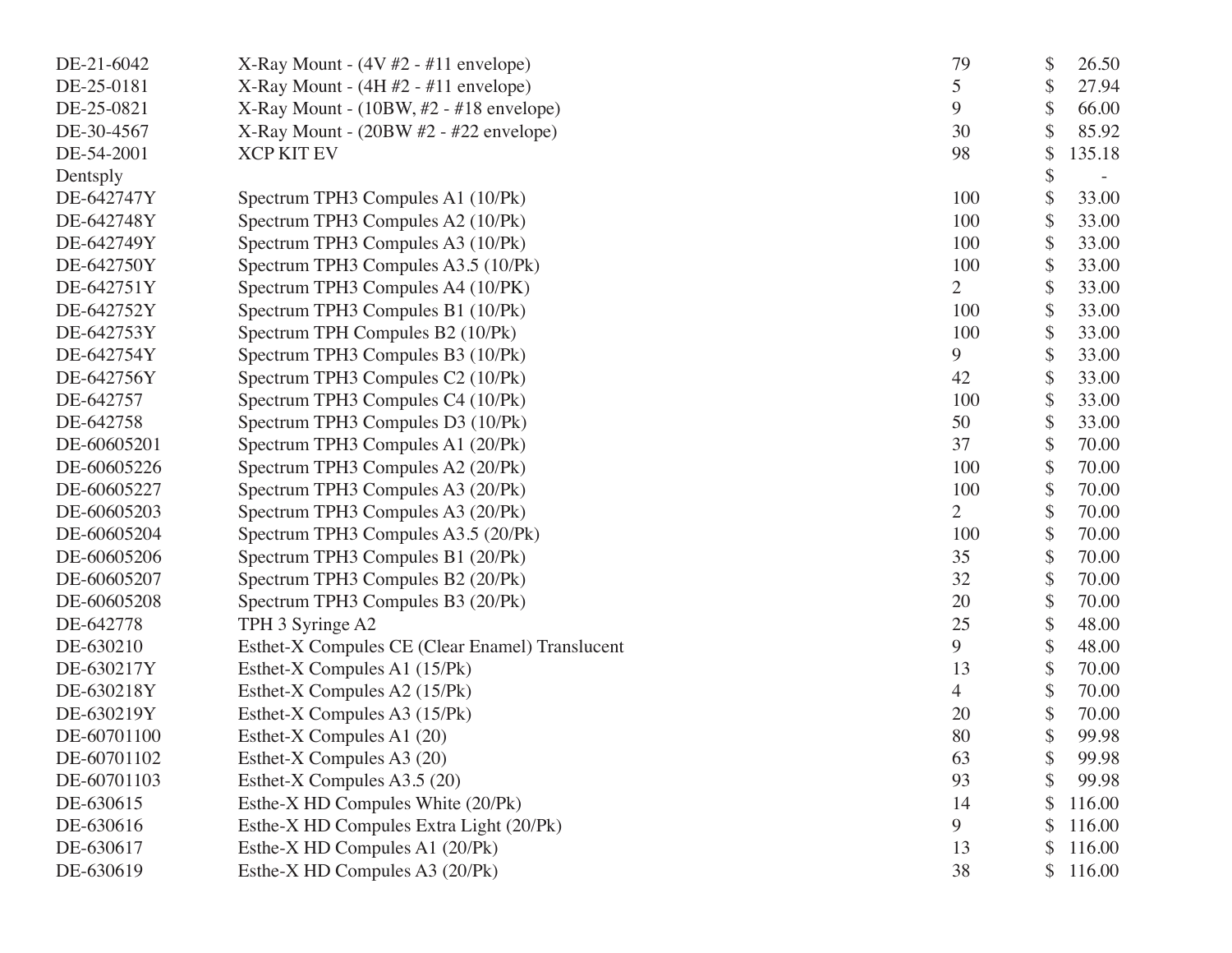| DE-630620     | Esthe-X HD Compules A3.5 (20/Pk)                                     | 8              | \$<br>116.00 |
|---------------|----------------------------------------------------------------------|----------------|--------------|
| DE-630622     | Esthe-X HD Compules B1 (20/Pk)                                       | $\overline{2}$ | \$<br>116.00 |
| DE-630623     | Esthe-X HD Compules B2 (20/Pk)                                       | 4              | \$<br>116.00 |
| DE-630627     | Esthe-X HD Compules C2 (20/Pk)                                       | 4              | \$<br>116.00 |
| DE-630630     | Esthe-X HD Compules XGB (10/Pk)                                      | 5              | \$<br>69.98  |
| DE-630633     | Esthe-X HD Compules Universal (20/Pk)                                | 16             | \$<br>116.00 |
| DE-630635     | Esthe-X HD Compules A2-0 (10/Pk)                                     | 6              | \$<br>69.98  |
| DE-630657     | Esthe-X HD Syringe A1                                                | 15             | \$<br>69.98  |
| DE-630658     | Esthe-X HD Syringe A2                                                | 11             | \$<br>69.98  |
| DE-630659     | Esthe-X HD Syringe A3                                                | 18             | \$<br>69.98  |
| DE-630660     | Esthe-X HD Syringe A3.5                                              | 9              | \$<br>69.98  |
| DE-630662     | Esthe-X HD Syringe B1                                                | 5              | \$<br>69.98  |
| DE-630675     | Esthe-X HD Syringe A2-0                                              | $\overline{2}$ | \$<br>69.98  |
| DE-666220     | Integrity Cartridge Refill A2                                        | 82             | \$<br>210.00 |
| DE-60578346   | Integrity Cartridge Refill A2                                        | 24             | \$<br>210.00 |
| DE-60578347   | Integrity Cartridge Refill A3.5                                      | 10             | 210.00       |
| DE-60578348   | <b>Integrity Cartridge Refill B1</b>                                 |                | \$<br>210.00 |
| DE-606.67.275 | Prime & Bond NT: Double Pack (2 x 4.5ml)                             | 100            | \$<br>119.98 |
| DE-606.67.276 | Prime & Bond NT (1 Bottle)                                           | 100            | \$<br>59.98  |
| DE-634354     | Prime & Bond NT Dual-Cure Refill: Self-Cure Activator, 4.5 ml Bottle | 100            | \$<br>126.00 |
| DE-60605790   | Surefil Syringes Shade A                                             | 16             | \$<br>61.10  |
| DE-60605792   | Surefill Syringes Refill C                                           | 13             | \$<br>58.00  |
| DE-60620101   | AH26 With Silver                                                     | 1              | \$<br>94.00  |
| DE-60621103   | AH26 Silver Free                                                     | 36             | \$<br>99.98  |
| DE-60620112   | AH Plus RC Sealing Material                                          | 100            | \$<br>106.00 |
| DE-667003     | AH Plus (American)                                                   | 100            | \$<br>129.54 |
| DE-610007     | IRM Powder & Liquid                                                  | 100            | \$<br>54.00  |
| DE-610007-6   | IRM Cement Powder & Liquid (Orange Pack)                             | 74             | \$<br>45.20  |
| DE-619500     | Regisil 2x4 Cartridges (50ml)                                        | 76             | \$<br>139.98 |
| DE-620200     | <b>Tylok Plus Standard Pack</b>                                      | 40             | \$<br>140.60 |
| DE-623451     | <b>Dycal Dentin</b>                                                  | 100            | \$<br>33.00  |
| DE-623451Y    | Dycal Dentin -                                                       | $\overline{2}$ | \$<br>35.00  |
| DE-624045X-6  | <b>Enhance Finishers: Discs</b>                                      | 100            | \$<br>59.98  |
| DE-624055X-6  | <b>Enhance Finishers: Cups</b>                                       | 100            | \$<br>59.98  |
| DE-624065X-6  | <b>Enhance Finishers: Points</b>                                     | 100            | \$<br>59.98  |
| DE-626170     | Reprosil Tubes Light Body                                            | 60             | 84.00        |
| DE-626175-10  | Reprosil Tube Package Regular                                        | 93             | 84.00        |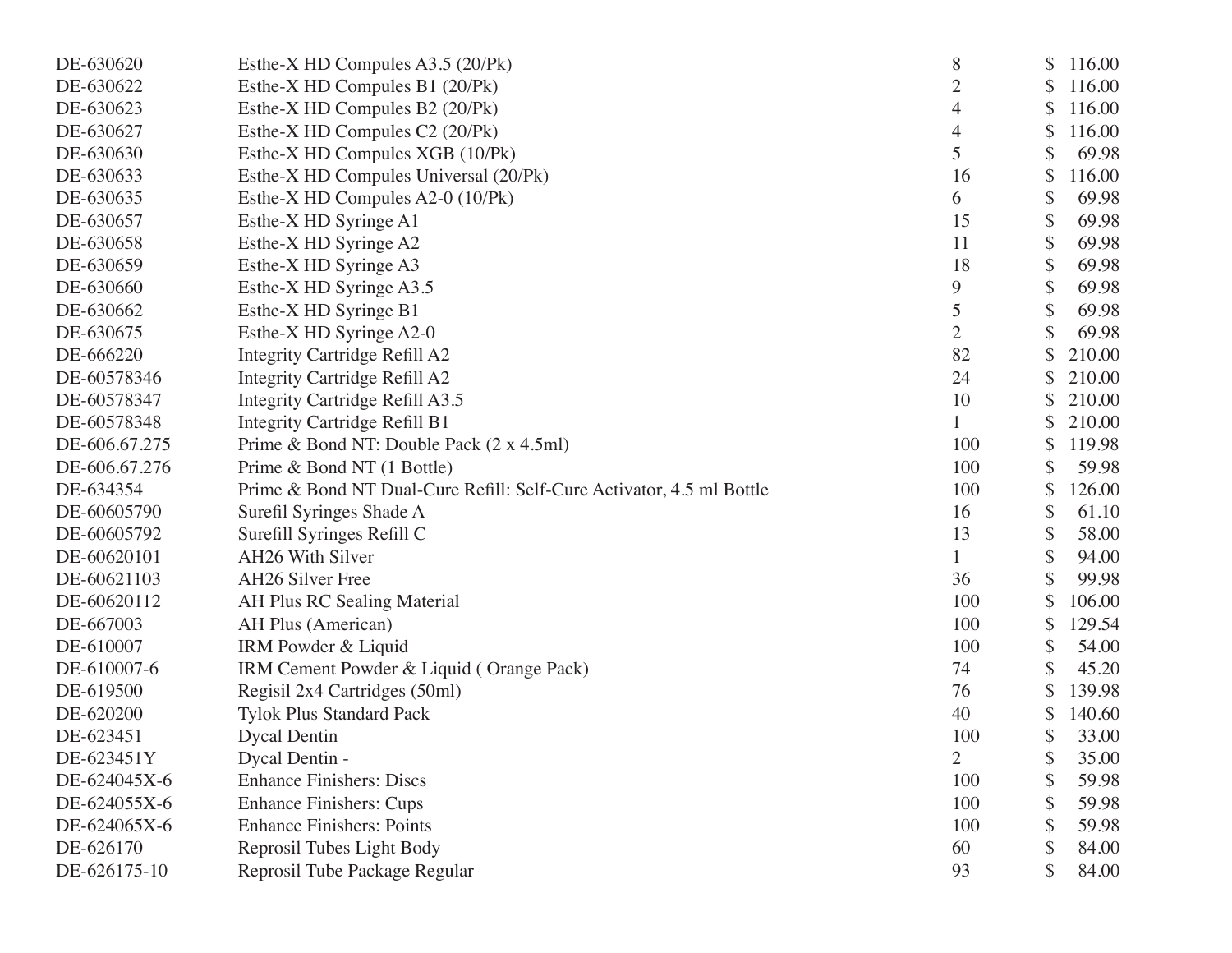| DE-626180         | Reprosil Tubes Heavy Body                                        | 54             | \$<br>84.00  |
|-------------------|------------------------------------------------------------------|----------------|--------------|
| DE-626210         | Reprosill RB Cart 4/Pk (50ml)                                    | 16             | \$<br>139.98 |
| DE-626600         | Reprosill LB Cart 4/Pk (50ml)                                    | 15             | \$<br>139.98 |
| DE-634245         | ProBond Adhesive Refill                                          | 4              | \$<br>162.80 |
| DE-634255         | ProBond Primer Refill                                            | 29             | \$<br>157.00 |
| DE-645221         | Surefill Shade B Syringe                                         | 20             | 62.40        |
| DE-647112         | Prisma APH Hybrid Composite L                                    | 14             | \$<br>122.00 |
| DE-66002892       | Dispersalloy 2 Spill Reg Box 50                                  | 30             | \$<br>114.00 |
| DE-678100-10      | <b>Aquasil MoNOphase Tubes</b>                                   | 68             | \$<br>104.00 |
| DE-678212         | Aquasill Mixing Tips Pk/48 Teal                                  | 48             | \$<br>49.50  |
| DE-678772         | Aquasil Ultra LV Fast Pk/4                                       | $\overline{2}$ | \$<br>104.00 |
| DE-678773         | Aquasil Ultra MoNO Reg Pk/4                                      | 40             | \$<br>119.98 |
| DE-79613          | Slimline Ultra Sonic 30K SLI-10L                                 | 10             | \$<br>167.80 |
| DE-801221         | Nupro Prophy paste Cups Orange Med Case4                         | 15             | \$<br>67.00  |
| DE-801232         | Nupro Prophy Paste 4/200 Fine Mint                               | 5              | \$<br>67.00  |
| DE-80799          | Scaler Tip FSI Focused Spray 30k FSI-1000                        | 43             | \$           |
| Diadent           |                                                                  |                | \$           |
| DI-101-605        | Gutta Percha Point Spill Proof #25 120/box                       | $\overline{2}$ | \$<br>7.48   |
| DI-102-603        | Gutta Percha Point Spill Proof #MF 100/box                       | 6              | \$<br>7.48   |
| DI-202-303        | Absorbant Point Cell Pack F 200/box                              | 27             | \$<br>6.60   |
| <b>DMG</b> Zenith |                                                                  |                |              |
| DM-110403         | Luxatemp Automix + Refill $A3.5$                                 | 100            | \$<br>172.00 |
| DM-110415         | Luxaform                                                         | 3              | \$           |
| DM-110588         | Luxatemp B1 Fluoro Cart Ref                                      | 10             | \$<br>178.00 |
| DM-110710         | Luxatemp A3 Fluro Cart Ref                                       | 46             | 178.00       |
| DM-210878         | Ecusit Composite A3                                              | 42             | 150.00       |
| DM-210879         | Ecusit Composite A3.5                                            | 16             | \$<br>150.00 |
| DM-212104         | Tempocem NE Smartmix Kit                                         | 50             | \$<br>68.40  |
| DM-909507         | Automix                                                          |                | \$<br>126.00 |
| DM-909537         | Honigum Mixstar Heavy / 1 Cartridge 390ml                        | 12             | 220.00       |
| DM-909638         | Honigum MixStar Heavy Fast / 1 cartridge@390ml,10MixStar         | 7              | \$<br>220.00 |
| DM-909639         | Honigum - Light fast 4cartridge @25ml,16Automix-Tips,16Intraoral |                | \$<br>118.00 |
| Fairfax           |                                                                  |                | \$           |
| FF-50048          | Stabilok Orange Titan Standard                                   | 84             | \$<br>39.98  |
| FF-50050          | <b>Stabilok Yellow Titan Standard</b>                            | 100            | \$<br>39.98  |
| FF-50052          | <b>Stabilok Green SS Standard</b>                                | 30             | \$<br>39.98  |
| FF-50054          | <b>Stabilok Blue SS Standard</b>                                 | 28             | \$<br>39.98  |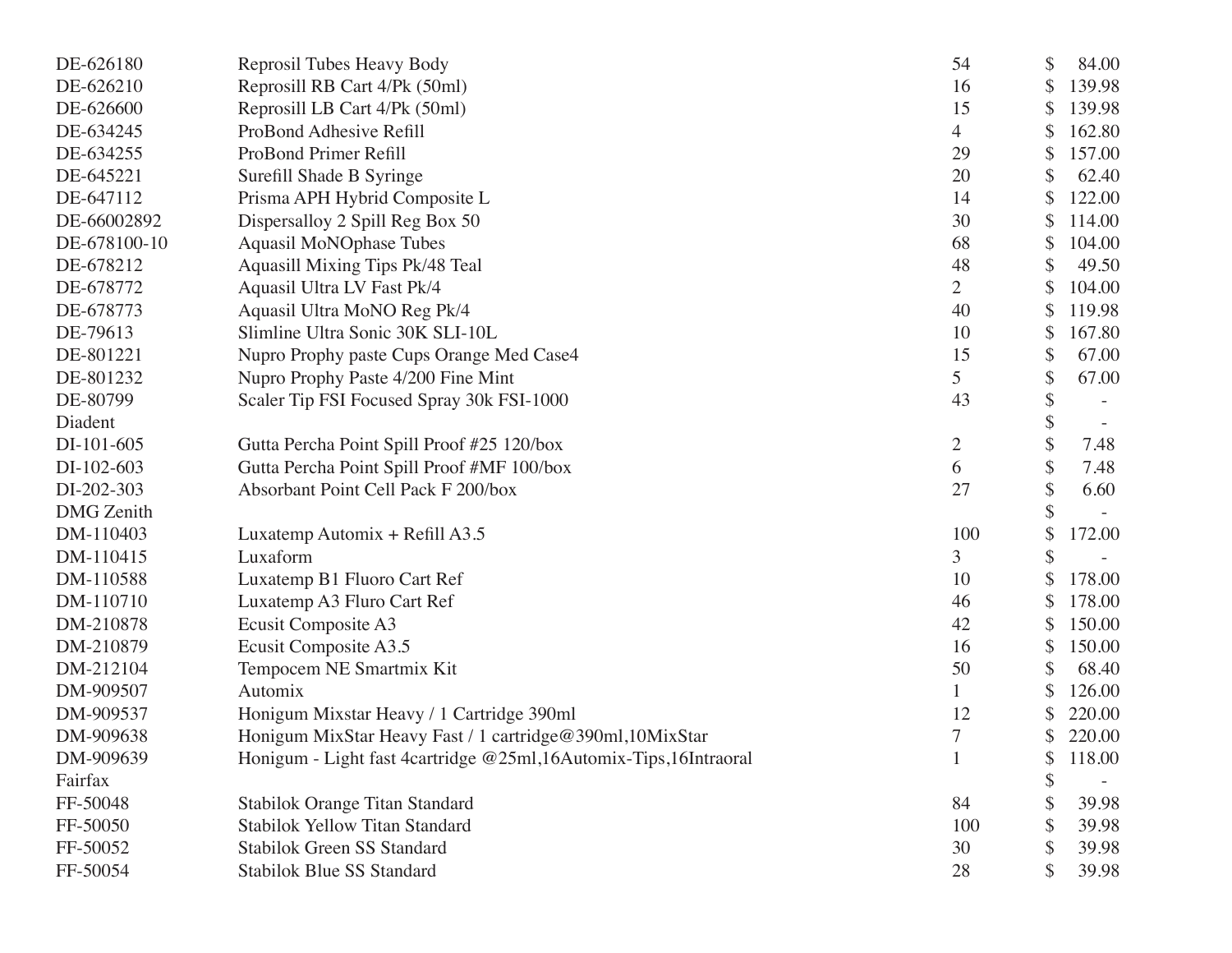| FF-60048     | Stabilok Blue SS Economy Pack                                         | 100 | \$<br>170.00 |
|--------------|-----------------------------------------------------------------------|-----|--------------|
| FF-60050     | Stabilok Yellow Titan Economy Pack                                    | 100 | 170.00       |
| FF-60052     | Stabilok Green SS Economy Pack                                        | 65  | 170.00       |
| FF-60054     | Stabilok Orange Titan Economy Pack                                    | 100 | \$<br>170.00 |
| FF-70048     | <b>Stabident Regular Econo Pack</b>                                   | 11  | 220.00       |
| FF-70050     | <b>Stabident Modified Standard Pack</b>                               | 3   | 41.54        |
| FF-70052     | <b>Stabident Alternative Standard</b>                                 | 3   | \$<br>120.00 |
| FF-70056     | <b>Stabident Regular Standard Pack</b>                                | 3   | \$<br>41.54  |
| FF-80048     | Stabilok Drills Orange (1 Drill)                                      | 53  | \$<br>13.00  |
| FF-80050     | Stabilok Drills Yellow (1 Drill)                                      | 90  | \$<br>13.00  |
| FF-80052     | Stabilok Drills Blue (1 Drill)                                        | 50  | \$<br>10.90  |
| FF-80054     | Stabilok Drills Green (1 Drill)                                       | 20  | \$<br>10.90  |
| GC America   |                                                                       |     |              |
| GC-000136    | Fuji One 1:1 (Asian Packing)                                          | 34  | 119.98       |
| GC-000166    | Fuji IX GP - A2 Capsules Regular Set, (50/Pk)                         | 15  | 190.00       |
| GC-0002277   | G-Bond                                                                | 100 | \$<br>151.98 |
| GC-000239    | Miracle Mix - Powder-Liquid Kit Standard                              | 100 | \$<br>159.98 |
| GC-000240    | Fuji I - Glass Ionomer Luting Cement, Light Yellow, Capsules Pk/50 Ca | 100 | 172.00       |
| GC-002636    | Fuji Cem Refill (Automix Compatible)                                  |     | \$<br>212.00 |
| GC-136506    | 15 Automix Syringe Tips mix 2,5 16S                                   |     |              |
| GC-153148    |                                                                       | 8   |              |
| GC-2022      | Mixing Tips Pink 48/Bag                                               | 33  |              |
| $GC-212$     | Fuji IX GP - A1 Capsules Fast Set (50/Pk)                             | 100 | 192.00       |
| $GC-213$     | Fuji IX GP - A2 Capsules Fast Set (50/Pk)                             | 100 | 192.00       |
| Horizon      | Fuji IX GP - A3 Capsules Fast Set (50/Pk)                             |     | \$<br>192.00 |
| HO-1341      |                                                                       |     |              |
| HO-42003     | REFILL - TITAN CAPLETS (COMPULES) ENAMEL C2                           | 100 |              |
| HO-53101     | Mixing Pads, Poly-Coated, 4" x 5", each, 100 sheets/pad               | 100 | \$<br>1.60   |
| HO-9004      | Universal Film Mounts (1000 windows)                                  | 30  | 33.80        |
| HO-9006      | HP Teal Mixing Tips (48/PK)                                           | 9   | \$<br>29.90  |
| HO-9008      | Luxatemp Mixing Tips (25/PK)                                          | 37  | 31.90        |
| HO-9014      | Universal Mixing Tips (48/PK)                                         | 100 | \$<br>29.14  |
| HO-9017      | Disposable Dappen Dishes (200/Pk)                                     |     | \$<br>29.92  |
| HO-9025      | 227 Pre-Bent Tips 18G Pink (100/PK)                                   | 100 | 10.88        |
| HORIZON-1    | Penta Red Mixing Tips (50/PK)                                         | 100 | \$<br>47.90  |
| HORIZON-3222 | Horizon Etching Gel 37% 12gm Syr/5 Tips                               | 87  | 15.80        |
|              | Horizon Etching Gel 37% 6/1oz. Bottles                                |     | 74.00        |
| Hu Freidy    |                                                                       |     |              |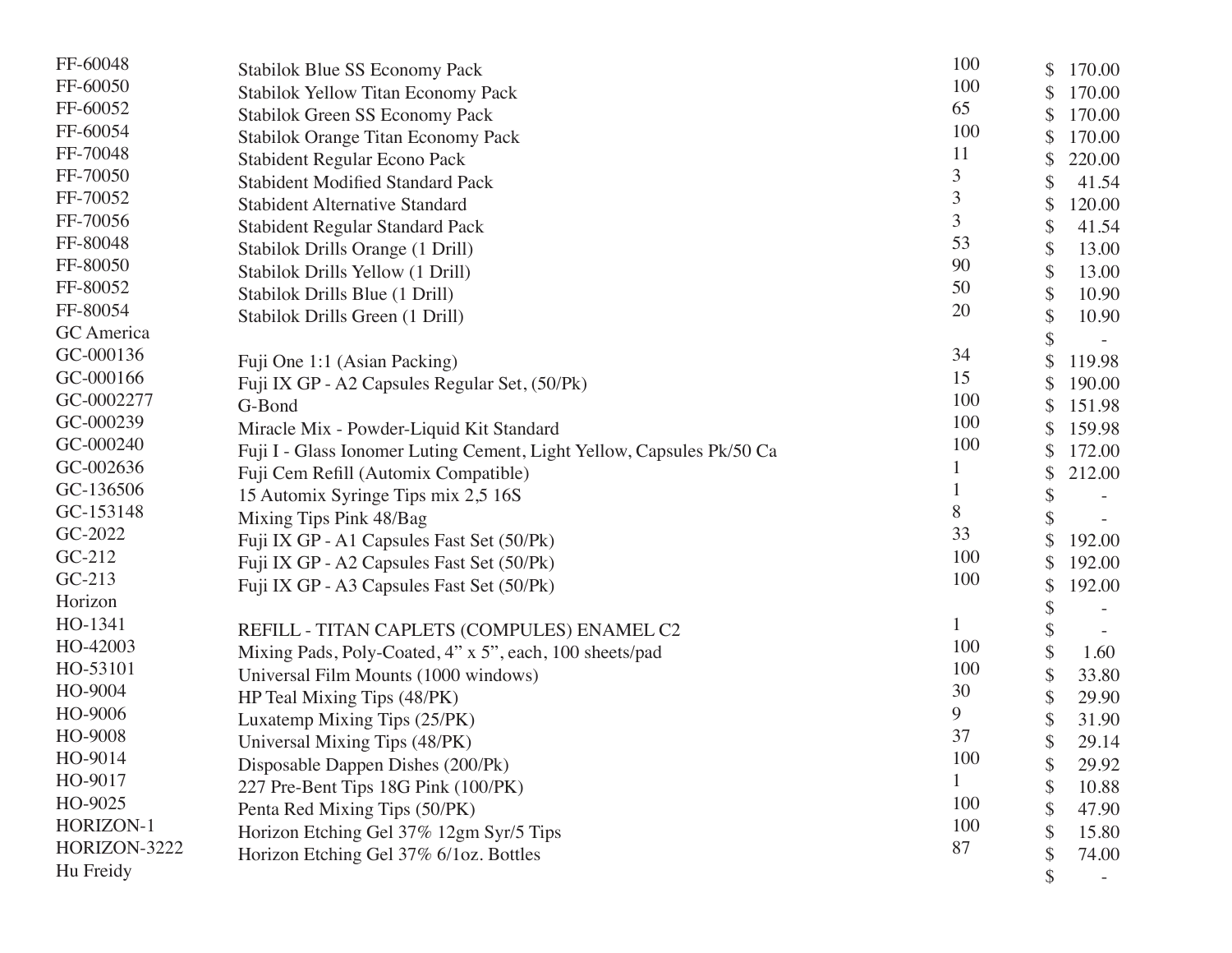| HU-C22/22           | <b>HOE CP</b>         | 7              | \$<br>33.00 |
|---------------------|-----------------------|----------------|-------------|
| HU-EX5              | Explorer #5           | 12             | \$<br>33.00 |
| <b>HU-S204S</b>     | S204S                 | 28             | \$<br>33.00 |
| <b>HU-S204S6</b>    | S204S6                | 100            | \$<br>33.00 |
| <b>HU-S204S8</b>    | S204S8                | 100            | \$<br>33.00 |
| <b>HU-SBH1/26</b>   | SBH1/26               | 35             | \$<br>33.00 |
| <b>HU-SBH1/28</b>   | <b>SBH1/28</b>        | 21             | \$<br>33.00 |
| HU-SBH5/6           | <b>SBH5/6</b>         | 14             | \$<br>33.00 |
| <b>HU-SBH5/66</b>   | SBH5/66               | 100            | \$<br>33.00 |
| <b>HU-SBH5/67</b>   | SBH5/67               | 42             | \$<br>33.00 |
| <b>HU-SBH5/68</b>   | <b>SBH5/68</b>        | 62             | \$<br>33.00 |
| HU-SC13/14          | Scaler Columbia 13/14 | 100            | \$<br>33.00 |
| HU-SC13/144         | SC13/144              | 39             | \$<br>33.00 |
| HU-SC13/146         | SC13/146              | 100            | \$<br>33.00 |
| HU-SC13/147         | SC13/147              | 25             | \$<br>33.00 |
| HU-SC13/148         | SC13/148              | 75             | \$<br>33.00 |
| HU-SC4R/4L          | SC4R/4L               | 40             | \$<br>33.00 |
| HU-SC4R/4L6         | SC4R/4L6              | 100            | \$<br>33.00 |
| HU-SC4R/4L8         | SC4R/4L8              | 15             | \$<br>33.00 |
| HU-SCNEVI2          | <b>SCNEVI2</b>        | 18             | \$<br>33.00 |
| <b>HU-SG1/26</b>    | SG1/26                | 73             | \$<br>33.00 |
| <b>HU-SG1/28</b>    | SG1/28                | 19             | \$<br>33.00 |
| <b>HU-SG1/2R6</b>   | SG1/2R6               | 60             | \$<br>33.00 |
| HU-SG11/12          | $#11/12$ Gracey       | 100            | \$<br>33.00 |
| HU-SG11/126         | SG11/126              | 100            | \$<br>33.00 |
| HU-SG11/128         | SG11/128              | 57             | \$<br>33.00 |
| HU-SG11/12R6        | SG11/12R6             | 14             | \$<br>33.00 |
| HU-SG11/12R8        | SG11/12R8             | 28             | \$<br>33.00 |
| HU-SG13/146         | SG13/146              | 100            | \$<br>33.00 |
| HU-SG13/14R6        | SG13/14R6             | 17             | \$<br>33.00 |
| HU-SG13/14R8        | SG13/14R8             | 30             | \$<br>33.00 |
| HU-SG15/166         | SG15/166              | 46             | \$<br>33.00 |
| <b>HU-SG3/46</b>    | SG3/46                | $\overline{2}$ | 33.00       |
| <b>HU-SG7/86</b>    | SG7/86                | 21             | \$<br>33.00 |
| <b>HU-SG9/10</b>    | Scaler Gracey 9/10    | 53             | \$<br>33.00 |
| HU-SGR13/144        | SGR13/144             | 14             | \$<br>33.00 |
| <b>HU-SGR13/14R</b> | SGR13/14R             | 75             | \$<br>33.00 |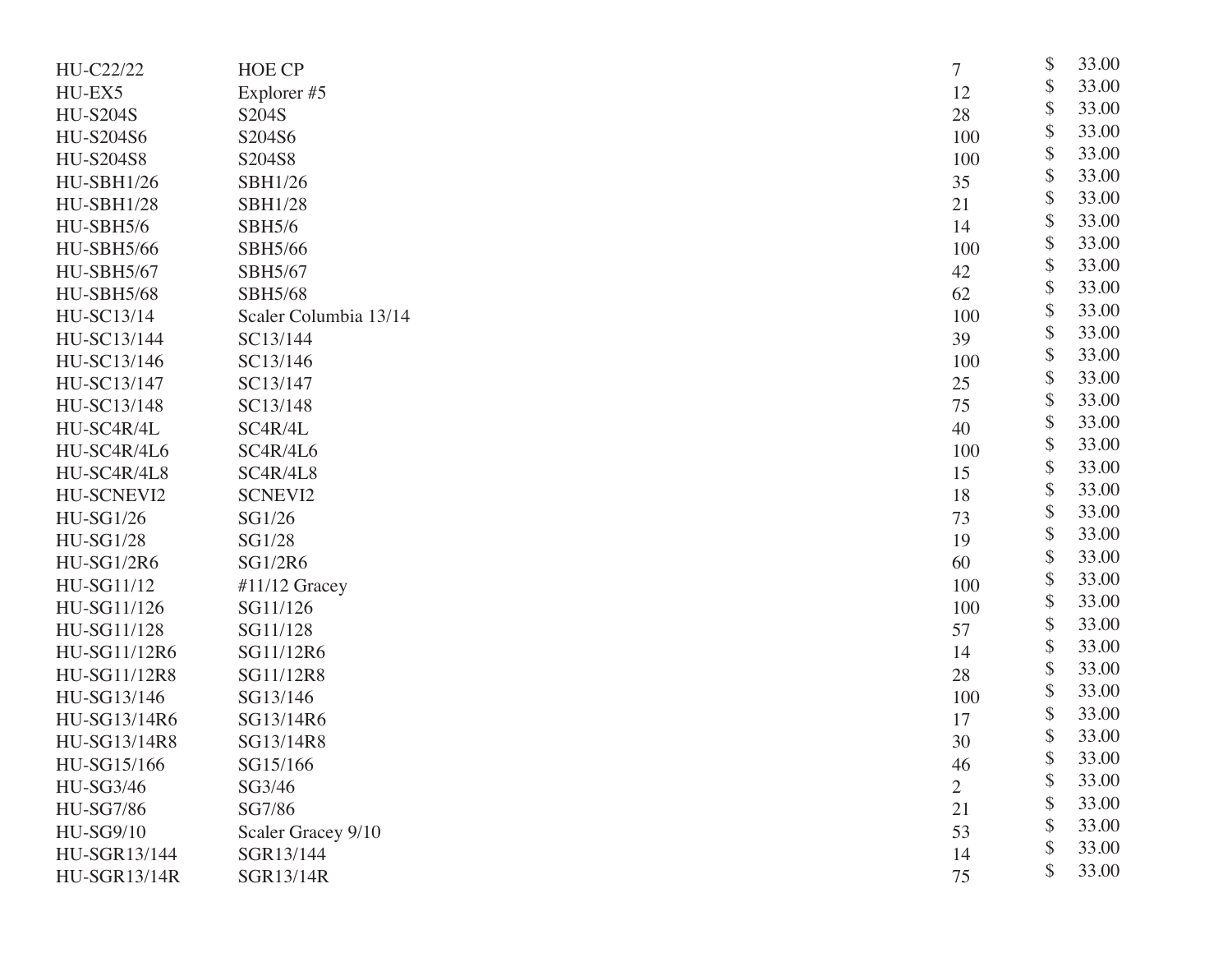| HU-SH5/334          | DE SCALER #4 HANDLE                       | 30             | \$                        | 33.00 |
|---------------------|-------------------------------------------|----------------|---------------------------|-------|
| HU-SH5/336          | SH5/336                                   | 38             | \$                        | 33.00 |
| HU-SH5/338          | SH5/338                                   | 50             | $\boldsymbol{\mathsf{S}}$ | 33.00 |
| HU-SH6/7            | Scaler/Curette SH6/7                      | 61             | \$                        | 33.00 |
| HU-SH6/76           | SH6/76                                    | 100            | \$                        | 33.00 |
| <b>HU-SH6/78</b>    | SH6/78                                    | 100            | \$                        | 33.00 |
| HU-SIUFW2046        | <b>SIUFW2046</b>                          | 4              | \$                        | 33.00 |
| HU-SM17/186         | SM17/186                                  | 44             | $\boldsymbol{\mathsf{S}}$ | 33.00 |
| <b>HU-SN1286</b>    | SN1286                                    | 25             | \$                        | 33.00 |
| <b>HU-SN1356</b>    | SN1356                                    | 9              | \$                        | 33.00 |
| <b>HU-SN1376</b>    | <b>USN1376</b>                            | 34             | \$                        | 33.00 |
| HU-SNEV1/H56        | SNEV1/H56                                 | 8              | \$                        | 33.00 |
| <b>HU-SRP13/14R</b> | SRP13/14R                                 | 38             | $\boldsymbol{\mathsf{S}}$ | 33.00 |
| <b>HU-SRPG11/12</b> | SRPG11/12                                 | 100            | \$                        | 33.00 |
| HU-SRPG11/126       | SRPG11/126.                               | 21             | \$                        | 33.00 |
| <b>HU-SRPG13/14</b> | SRPG13/14                                 | 100            | \$                        | 33.00 |
| HU-SRPG13/146       | SRPG13/146                                | 59             | \$                        | 33.00 |
| HU-SU15/336         | SU15/336                                  | $\overline{7}$ | $\boldsymbol{\mathsf{S}}$ | 33.00 |
| <b>HU-SYG7/88</b>   | <b>SYG7/88</b>                            | 15             | \$                        | 33.00 |
| Hygenic             |                                           |                | \$                        |       |
| HY-H02142           | Rubber Dam 5x5 Green Medium               | 16             |                           | 17.00 |
| HY-H02147           | Rubber Dam 6x6 Green Medium               | 58             | \$                        | 17.00 |
| Kavo                |                                           |                | \$                        |       |
| <b>KAVO SPRAY</b>   | Kavo Spray                                | 100            | \$                        | 55.00 |
| KAVO-NOZ            | Kavo Nozzle Multiflex (US CODE 411-9921)  | 100            | \$                        | 11.98 |
| KAVO-NOZQ           | Kavo Nozzle Quick (US CODE 411-9931)      | 100            | \$                        | 11.98 |
| KC                  |                                           |                | \$                        |       |
| KC-47107            | <b>Mask Fluidshield Proc</b>              | 100            |                           | 14.40 |
| <b>KC-SP2330</b>    | Satin Plus PF Latex Gloves N/S - MEDIUM   | 7              | \$                        |       |
| Kerr                |                                           |                |                           |       |
| KE-33079            | XRV Herculite Classic Syringe Enamel A3   | 81             | \$                        | 48.00 |
| KE-33080            | XRV Herculite Classic Syringe Enamel A3.5 | 15             | \$                        | 48.00 |
| KE-33085            | XRV Herculite Classic Syringe Enamel B4   | 5              |                           | 48.00 |
| KE-33090            | XRV Herculite Classic Syringe Enamel D2   | 19             |                           | 48.00 |
| KE-33091            | XRV Herculite Classic Syringe Enamel D3   | 6              | \$                        | 48.00 |
| KE-33092            | XRV Herculite Classic Syringe Enamel D4   |                | \$                        | 48.00 |
| KE-33115            | XRV Herculite Classic Unidose Enamel A2   | 100            | \$                        | 56.00 |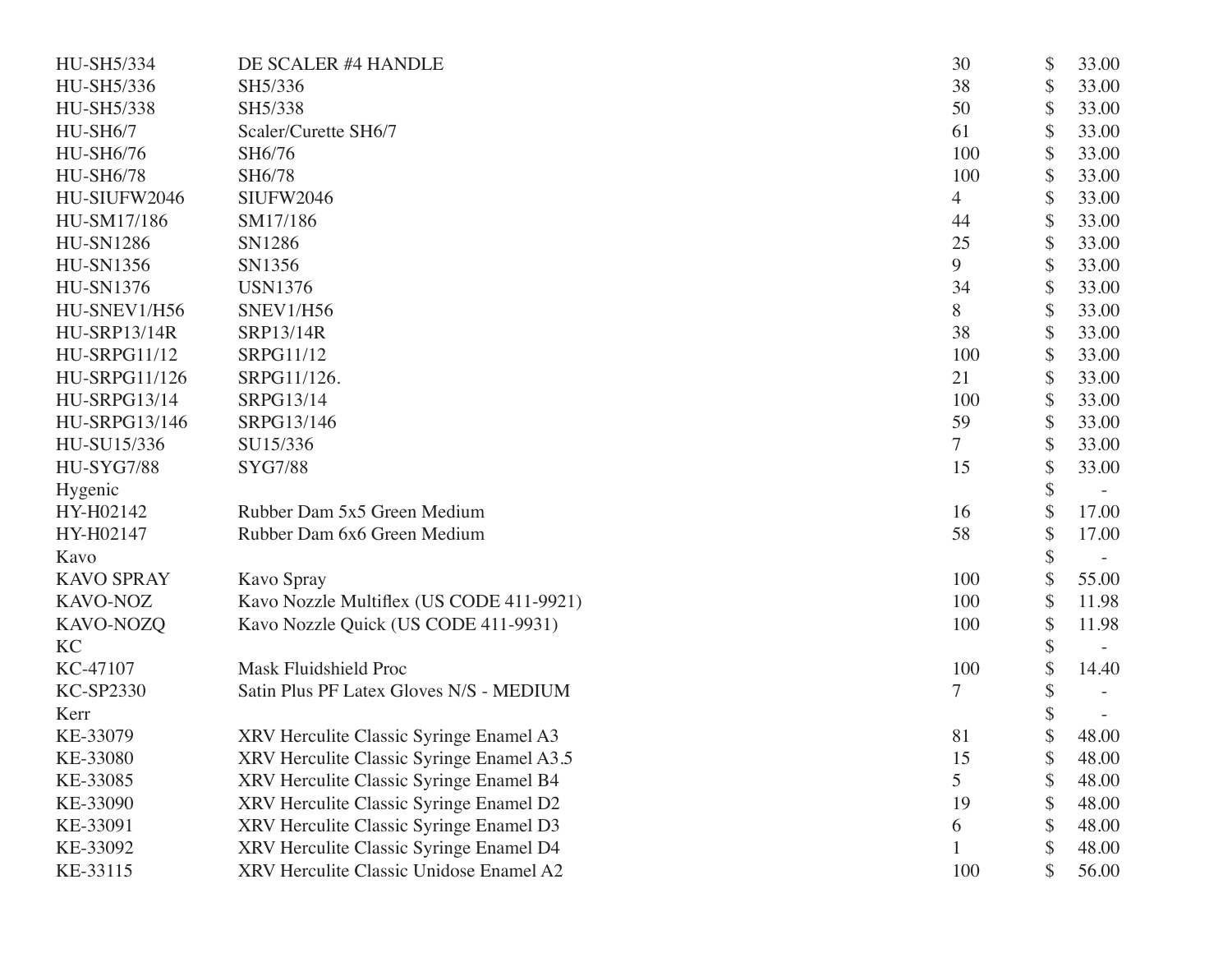| KE-33116        | XRV Herculite Classic Unidose Enamel A3  | 51  | \$ | 56.00 |
|-----------------|------------------------------------------|-----|----|-------|
| KE-33118        | XRV Herculite Classic Unidose Enamel A4  | 48  | \$ | 56.00 |
| KE-33123        | XRV Herculite Classic Unidose Enamel C1  | 7   | \$ | 56.00 |
| KE-33124        | XRV Herculite Classic Unidose Enamel C2  | 19  | \$ | 56.00 |
| KE-33125        | XRV Herculite Classic Unidose Enamel C3  | 3   | \$ | 56.00 |
| KE-33126        | XRV Herculite Classic Unidose Enamel C4  | 2   |    | 56.00 |
| KE-33127        | XRV Herculite Classic Unidose Enamel D2  | 20  | \$ | 56.00 |
| KE-33128        | XRV Herculite Classic Unidose Enamel D3  | 5   | \$ | 56.00 |
| KE-33137        | XRV Herculite Classic Unidose Inscisal L | 4   | \$ | 56.00 |
| KE-22859        | XRV Syringes Enamel A1 Yellow            | 20  | \$ | 63.98 |
| KE-22861        | XRV Syringes Enamel A3 Yellow            | 22  | \$ | 63.98 |
| KE-22862        | XRV Syringes Enamel A3.5 Yellow          | 8   | \$ | 63.98 |
| KE-23036        | XRV Unidose Enamel A1 Yellow             |     | \$ | 63.90 |
| KE-23037        | XRV Unidose Enamel A2 Yellow             | 88  | \$ | 63.90 |
| KE-23038        | XRV Unidose Enamel A3 Yellow             | 14  | \$ | 63.90 |
| KE-23039        | XRV Unidose Enamel A3.5 Yellow           | 42  | \$ | 63.90 |
| KE-23040        | XRV Unidose Enamel A4 Yellow             | 10  | \$ | 63.90 |
| KE-23043        | XRV Unidose Enamel B3 Yellow             | 11  | \$ | 63.90 |
| KE-23044        | XRV Unidose Enamel B4 Yellow             |     | \$ | 63.90 |
| KE-29797        | XRV Syringe Enamel A1                    | 46  | \$ | 85.52 |
| KE-29798        | XRV Syringe Enamel A2                    | 100 | \$ | 85.52 |
| KE-29799        | XRV Syringe Enamel A3                    | 41  | \$ | 85.52 |
| KE-29800        | XRV Syringe Enamel A3.5                  | 7   | \$ | 85.52 |
| KE-29835        | XRV Unidose Enamel A1                    | 100 | \$ | 96.00 |
| KE-29836        | XRV Unidose Enamel A2                    | 100 | \$ | 96.00 |
| KE-29837        | XRV Unidose Enamel A3                    | 97  | \$ | 96.00 |
| KE-29838        | XRV Unidose Enamel A3.5                  | 41  | \$ | 96.00 |
| KE-29839        | XRV Unidose Enamel A4                    | 6   | \$ | 96.00 |
| KE-29844        | XRV Unidose Enamel C1                    | 16  | \$ | 96.00 |
| KE-29845        | XRV Unidose Enamel C2                    | 46  | \$ | 96.00 |
| KE-29846        | XRV Unidose Enamel C3                    | 8   | \$ | 96.00 |
| KE-29848        | XRV Unidose Enamel D2                    | 58  | \$ | 96.00 |
| KE-29849        | XRV Unidose Enamel D3                    | 14  |    | 96.00 |
| KE-29853        | XRV Unidose Dentin A3.5                  | 25  | S  | 99.98 |
| KE-29878        | Point 4 Syringes A3                      | 100 | \$ | 73.80 |
| KE-29879        | Point 4 Syringes A3.5                    | 5   | \$ | 73.80 |
| KE-29879-EXPORT | Point 4 Syringes A3.5                    | 11  |    | 73.80 |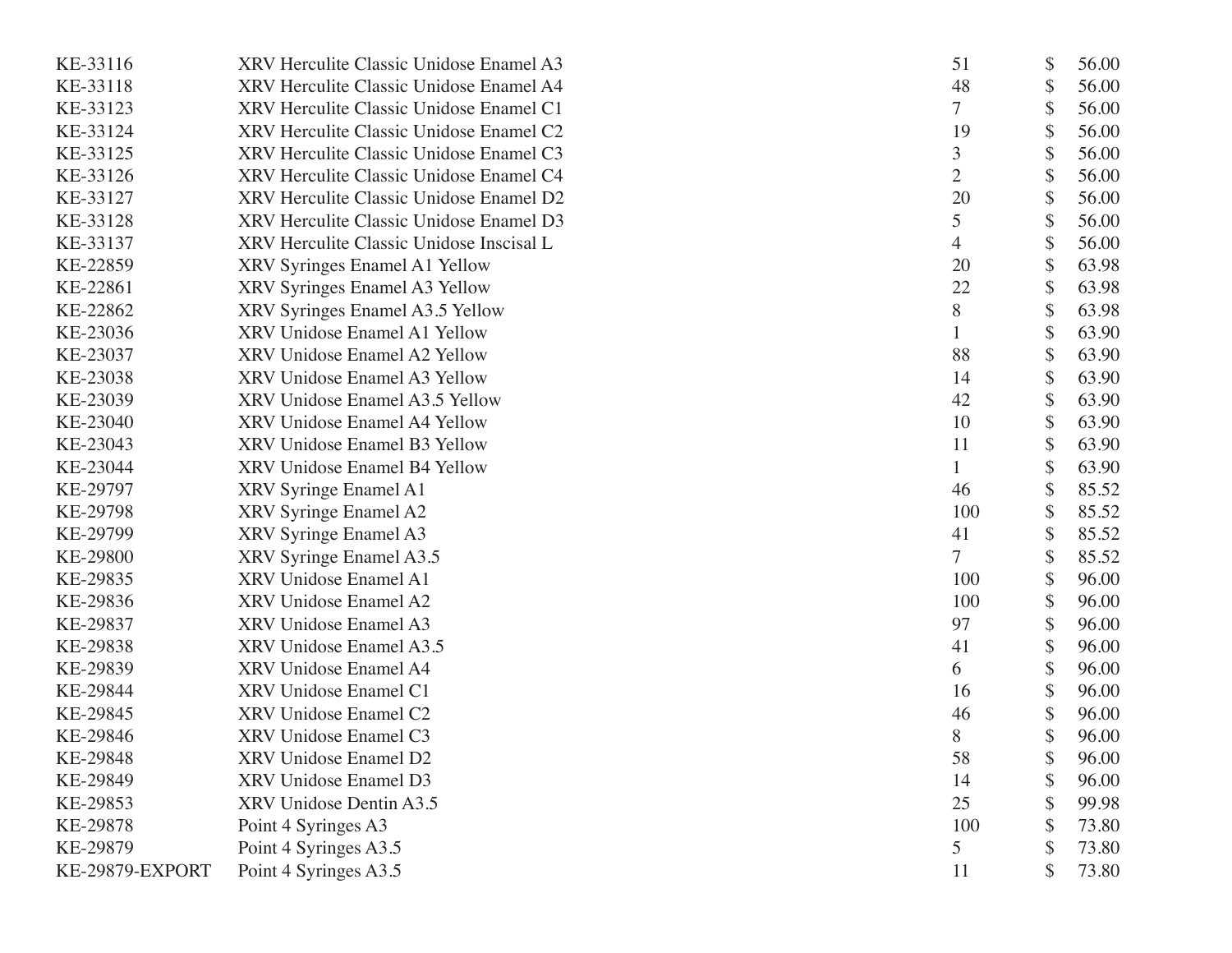| KE-29879W       | Point 4 Syringes A3.5                            | 4              | \$<br>73.80  |
|-----------------|--------------------------------------------------|----------------|--------------|
| KE-31365        | Point 4 Syringes B2-O                            | 5              | \$<br>73.80  |
| KE-29898        | Point 4 Unidose A1                               | 100            | \$<br>76.00  |
| KE-29899        | Point 4 Unidose A2                               | 100            | \$<br>76.00  |
| KE-29900        | Point 4 Unidose A3 White                         | 100            | \$<br>76.00  |
| KE-29901        | Point 4 Unidose A3.5                             | 73             | \$<br>76.00  |
| KE-29902        | Point 4 Unidose A4                               | 20             | \$<br>76.00  |
| KE-29903        | Point 4 Unidose B1                               | 20             | \$<br>76.00  |
| KE-29904        | Point 4 Unidose B2                               | 25             | \$<br>76.00  |
| KE-29908        | Point 4 Unidose C2                               | 18             | \$<br>76.00  |
| KE-25898        | Prodigy Syringes A1                              | 20             | \$<br>36.00  |
| KE-25893        | Prodigy Syringes A2                              | 100            | \$<br>36.00  |
| KE-25893-EXPORT | Prodigy Syringes A2                              | 16             | \$<br>36.00  |
| KE-25894        | Prodigy Syringes A3                              | 100            | \$<br>36.00  |
| KE-25894-EXPORT | Prodigy Syringes A3                              | 17             | \$<br>36.00  |
| KE-25899        | Prodigy Syringes B2                              | $\overline{3}$ | \$<br>36.00  |
| KE-25883        | Prodigy Unidose A2                               | 100            | \$<br>72.00  |
| KE-25884        | Prodigy Unidose A3                               | 100            | \$<br>72.00  |
| KE-25885        | Prodigy Unidose B1                               | 28             | \$<br>72.00  |
| KE-25886        | Prodigy Unidose C2                               | $\overline{7}$ | \$<br>59.98  |
| KE-25889        | Prodigy Unidose B2                               | 22             | \$<br>72.00  |
| KE-29352        | Prodigy Condensable A2                           | 26             | \$<br>79.98  |
| KE-29353        | Prodigy Condensable A3                           | 6              | \$<br>79.98  |
| KE-32650        | Premise Unidose Body A1                          | 38             | \$<br>99.98  |
| KE-32651        | Premise Unidose Body A2                          | 100            | \$<br>99.98  |
| KE-32652        | Premise Unidose Body A3                          | 100            | \$<br>99.98  |
| KE-32653        | Premise Unidose Body A3.5                        | 12             | \$<br>99.98  |
| KE-32656        | Premise Unidose Refills B2B                      | 22             | \$<br>99.98  |
| KE-32659        | Premise Unidose C1B                              | 29             | \$<br>99.98  |
| KE-32660        | Premise Unidose C2                               | 28             | \$<br>99.98  |
| KE-32663        | Premise Unidose D2                               | 13             | \$<br>99.98  |
| KE-32778        | REFILL-PREMISA SYRINGE, A1 INTL                  | 14             | \$<br>79.98  |
| KE-32779        | REFILL-PREMISA SYRINGE, A2 INTL                  | 11             | \$<br>79.98  |
| KE-32783        | REFILL-PREMISA SYRINGE, B1 INTL                  | 3              | \$<br>79.98  |
| KE-32784        | REFILL-PREMISA SYRINGE, B2 INTL                  | 5              | \$<br>79.98  |
| KE-30896        | KIT-PRODIGY SYR EURO W/SOLO+                     | 8              | \$<br>79.98  |
| KE-16189        | Discovery Tray SM Yellow Hinged Dual Arch BX/100 | 3              | \$<br>130.00 |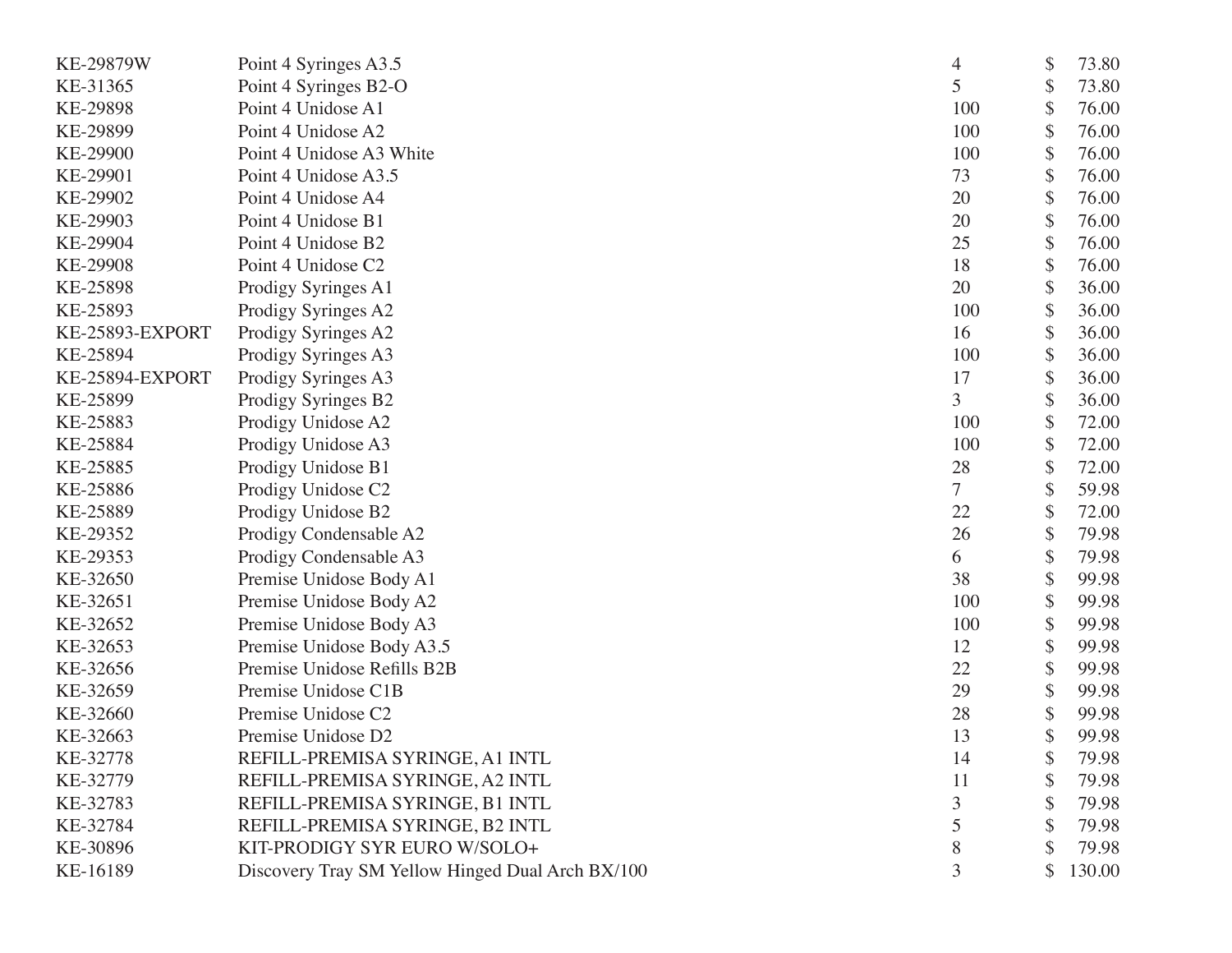| KE-24680        | Applicator Tips Pk/200                                           | 97             | \$<br>79.98  |
|-----------------|------------------------------------------------------------------|----------------|--------------|
| KE-25881        | OptiBond FL Primer, 8 mL Bottle #1                               | 8              | \$<br>84.00  |
| KE-25881 YELLOW | OptiBond FL Primer, 8 mL Bottle #1                               | 2              | \$<br>84.00  |
| KE-24637        | OptiBond Prime, 5 mL Bottle #1.                                  | 29             | \$<br>79.98  |
| KE-29670        | OptiBond S Bottle Kit                                            | 40             | \$           |
| KE-31513        | OptiBond Solo Plus American                                      | 100            | \$<br>110.00 |
| KE-29692        | OptiBond Solo Plus 5ml White Bottles                             | 100            | 84.00        |
| KE-29669        | OptiBond Solo Unidose 100/pk                                     | 86             | \$<br>242.00 |
| KE-26909        | Etch Gel Syringe Tips (30)                                       |                | \$<br>22.66  |
| KE-26909Y       | Etch Gel Syringe Tips (30) Yellow                                | 14             | 22.66        |
| KE-261030       | Expa-Syl 20 Capsule refill -pierre roland                        | 78             | 420.00       |
| KE-261040       | Expa-Syl Tips 40/PK                                              | 6              | \$<br>119.98 |
| KE-28419        | Extrude Wash (light body) - Blue Cartridge Bulk                  | 10             | 720.00       |
| KE-29173        | Take 1 Tray Material RS Blue 32 -50ml cart & 96 tips             | 17             | 720.00       |
| KE-29176        | Take 1 Wash RS Orange Light Body 32 - 50 ml cartridges & 96 tips | 3              | 720.00       |
| KE-29179        | Take 1 Wash FS Orange Light Body 32 - 50 ml cartridges & 96 tips | 14             | 720.00       |
| KE-29289        | Take 1 Tray Material FS Blue 32 - 50 ml cartridges & 96 tips     | 4              | \$<br>720.00 |
| KE-29292        | Take 1 Med/Mono 32 RS                                            | $\overline{2}$ | \$<br>720.00 |
| KE-29334        | Take 1 Monophase FS 32 - 50 ml cartridges & 96 tips              | 10             | \$<br>720.00 |
| KE-29363        | Take 1 Small Mixing Tips                                         | 49             | \$           |
| KE-32191        | Take 1 Putty 800G                                                | 30             | \$           |
| KE-29493        | Revolution 2 A1                                                  | 100            | \$<br>63.00  |
| KE-29494        | Revolution 2 A2                                                  | 100            | \$<br>63.00  |
| KE-29495        | Revolution 2A3                                                   | 100            | \$<br>63.00  |
| KE-29496        | Revolution 2A3.5                                                 | 95             | \$<br>63.00  |
| KE-29497        | Revolution 2 A4                                                  | 9              | \$<br>63.00  |
| KE-29498        | Revolution 2 B1                                                  | 37             | \$<br>63.00  |
| KE-29500        | Revolution 2 B3                                                  | 7              | \$<br>63.00  |
| KE-29675        | TempBond                                                         | 38             | \$<br>39.90  |
| KE-61086        | TempBond                                                         | 100            | \$<br>39.90  |
| KE-33361        | TempBond Mixing Tips, Refill 50/Pk                               | 84             | \$           |
| KE-29709        | Nexus 2 Base Clear 3gm                                           | 23             | \$<br>76.00  |
| KE-29946        | Tytin 1 Spill Reg Set Bx/500 400mg Spherical ternary             | 30             | 750.00       |
| KE-29951        | Tytin 3 Spill Reg Set Bx/50 800mg Spherical ternary              | 21             | 136.10       |
| KE-31346        | Tytin 3 Spill Reg Set                                            | 11             | \$<br>998.00 |
| KE-32857        | Maxcem Clear refill                                              | 47             | \$<br>93.00  |
| KE-32858        | Maxcem White refill                                              | 20             | 93.00        |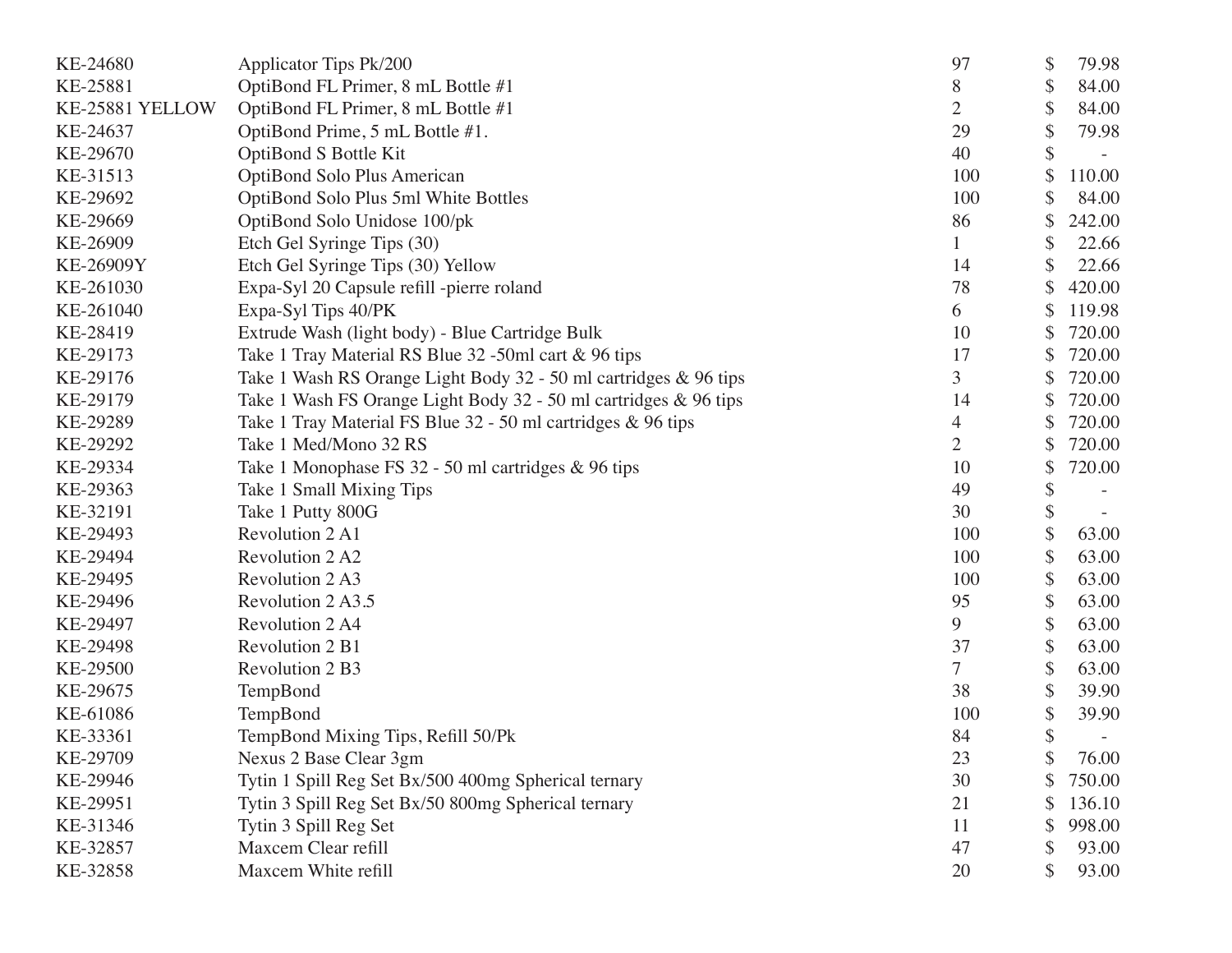| KE-32859            | Maxcem White opaqe refill                               | 7              | \$<br>93.00  |
|---------------------|---------------------------------------------------------|----------------|--------------|
| KE-32860            | Maxcem Yellow refill                                    | 11             | \$<br>93.00  |
| KE-32861            | Maxcem Brown refill                                     |                | \$<br>93.00  |
| KE-33872            | Maxcem Elite Clear                                      | 100            | \$<br>114.00 |
| KE-33874            | Maxcem Elite White Opaqe                                | 17             | 114.00       |
| KE-33875            | <b>Maxcem Elite Yellow</b>                              | 26             | \$<br>114.00 |
| KE-556              | Jet Carbide Burs FG 556 Straight Fissure Cross Cut      | 98             | \$<br>7.40   |
| KE-60101            | Permlastic Reg.                                         | 13             | \$<br>59.98  |
| KE-815-1400         | LA Axxess Bur Kit                                       | 5              | \$           |
| KE-972-2002         | Elements RealSeal Pbturation cartridge/23 gauge         | 10             | \$           |
| KE-00340            | Tubli-Seal - Paste Zinc Oxide Eugenol Root Canal Sealer | 100            | \$<br>48.00  |
| KE-18432            | Sealapex Non-eugeNOl calcium hydroxide                  | 100            | \$<br>48.00  |
| KE-24746            | Pulp Canal Sealer EWT (6 - 8 hours)                     | 44             | \$<br>160.00 |
| KE-24875            | Pulp Canal Sealer - STD                                 | 100            | \$<br>160.00 |
| Kerr Points & Files |                                                         |                | \$           |
| KE-06003            | K-Files $21$ mm $#10$                                   | 54             | \$<br>9.98   |
| KE-06004            | K-Files 21mm #15                                        | 74             | \$<br>9.98   |
| KE-06005            | K-Files 21mm #20                                        | 100            | \$<br>9.98   |
| KE-06015            | K-Files 21mm #30                                        | 99             | \$<br>9.98   |
| KE-06021            | K-Files $21$ mm $#50$                                   | 19             | \$<br>9.98   |
| KE-06062            | K-Files 25mm #10                                        | 100            | \$<br>9.98   |
| KE-06063            | K-Files $25$ mm $#15$                                   | 100            | \$<br>9.98   |
| KE-06064            | K-Files 25mm #20                                        | 62             | \$<br>9.98   |
| KE-06065            | K-Files 25mm #25                                        | 76             | \$<br>9.98   |
| KE-06066            | K-Files $25$ mm $#30$                                   | 100            | \$<br>9.98   |
| KE-06075            | K-Files 25mm #50                                        | $\overline{2}$ | \$<br>9.98   |
| KE-06099            | K-Files 25mm #80                                        | 31             | \$<br>9.98   |
| KE-06155            | K-Files 30mm #25                                        | 16             | \$<br>9.98   |
| KE-06156            | K-Files 30mm #30                                        | 14             | \$<br>9.98   |
| KE-15122            | K-Flex Files 25mm #08                                   | 100            | \$<br>11.00  |
| KE-15126            | K-Flex Files 25mm #10                                   | 100            | \$<br>11.00  |
| KE-15130            | K-Flex Files 25mm #15                                   | 100            | \$<br>11.00  |
| KE-15134            | K-Flex Files 25mm #20                                   | 100            | \$<br>11.00  |
| KE-15138            | K-Flex Files 25mm #25                                   | 100            | \$<br>11.00  |
| KE-15142            | K-Flex Files 25mm #30                                   | 100            | \$<br>11.00  |
| KE-15146            | K-Flex Files 25mm #35                                   | 100            | \$<br>11.00  |
| KE-15150            | K-Flex Files 25mm #40                                   | 100            | \$<br>11.00  |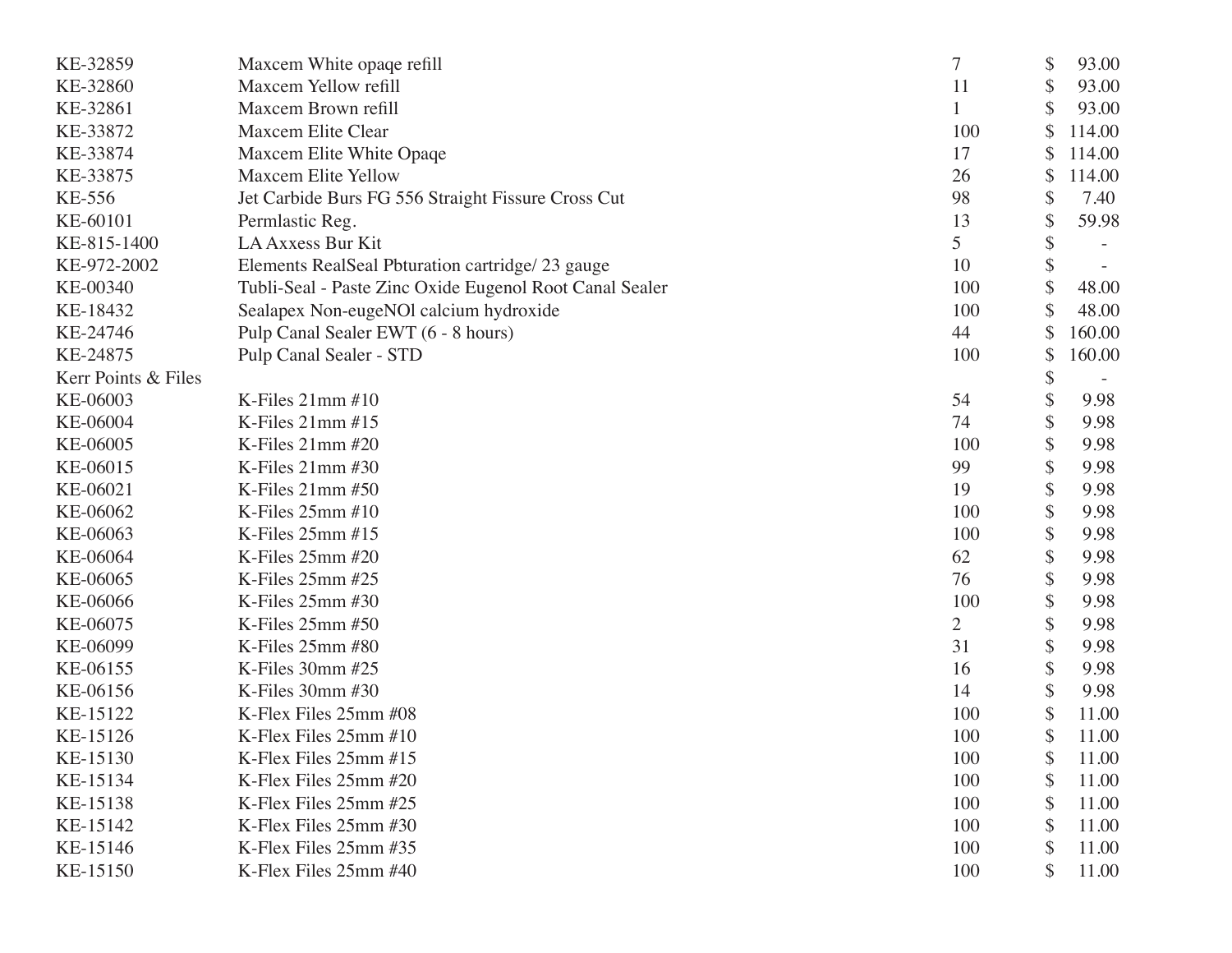| KE-15154   | K-Flex Files 25mm #45                                                | 100            | \$<br>11.00 |
|------------|----------------------------------------------------------------------|----------------|-------------|
| KE-15158   | K-Flex Files 25mm #50                                                | 57             | \$<br>11.00 |
| KE-15162   | K-Flex Files 25mm #55                                                | 83             | \$<br>11.00 |
| KE-15166   | K-Flex Files 25mm #60                                                | 57             | \$<br>11.00 |
| KE-15170   | K-Flex Files 25mm #70                                                | 12             | 11.00       |
| KE-15206   | K-Flex Files 30mm #08                                                | $\overline{2}$ | \$<br>11.00 |
| KE-15210   | K-Flex Files 30mm #10                                                | 87             | \$<br>11.00 |
| KE-15214   | K-Flex Files 30mm #15                                                | 100            | \$<br>11.00 |
| KE-15222   | K-Flex Files 30mm #25                                                | 100            | \$<br>11.00 |
| KE-15226   | K-Flex Files 30mm #30                                                | 76             | 11.00       |
| KE-15230   | K-Flex Files 30mm #35                                                | 5              | \$<br>11.00 |
| KE-15246   | K-Flex Files 30mm #55                                                | 5              | \$<br>11.00 |
| KE-15290   | K-Flex Files 21mm #08                                                | 100            | 11.00       |
| KE-15294   | K-Flex Files 21mm #10                                                | 100            | \$<br>11.00 |
| KE-15298   | K-Flex Files 21mm #15                                                | 100            | 11.00       |
| KE-15302   | K-Flex Files 21mm #20                                                | 100            | \$<br>11.00 |
| KE-15306   | K-Flex Files 21mm #25                                                | 100            | 11.00       |
| KE-15310   | K-Flex Files 21mm #30                                                | 100            | 11.00       |
| KE-15314   | K-Flex Files 21mm #35                                                | 100            | \$<br>11.00 |
| KE-15318   | K-Flex Files 21mm #40                                                | 45             | 11.00       |
| KE-15326   | K-Flex Files 21mm #50                                                | 17             | \$<br>11.00 |
| KE-15330   | K-Flex Files 21mm #55                                                | 13             | \$<br>11.00 |
| KE-12644   | Gutta Percha Points Fine (100/Points)                                | 100            | \$<br>25.88 |
| KE-13986   | Gutta Percha Points Medium fine (100/Points)                         | 100            | \$<br>25.88 |
| KE-16218   | Absorbent Point-M (medium) Cell Pk                                   | 100            | \$          |
| KE-16219   | <b>Absorbent Points Coarse Cell Pk</b>                               | 100            | \$<br>16.00 |
| Kodak      |                                                                      |                |             |
| KO-1243872 | Kodak DF-42 Size 3 Ultra-Speed bite-wing paper packets 100/pk        |                | 104.00      |
| KO-8906968 | Kodak DF-48 Size 0 Ultra-Speed bite-wing paper packets 50/pk         | 99             | 55.98       |
| KO-1647478 | Kodak DF-53 Size 0 Ultra-Speed Super Poly-Soft packets (double film) | 71             | 70.00       |
| KO-1421650 | Kodak DF-54 Size 0 Ultra-Speed Super Poly-Soft packets 100/pk        | 100            | \$<br>53.90 |
| KO-6041313 | Kodak DF-55 Size 1 Ultra-Speed paper packets (double film) 100/pk    | 100            | \$<br>69.54 |
| KO-6041305 | Kodak DF-56 Size 1 Ultra-Speed paper packets 100/pk                  | 23             | \$<br>59.98 |
| KO-8339822 | Kodak DF-57 Size 2 Ultra-Speed paper packets (double film) 150/pk    | 100            | 86.00       |
| KO-1394543 | Kodak DF-57 Size 2 Ultra-Speed Super Poly-Soft packets (double film) | 100            | 67.00       |
| KO-8951758 | Kodak DF-58 Size 2 Ultra-Speed paper packets 150/pk                  | 100            | \$<br>70.00 |
| KO-8818890 | Kodak DF-58 Super Poly Soft                                          | 100            | \$<br>63.00 |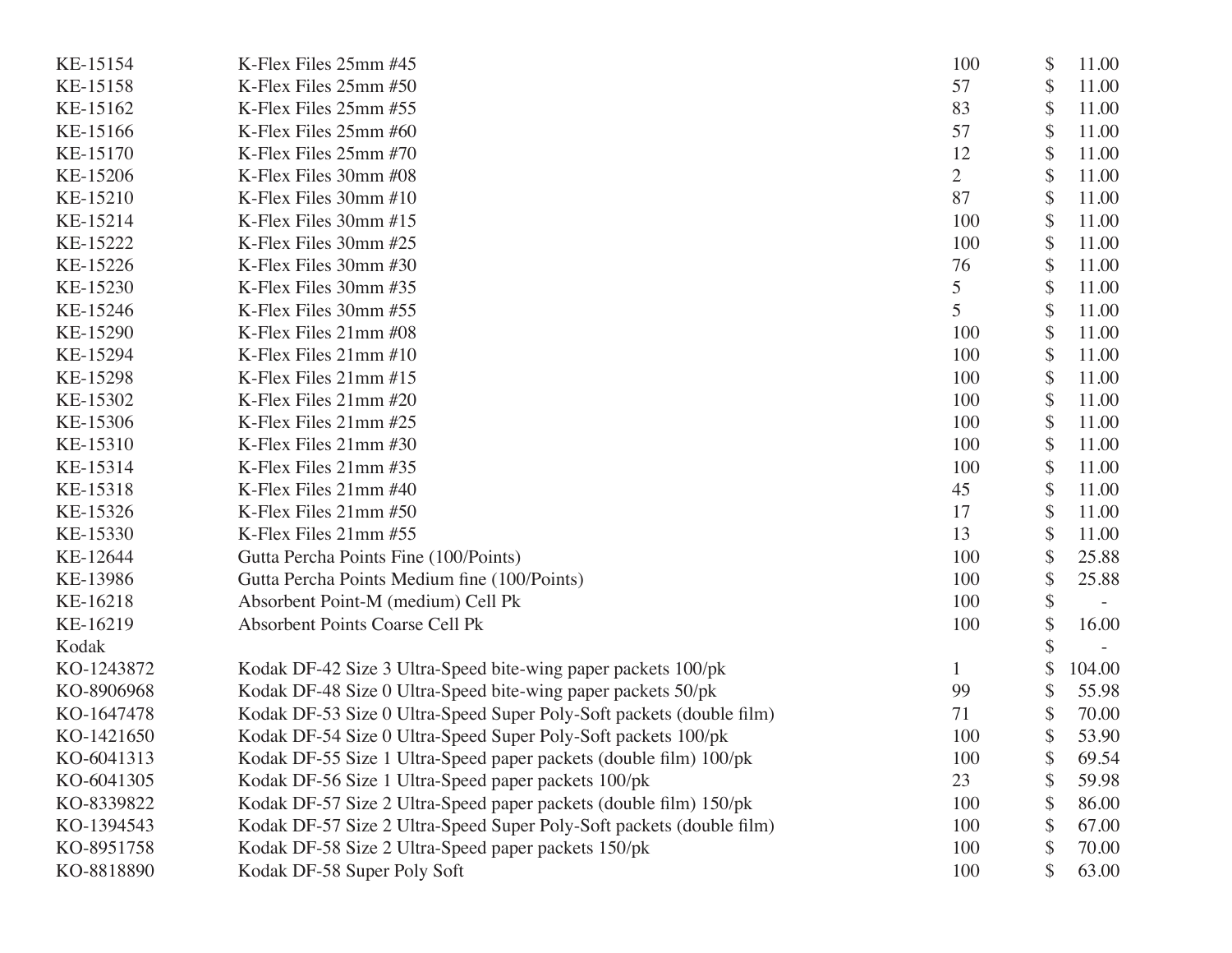| KO-8298929  | Kodak IB-31 Size 3 Insight bite wing paper packets 100/pk             | 75             | \$<br>142.72 |
|-------------|-----------------------------------------------------------------------|----------------|--------------|
| KO-1169143  | Kodak IO-41 Size 4 Insight occlusal paper packets 25/pk               | 100            | \$<br>80.88  |
| KO-8675332  | Kodak IP-01 Size 0 Insight Super Poly-Soft packets 100/pk             | 100            | \$<br>56.56  |
| KO-1124981  | Kodak IP-11 Size 1 Insight paper packets 100/pk                       | 100            | \$<br>67.52  |
| KO-1238054E | Kodak IP-21 Size 2 Insight Super Poly-Soft packets 150/pk EXPORT PACK | 100            | \$<br>68.00  |
| KO-1798628  | Kodak IP-22 Size 2 Insight Super Poly-Soft packets (double film) 130/ | 79             | 79.98        |
| KO-8453938  | Kodak TMG RA18X10                                                     | 100            | \$<br>115.14 |
| KO-1869080  | Kodak TMG RA15 6 X 12                                                 | 100            | \$<br>104.22 |
| KO-1987627  | Kodak TMG RA5 5 x 12                                                  | 100            | \$<br>88.24  |
| KO-1493691  | Kodak X-omat Duplicating Film 15 x 30cm 50/pk                         | 100            | \$<br>136.52 |
| KO-1215821  | Kodak X-omat Duplicating Film 5 x 12 50/pk                            | 100            | \$<br>111.22 |
| Kulzer      |                                                                       |                | \$           |
| KU-50037100 | Vibrakleen E2 Tabs Box/20                                             | 64             | \$<br>28.18  |
| KU-50037101 | Vibrakleen Clinic Pack PK/80                                          | 100            | \$<br>79.98  |
| KU-50046615 | Die-Keen Ivory #25 CTN                                                | 8              | \$<br>50.24  |
| KU-50057522 | Rubber Dam Clamp #W3                                                  | $\overline{2}$ | \$<br>11.34  |
| KU-50057849 | Rubber Dam Clamp #14T                                                 |                | \$<br>11.34  |
| KU-6119C    | Charisma Syringe A2                                                   | 3              | \$<br>34.98  |
| KU-65615777 | Optosil P Plus 4x900ml                                                |                | \$           |
| KU-66000008 | Durafill vs ref A1                                                    | 19             | \$<br>89.98  |
| KU-66000009 | Durafill vs ref A2                                                    | 62             | \$<br>89.98  |
| KU-66000010 | Durafill vs ref A3                                                    | 49             | \$<br>89.98  |
| KU-66000011 | Durafill vs ref A3.5                                                  | 24             | \$<br>89.98  |
| KU-66000012 | Durafill vs Syringe A4                                                | 1              | \$<br>89.98  |
| KU-66000085 | Charisma Syringe A1                                                   | 100            | \$<br>79.12  |
| KU-66000086 | Charisma Syringe A2                                                   | 100            | \$<br>79.12  |
| KU-66000087 | Charisma Syringe A3                                                   | 100            | \$<br>79.12  |
| KU-66000088 | Charisma Syringe A3.5                                                 | 40             | \$<br>79.12  |
| KU-66000089 | Charisma Syringe A4                                                   | 13             | \$<br>79.12  |
| KU-66000090 | Charisma Syringe B1                                                   | 38             | \$<br>79.12  |
| KU-66000092 | Charisma Syringe B3                                                   | $\overline{7}$ | \$<br>79.12  |
| KU-66000104 | Charisma PLT A2                                                       | 100            | \$<br>95.00  |
| KU-66000105 | Charisma PLT A3                                                       | 100            | 95.00        |
| KU-66000106 | Charisma PLT A3.5                                                     | 3              | \$<br>95.00  |
| KU-66003771 | Charisma Syringe A2                                                   | 3              | 52.00        |
| KU-66001854 | Gluma Desens Single 0.75ml Box/40                                     | 39             | 92.00        |
| KU-65872354 | Gluma Desensetizer Bottle                                             | 100            | \$<br>114.00 |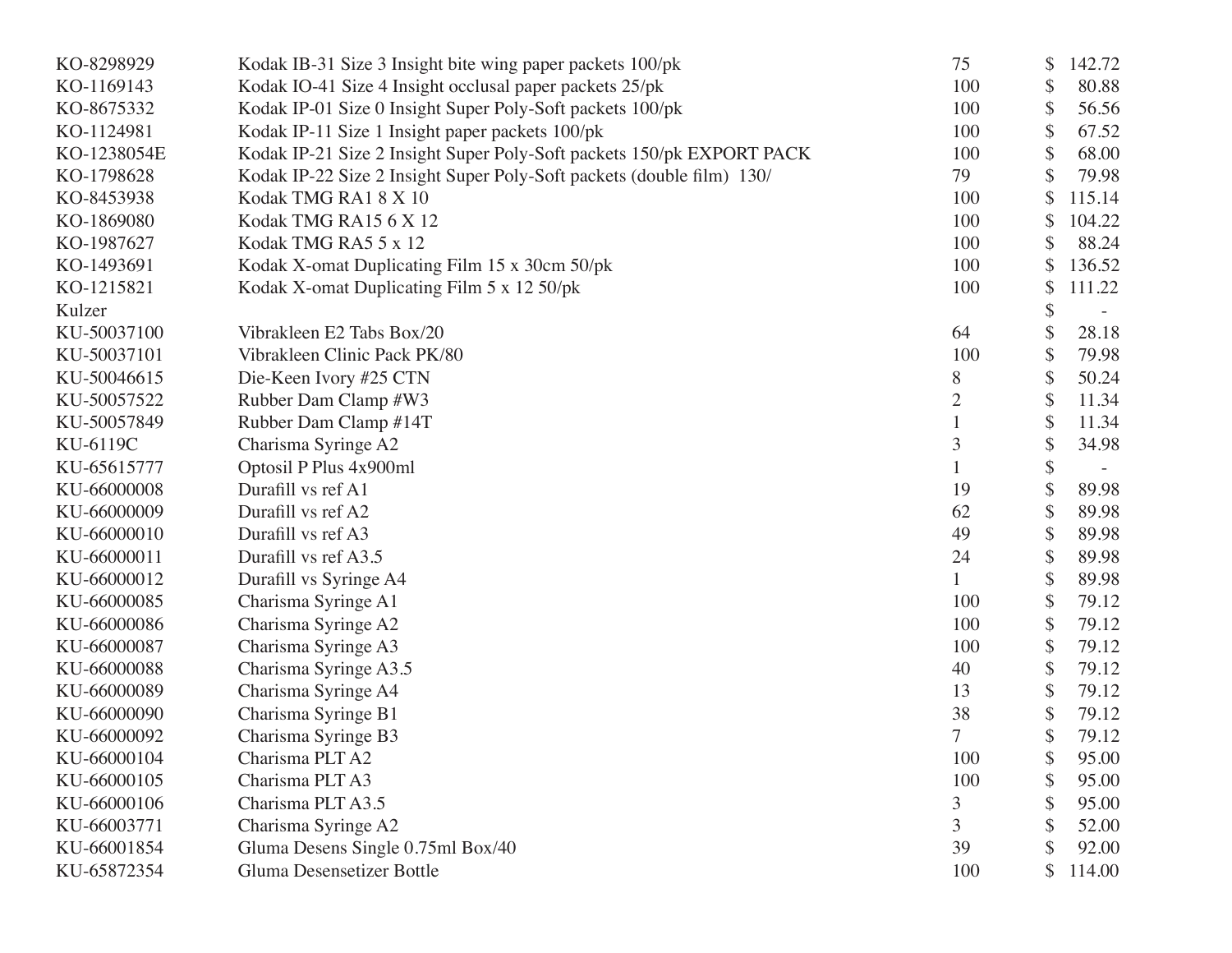| KU-66018221       | Gluma Desensetizer Clinic Pk                                    | 89             | \$<br>290.00 |
|-------------------|-----------------------------------------------------------------|----------------|--------------|
| KU-66000129       | Gluma Etch 35 15ml                                              | 19             | \$<br>21.22  |
| KU-66000130       | Gluma Etch 35 GEL (2X2.5ML)                                     | 8              | \$<br>39.52  |
| KU-66001634       | Solitaire 2 Syringe A2                                          | 69             | \$<br>70.00  |
| KU-66001635       | Solitaire 2 Syringe A3                                          | 17             | \$<br>70.00  |
| KU-66007366       | Venus Syr 4g A1                                                 | 50             | \$<br>91.00  |
| KU-66007367       | Venus Syr 4g A2                                                 | 100            | \$<br>91.00  |
| KU-66007368       | Venus Syr 4g A3                                                 | 50             | \$<br>91.00  |
| KU-66007609       | Venus Syringe SB2                                               |                | \$<br>91.00  |
| KU-66007979       | Venus PLT A1 (20/pk)                                            | 100            | 118.00       |
| KU-66007981       | Venus PLT A2 (20/pk)                                            | 100            | 118.00       |
| KU-66007983       | Venus PLT A3 (20/pk)                                            | 100            | \$<br>118.00 |
| KU-66007985       | Venus PLT A3.5 $(20/\text{pk})$                                 | 10             | \$<br>118.00 |
| KU-66007988       | Venus PLT B1 $(20/pk)$                                          | 18             | \$<br>118.00 |
| KU-66007996       | Venus PLT A2.5 $(20/\text{pk})$                                 | 47             | \$<br>118.00 |
| KU-66033607       | iBond Self Etch Bottle                                          | 100            | 138.98       |
| KU-66033603       | iBond Self Etch Bottle Value Pack (3x4ml)                       | 23             | \$<br>332.00 |
| KU-AGFA M258      | Agfa M258 Film                                                  | 100            | \$<br>58.00  |
| Kurarray          |                                                                 |                | \$           |
| KR-#1970-CN       | Clearfill SE Bond - Light-Cure Dental Adhesive System (Foreign) | 100            | 159.98       |
| KR-#1970-WD       | Clearfill SE Bond - Light-Cure Dental Adhesive System           | 100            | 159.98       |
| <b>KR-1990-KA</b> | <b>CLEARFIL S3 BOND KT</b>                                      | 6              | \$<br>150.00 |
| Look              |                                                                 |                | \$           |
| $LO-536B$         | Catgut, Plain Suture                                            | 4              | \$<br>36.94  |
| $LO-774B$         | Catgut, Plain Suture                                            | $\overline{3}$ | \$<br>30.30  |
| $LO-795B$         | Silk, Black Braided                                             | 10             | \$<br>30.30  |
| Metrex            |                                                                 |                | \$           |
| MT-13-1000        | <b>CAVICIDE GALLONS 4/CASE</b>                                  | 100            | \$<br>98.00  |
| MT-13-1100        | <b>CAVIWIPES CASE/12</b>                                        | 36             | \$           |
| MT-13-1150        | <b>CAVIWIPES XL 12/CASE</b>                                     | 100            | \$           |
| Microbrush        |                                                                 |                | \$           |
| MB-MPX            | Mircobrush X-Kit                                                | 100            | \$<br>17.00  |
| MB-PF400KIT       | Microbrush Plus Fine. Assort. Kit + Disp.                       | 100            | 33.00        |
| MB-PF400YE        | Microbrush Plus Fine Yellow 4 x Pk/100                          | 100            | 27.00        |
| <b>MB-PR400</b>   | Microbrush Plus Regular Asst.4 x Pk/100                         | 100            | 27.00        |
| MB-SF100PI        | Smartbrush Fine Pink 4 x Pk/100                                 |                | \$<br>26.00  |
| MB-U1D            | Ultrabrush 1.0 Dispenser Kit                                    | 100            | 15.98        |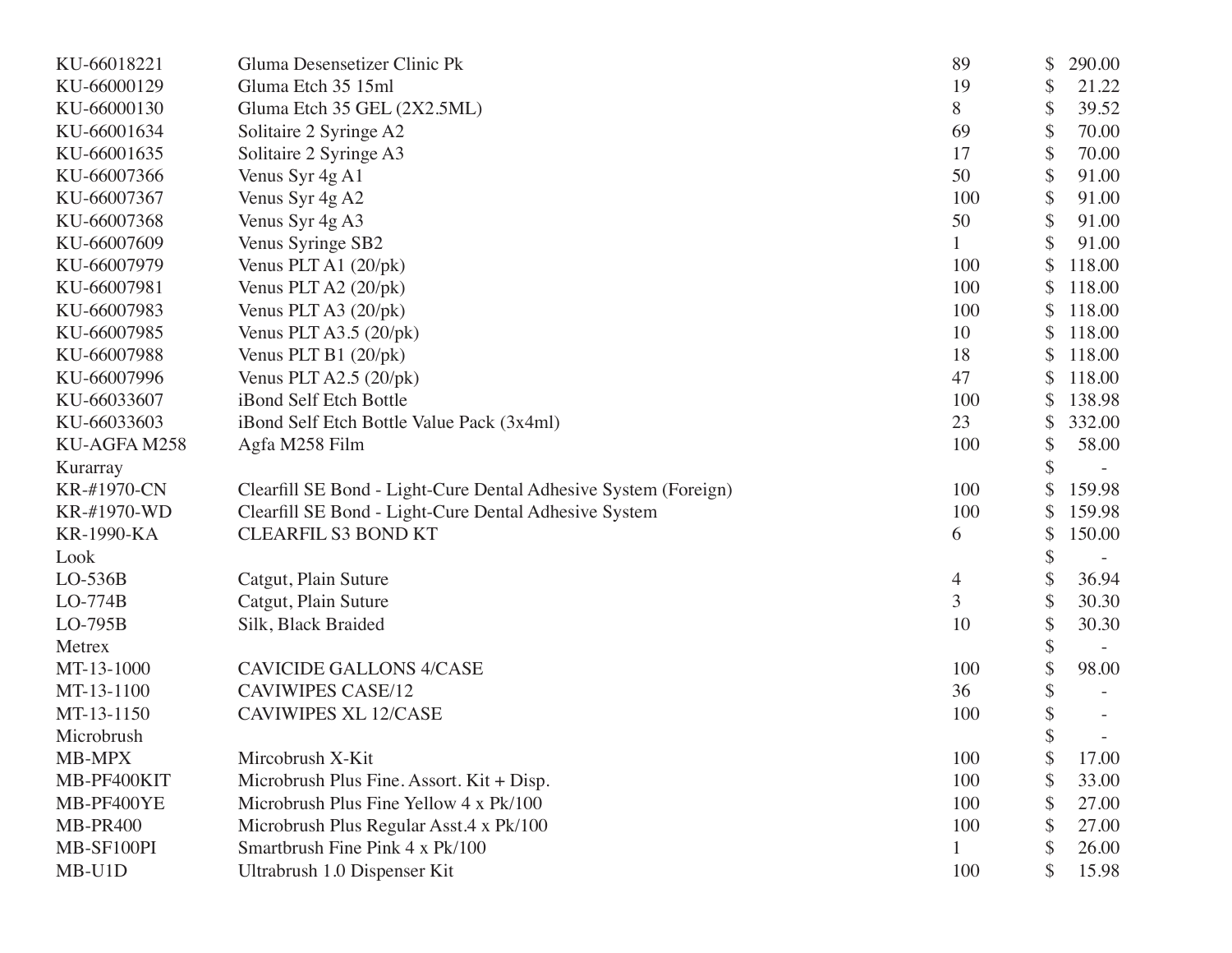| <b>80B-U1R200</b> | Ultrabrush 1.0 Refill Pack       | 6              | \$ |        |
|-------------------|----------------------------------|----------------|----|--------|
| Midwest           |                                  | 2              |    |        |
| $MI-1/2$          | Midwest Burs FG#1/2              |                | \$ | 139.98 |
| $MI-1/4$          | Midwest Burs FG#1/4              | 44             |    | 139.98 |
| MI-1156           | Midwest Burs FG#1156             | 55             | \$ | 139.98 |
| $M1-1157$         | Midwest Burs FG# 1157            | 100            |    | 139.98 |
| <b>MI-1157SS</b>  | Midwest burs FG#1157 Short Shank | 45             | S  | 139.98 |
| MI-1158           | Midwest Burs FG#1158             | 5              |    | 139.98 |
| MI-1171           | Midwest Burs FG#1171             | 20             |    | 139.98 |
| MI-1556           | Midwest Burs FG#1556             | 15             | \$ | 139.98 |
| <b>MI-1557SS</b>  | Midwest Burs FG#1557 Short Shank | 15             |    | 139.98 |
| MI-1558           | Midwest Burs FG#1558             | $\mathbf{1}$   | S  | 139.98 |
| <b>MI-169</b>     | Midwest Burs FG#169              | $\mathbf{1}$   | \$ | 139.98 |
| MI-169L           | Midwest Burs FG#169 Long         | 50             | \$ | 139.98 |
| $MI-170$          | Midwest Burs FG#170              | 12             | \$ | 139.98 |
| MI-170L           | Midwest Burs FG#170 Long         | 3              |    | 139.98 |
| $MI-171$          | Midwest Burs FG#171              | 30             | S  | 139.98 |
| MI-1931           | Midwest Burs T&F 1931 pk/100     | 52             |    | 500.00 |
| $M-I-2$           | Midwest Burs FG#2                | 10             |    | 139.98 |
| <b>MI-245SS</b>   | Midwest Burs FG#245 Short Shank  | 100            | \$ | 139.98 |
| MI-256            | Midwest Burs FG#256              | 100            |    | 139.98 |
| <b>MI-330</b>     | Midwest Burs FG#330              | $\mathbf{1}$   | \$ | 139.98 |
| <b>MI-330SS</b>   | Midwest Burs FG#330 Short Shank  | 20             |    | 139.98 |
| MI-331            | Midwest Burs FG#331              | 58             | \$ | 139.98 |
| MDI-331/2         | Midwest Burs FG#331/2            | 30             | \$ | 139.98 |
| MI-331L           | Midwest Burs FG#331 Long         | 8              |    | 139.98 |
| <b>MI-331SS</b>   | Midwest Burs FG#331 Short Shank  | $\overline{2}$ | \$ | 139.98 |
| <b>MI-332</b>     | Midwest Burs FG#332              | 90             |    | 139.98 |
| $MI-34$           | Midwest Burs FG#34               | 100            |    | 139.98 |
| $MI-34SS$         | Midwest Burs FG#34 Short Shank   | 100            |    | 139.98 |
| $MI-35$           | Midwest Burs FG#35               | 3              | \$ | 139.98 |
| $ML-35SS$         | Midwest Burs FG#35 Short Shank   | 5              | \$ | 139.98 |
| MI-36             | Midwest Burs FG#36               | 5              |    | 139.98 |
| MI-386307         | Midwest Burs HP#8 100/Pk         | 16             |    | 168.00 |
| MI-388537         | Midwest Burs FG T&F 7664 2/Pk    | 50             |    | 13.80  |
| MI-389505         | Midwest Burs T&F 7008 10/PK      |                |    | 63.50  |
| MI-389512         | Midwest Burs FG T&F 7903 10/Pk   | 4              |    | 63.50  |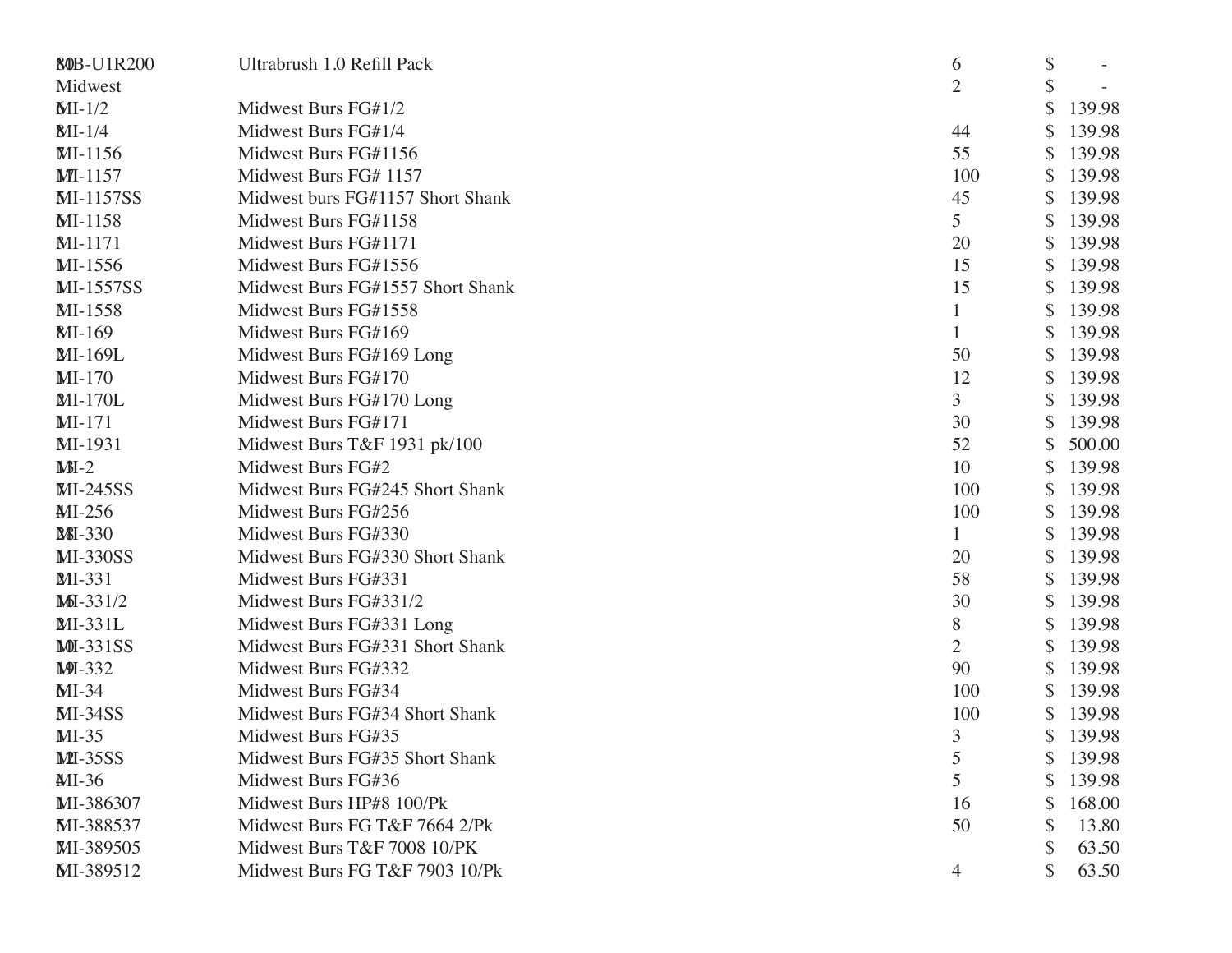| MI-39           | Midwest Burs FG#39              | 13          | \$ | 139.98 |
|-----------------|---------------------------------|-------------|----|--------|
| $MI-4$          | Midwest Burs FG#4               | 15          | \$ | 139.98 |
| $MI-4SS$        | Midwest Burs FG#4 Short Shank   | 100         | \$ | 139.98 |
| <b>MI-556</b>   | Midwest Burs FG#556             |             |    | 129.98 |
| MI-556SS        | Midwest Burs FG#556 Short Shank |             | \$ | 139.98 |
| <b>MD557</b>    | Midwest Burs FG#557             |             | S  | 139.98 |
| MI-557L         | Midwest Burs FG#557 Long        |             | \$ | 139.98 |
| <b>MI-557SS</b> | Midwest Burs FG#557 Short Shank | 8           | \$ | 139.98 |
| <b>MI-558</b>   | Midwest Burs FG#558             | 100         |    | 139.98 |
| <b>MI-558SS</b> | Midwest Burs FG#558 Short Shank | 7           | \$ | 139.98 |
| $MI-57$         | Midwest Burs FG#57              | 30          | \$ | 139.98 |
| $MI-58$         | Midwest Burs FG#58              | 47          | \$ | 139.98 |
| $MI-6$          | Midwest Burs FG#6               | 91          | \$ | 139.98 |
| MI-699          | Midwest Burs FG#699             | 41          |    | 139.98 |
| MI-699L         | Midwest Burs FG#699 Long        | 23          | \$ | 139.98 |
| $MI-6SS$        | Midwest Burs FG#6 Short Shank   | 35          | S  | 139.98 |
| MI-6SURGICAL    | Midwest Burs FG#6 Surgical      | 38          | \$ | 220.00 |
| $MI-7$          | Midwest Burs FG#7               | 7           | \$ | 139.98 |
| MI-700          | Midwest Burs FG#700             |             |    | 139.98 |
| <b>MI-700SS</b> | Midwest Burs FG#700 Short Shank |             | \$ | 139.98 |
| $M-I$ -701      | Midwest Burs FG#701             |             | S  | 139.98 |
| MI-702          | Midwest Burs FG#702             |             | S  | 139.98 |
| MI-702SURGICAL  | Midwest Burs FG#702 Surgical    | 20          |    | 220.00 |
| MI-703          | Midwest Burs FG#703             | 25          |    | 139.98 |
| MI-7404         | Midwest Burs T&F 7404 100/Pk    | 50          | \$ | 500.00 |
| MI-7408         | Midwest Burs T&F 7408 12b m/wT  |             | \$ | 500.00 |
| MI-7611         | Midwest Bur FG 7611             | 15          | \$ | 500.00 |
| MI-7714         | Midwest Burs T&F#7714           | $\mathbf 1$ | \$ | 500.00 |
| MI-7802         | Midwest Burs T&F 7802 pk/100    | 33          |    | 500.00 |
| MI-7903         | Midwest Burs T&F 7903 pk/100    |             | \$ | 500.00 |
| $MI-8$          | Midwest Burs FG#8               | 25          | \$ | 139.98 |
| MI-8SS          | Midwest Burs FG#8 Short Shank   |             | \$ | 139.98 |
| $MI-RA1$        | Midwest Burs LA#1               | 5           | \$ | 139.98 |
| $MI-RA1/2$      | Midwest Burs LA#1/2             | 39          | S  | 139.98 |
| $MI-RA1/4$      | Midwest Burs LA#1/4             | 39          | \$ | 139.98 |
| MI-RA35         | Midwest Burs LA#35              | 5           | \$ | 139.98 |
| MI-RA39         | Midwest Burs LA#39              | 56          | \$ | 139.98 |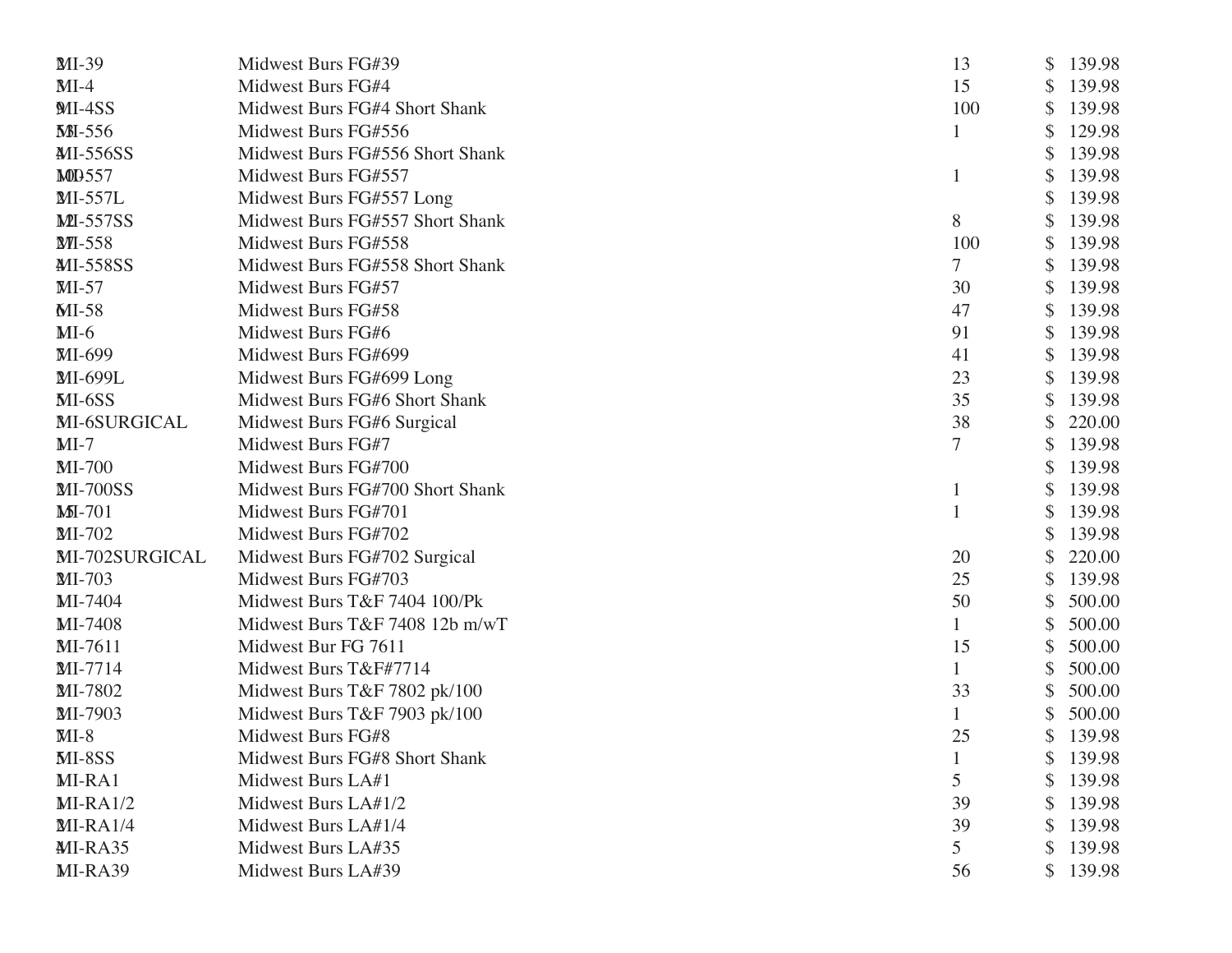| MI-RA6           | Midwest Burs LA#6                   | 45             | 139.98       |
|------------------|-------------------------------------|----------------|--------------|
| MI-RA7           | Midwest Burs LA#7                   | 5              | \$<br>139.98 |
| Miltex           |                                     | 4              | \$           |
| MIL-012-14003    | Flex Files #10 21MM                 | 23             | 9.76         |
| MIL-012-14004    | Flex-R Files #15 21mm               | 45             | \$<br>9.64   |
| MIL-012-14005    | Flex-R Files #20 21mm               | 7              | \$<br>9.64   |
| MIL-012-14064    | Flex-R Files #20                    | 19             | 9.64         |
| MIL-012-14903    | Onyx Flex Fine 25mm                 | 37             | \$<br>24.38  |
| MIL-18-660       | RULER 6" S/S                        | 10             |              |
| MIL-19-321       | <b>CURETTE EAR WHT ADLT LOOPTIP</b> |                |              |
| MIL-30-30        | SPECULUM VAG GRAVES OPN SD          |                | \$           |
| MIL-3-1000       | Instrument Clean Brush Nylon Pk/3   | 20             | \$<br>13.58  |
| MIL-3-1001       | <b>BRUSH INSTRUMENT SS 3/SET</b>    | 4              | \$<br>14.88  |
| MIL-33-201       | <b>EXTRACTOR SCHAM COME 3-3/4</b>   | 3              |              |
| MIL-33-202       | <b>EXTRACTOR SCHAM COME 3-3/4</b>   |                |              |
| MIL-3-700        | <b>SPRAY LUBE 80Z</b>               |                |              |
| MIL-3-720        | <b>CLEANER INSTRUMENT 80Z</b>       | 100            |              |
| MIL-4-111        | <b>BLADES CARBON #11 100/BX</b>     |                | 29.42        |
| MIL-5-561        | <b>SCISSOR KNOWLES BNDG 5-1/2</b>   | 10             | \$           |
| MIL-67-680       | 3Dozen Solid HDL Serr               | $\overline{4}$ | 28.80        |
| MIL-67-684       | Dozen SS Solid HDL Serr             | 100            | 1.76         |
| MIL-67-688       | CS Solid HDL Serr W/Rule            | 43             | 4.42         |
| MIL-V919-434     | <b>FORCEP HARTMAN ALLIG 3" SERR</b> |                |              |
| MIL-V930-55      | SPECULUM VAG PEDERSON MED           |                |              |
| MIL-V930-60      | SPECULUM VAG PEDERSON LG            |                |              |
| MIL-V933-140     | <b>CUTTER FINGER RING CHROME</b>    |                | \$           |
| MIL-V95-1000     | <b>SCISSOR UNIV 7.5 BLACK</b>       | 100            |              |
| MIL-V95-304      | <b>SCISSOR IRIS STR 4-1/8</b>       |                | \$           |
| MIL-V95-306      | <b>SCISSOR IRIS CVD 4-1/8</b>       | 40             | \$           |
| MIL-V96-118      | <b>FORCEP DRESS ADSON 4.75"SERR</b> | 17             | \$           |
| MIL-V96-120      | FORCEP TISS ADSON 4.75"1X2T         | 28             | \$           |
| MIL-V96-300      | FORCEP SPLINTER 3.5" FINE PT        | 100            |              |
| <b>MIL-V96-4</b> | <b>FORCEP DRESS VANT4.5"SERR</b>    | 53             |              |
| MIL-V97-36       | <b>FORCEP KELLY VANTAGE 5.5"STR</b> | 100            |              |
| MIL-V99-100      | <b>SCISSOR SPENCER STITCH 3-1/2</b> | 13             |              |
| Mizzy            |                                     | 3 <sup>1</sup> |              |
| MZ-6040155       | HeadStraps PKG/2                    | 37             | 6.48         |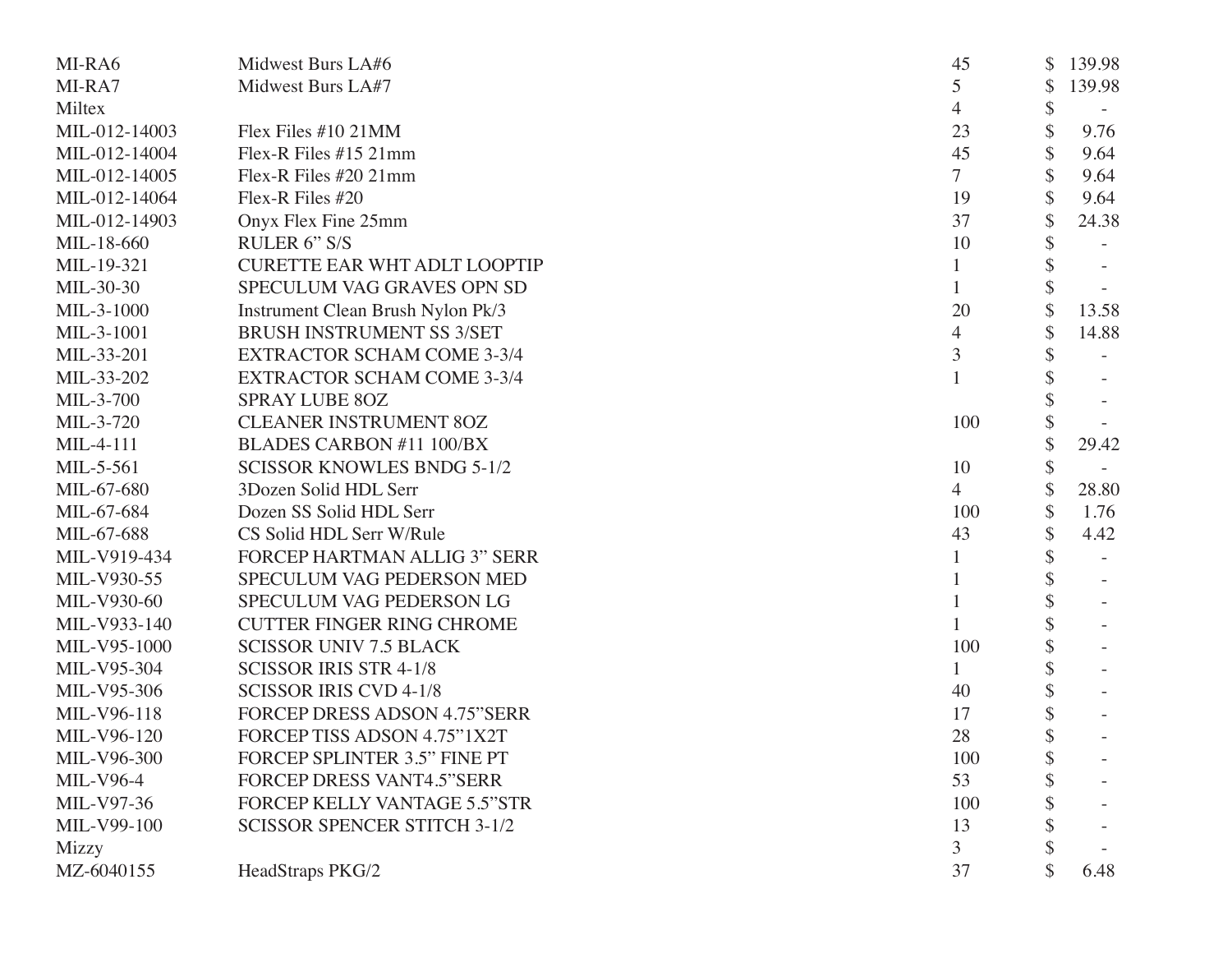| MZ-6070110         | <b>Comfort Cushion -Adult-</b>              | 26             | \$<br>37.32  |
|--------------------|---------------------------------------------|----------------|--------------|
| MZ-6070125         | Delivery Extension Hose W/Out Scavenger     | 13             | \$<br>10.06  |
| MZ-6070520         | Zoe Cement Kit #4                           | 15             | \$<br>30.00  |
| MZ-612.07          | PIP REMOVER W/LANOLIN (4FL OZ)              |                | \$<br>7.66   |
| Nordiska           |                                             | 35             | \$           |
| <b>NO-ANA20003</b> | ANA2000 3 Spill 50 Caps                     |                | \$<br>51.58  |
| Parkel             |                                             | 100            | \$           |
| PA-D675            | Aluminum Oxide - 50 Micron Air Abrasive 5LB | 100            | \$<br>28.98  |
| PA-S017            | <b>ACCUFILM I</b>                           |                | \$<br>24.90  |
| PA-S300            | <b>ABSOLUTE D</b>                           |                | \$<br>159.98 |
| PA-S393            | <b>AMALGAM/ME</b>                           | 50             | \$<br>19.44  |
| PA-S429            | <b>SNAPTEMP</b>                             | 80             | \$<br>20.32  |
| <b>PA-S438S</b>    | <b>BLU MOUSSE</b>                           | 100            | \$<br>48.80  |
| <b>PA-S439IOT</b>  | <b>AUTOMIX IN</b>                           | 3              | \$<br>39.30  |
| PA-S451            | <b>SNAPTEMP</b>                             | $\overline{2}$ | \$<br>19.34  |
| <b>PA-S456S</b>    | Cinch Heavy Putty 4/Pk                      | 4              | \$<br>47.50  |
| PA-S459            | <b>SNAPTEMP</b>                             | 4              | \$<br>20.32  |
| PA-S702-09         | Copper band soft refil 10/bx size 9         | $\overline{2}$ | \$<br>9.10   |
| Pascal             |                                             | $\overline{4}$ | \$           |
| PAS-07-585         | Knit-Trax Plain #2 Thick 07-585 Ea          | $\overline{2}$ | \$<br>10.40  |
| PAS-07-710         | Racord w/Epi #9 Medium Ea                   | 8              | \$<br>10.40  |
| Premier            |                                             | $\overline{2}$ | \$           |
| PR-1003705         | <b>PLAS FILL</b>                            | 3              | \$<br>18.50  |
| PR-1003709         | <b>PLAS FILL</b>                            | 5              | \$<br>18.50  |
| PR-1003816         | PLUGGER AM                                  | 5              | \$<br>17.88  |
| PR-1003850         | RC INST DE                                  | 5              | \$<br>17.52  |
| PR-1004366         | <b>SPATULA CE</b>                           | 4              | \$<br>17.50  |
| PR-1006213         | <b>Tray Tripl</b>                           | 9              | \$<br>47.12  |
| PR-2000058         | Diamond FG #2005.8 PK5                      | $\overline{2}$ | \$<br>45.00  |
| PR-2000059         | Diamond FG #2005.9 (PK\5)                   | 6              | \$<br>56.58  |
| PR-2015139         | Diamond FG #270.9C PK5                      | 8              | \$<br>45.00  |
| PR-2015142         | Diamond FG #283.4C PK5                      | 34             | \$<br>45.00  |
| PR-2015145         | Diamond FG #292.3C PK5                      | 8              | \$<br>45.00  |
| PR-2015155         | Diamond FG #260.10F PK5                     | 24             | \$<br>45.00  |
| PR-2015175         | Diamond FG #292.3F PK5                      | 34             | \$<br>45.00  |
| PR-2015185         | Diamond FG #260.10VF PK5                    | 27             | 45.00        |
| PR-2015203         | Diamond FG #285.5VF PK5                     | 6              | 45.00        |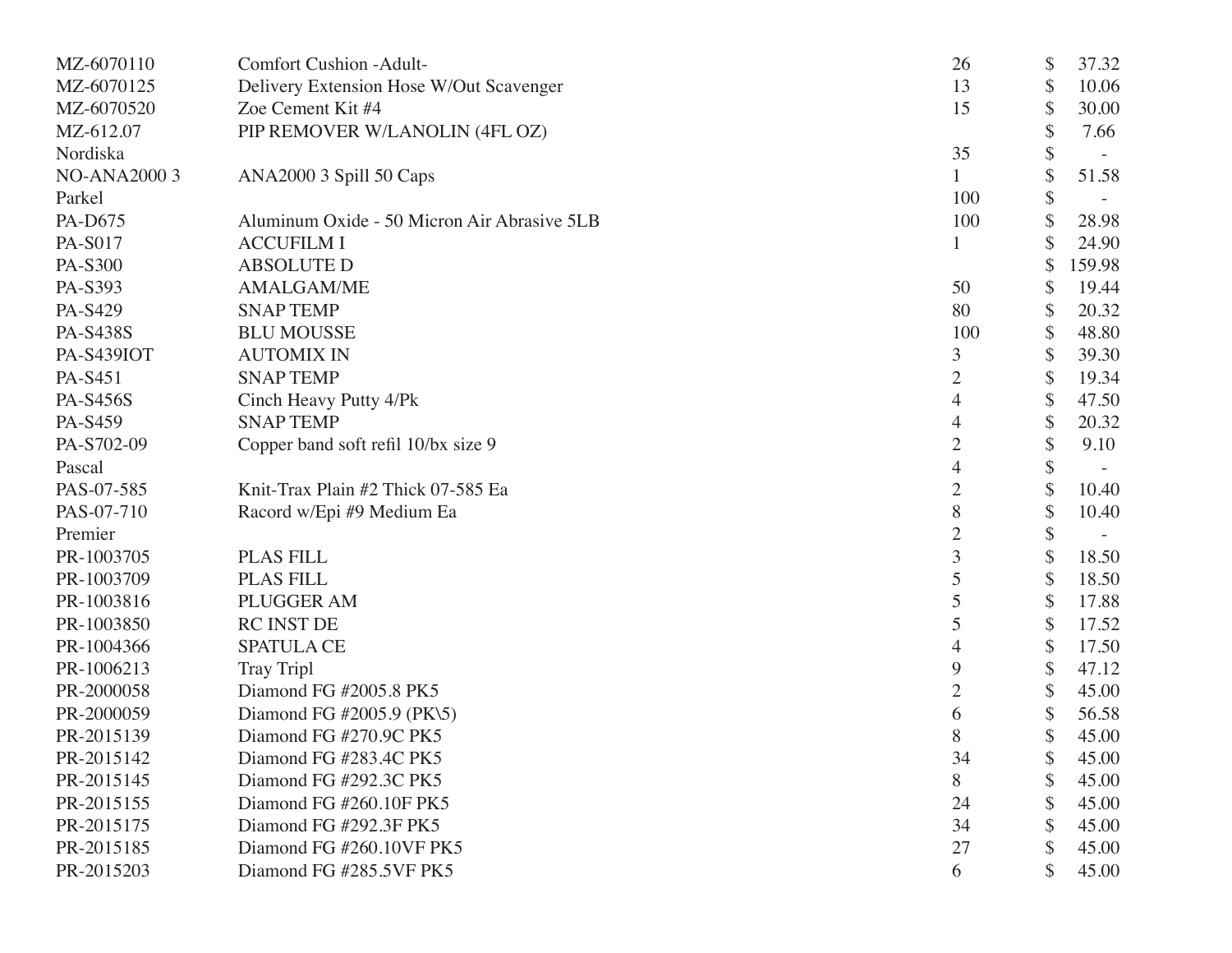| PR-2015339 | Diamond FG #701.7C PK5                                | 20             | \$<br>45.00  |
|------------|-------------------------------------------------------|----------------|--------------|
| PR-2015343 | Diamond FG #702.8C PK5                                | 41             | \$<br>45.00  |
| PR-2015453 | Diamond FG #767.7C PK5                                | 38             | \$<br>45.00  |
| PR-2015454 | Diamond FG #767.8C PK5                                | 50             | \$<br>45.00  |
| PR-2015583 | Diamond FG #ST8 PK5                                   | $\overline{7}$ | \$<br>45.00  |
| PR-2015607 | Diamond FG #252.SC PK5                                |                | \$<br>45.00  |
| PR-4006165 | <b>HOMECARE B</b>                                     | 23             | \$<br>36.68  |
| PR-520.4C  | Two Striper 520.4C 1/PK                               | 7              | \$<br>11.50  |
| PR-9006120 | Periowise UNC Three Pack                              | 34             | \$           |
| PR-9007072 | Hemodent Liquid 20cc                                  |                | \$<br>40.00  |
| PR-9048071 | <b>TRAY CHECK</b>                                     | $\overline{2}$ | \$<br>55.38  |
| PR-9061310 | Composite Instrument DE plastic #425-3 NEOS           | $\overline{7}$ | \$<br>10.66  |
| PR-9061349 | Cure-Thru Squeeze Matrix Band Molar 50/Bx             |                | \$<br>84.28  |
| PR-9061383 | ComfortView Retractor, Small (2)                      | 16             | \$           |
| PR-S770.8C | Diamond FG #770.8C PK5                                | 67             | \$<br>45.00  |
| Richmond   |                                                       | 100            | \$           |
| RI-200201  | Cotton Rolls 1.50"X.50" LRG Sterile Braided 1000/BX   | 100            | \$<br>40.26  |
| <b>SDI</b> |                                                       | 99             | \$           |
| SD-4001404 | Permite Alloy Cap 50 #1 Slow                          | 11             | \$           |
| SD-4001474 | Permite 1 Spill Slow Set (50/Pk) - (4003404)          | 28             | \$<br>90.06  |
| SD-4012202 | Permite 2 Spill Fast Set (50/Pk)                      | 100            | \$<br>70.00  |
| SD-4012303 | Permite 2 Spill Regular Set (50/Pk)                   | 28             | \$<br>70.00  |
| SD-4003474 | Permite 3 SPILL SLOW OUTER (4001404)                  | 14             | \$<br>58.00  |
| SD-4203272 | Lojic+ 3 Spill Fast Set Outer (50/Pk)(4203202)        |                | \$<br>90.06  |
| SD-4203373 | Lojic+ 3 Spill Regular Set (50/Pk)(4203303)           | 55             | \$<br>90.06  |
| SD-4405070 | GS-80 5 Spill Regular Set. (4405000)                  | 88             | \$<br>88.94  |
| SD-4412303 | GS-80 2 Spill Regular Set. BX/50                      | 100            | \$<br>57.00  |
| SD-4423303 | GS-80 3 Spill RS x 500                                | 18             | \$<br>770.00 |
| SD-7010304 | Glacier Syringe REF (4g) A3                           | 12             | \$<br>57.08  |
| SD-7500001 | Wave Tips Disp 20GA PK20                              | 24             | \$<br>12.36  |
| SD-7510203 | Wave Syringe Ref A2 1gm                               |                | \$<br>11.98  |
| SD-7700015 | Pola Office 3 Patient Kit                             | 42             | \$<br>138.00 |
| SD-7700107 | Pola Night 10 Syringe Kit 10%                         | 100            | \$<br>55.38  |
| SD-8100045 | Super Etch Syr Kit 10x2ml                             | 54             | \$<br>49.50  |
| SD-8100052 | Super Etch Bulk Syr 12gm                              | 75             | \$<br>20.00  |
| SD-8100060 | Super Etch Syr Tips 23GA pk200                        | 38             | \$<br>42.00  |
| SD-8100123 | Points Assorted Disposable Brush Applicators (400/Pk) |                | 28.00        |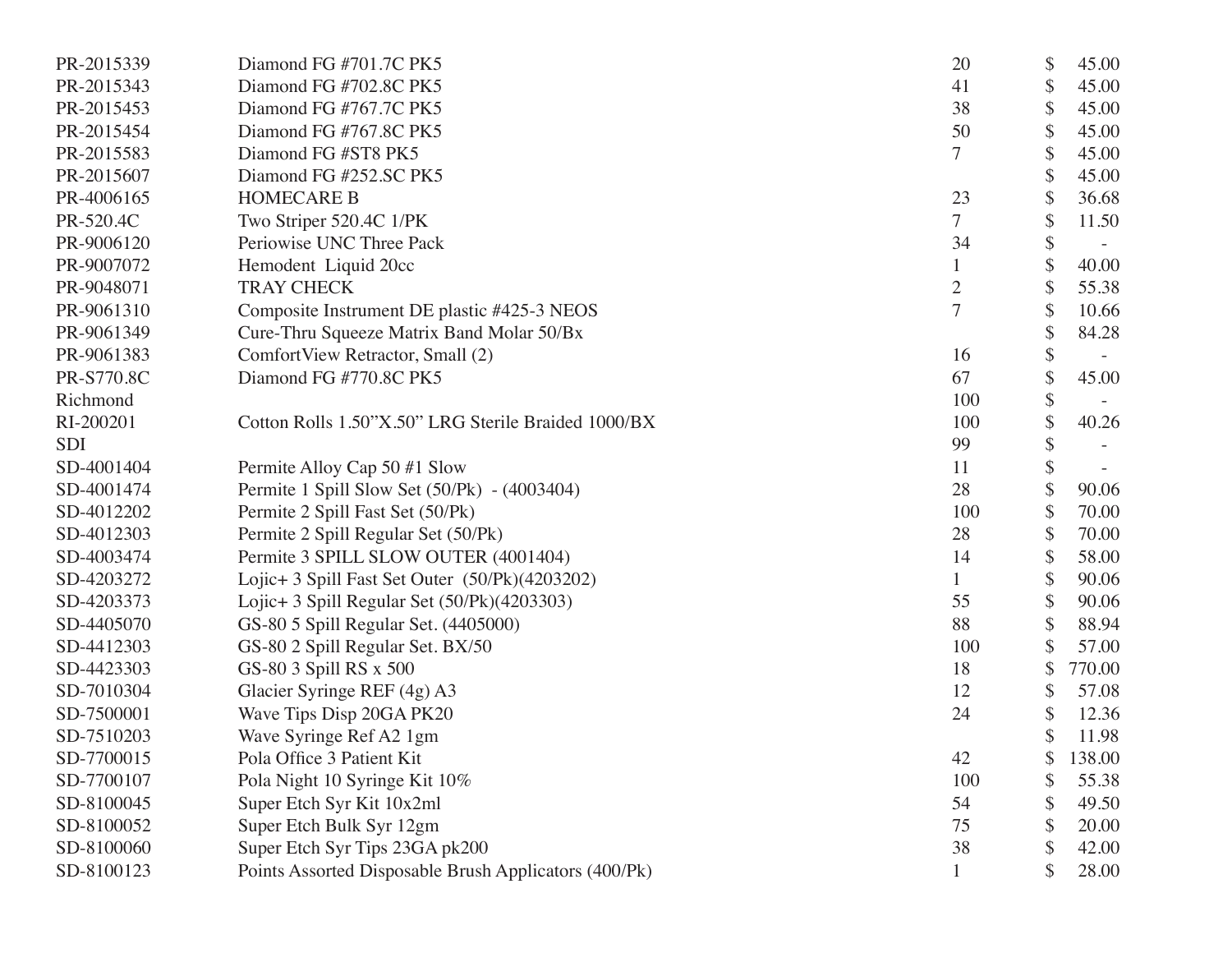| SD-8450003      | Ice Complet Refill 20 x .25gm A3 | 16             | \$ | 73.80  |
|-----------------|----------------------------------|----------------|----|--------|
| SD-8500003      | Rok Syringe A3                   | 100            | \$ | 58.14  |
| SD-8650509      | Riva Luting Powder / Liquid Kit  | 33             | \$ |        |
| Sherwood        |                                  | 12             | \$ |        |
| <b>SHE-7631</b> | Curity Plain Packing Strip 1/4   | 17             | \$ | 50.34  |
| SHE-8042        | Sponge Sterile 2X2 4PLY 3000     | 49             |    | 132.94 |
| SHE-8881412012  | Syringe Disposable #412 BX/50    | 67             | \$ | 31.00  |
| SHE-8881513843  | Syringe Endo 23GA x 1.25 BX/100  | 100            | \$ | 47.90  |
| SHE-8881513850  | Syringe Endo 27GA x 1.25 BX/100  | 78             | \$ | 47.90  |
| Shofu           |                                  | 4              | \$ |        |
| SH-0911-3       | <b>HYBRID POI</b>                | 100            | \$ | 10.20  |
| SH-0915-3       | <b>HYBRID POI</b>                | 100            | \$ | 10.28  |
| SH-0917-3       | <b>HYBRID POI</b>                | 39             | \$ | 10.28  |
| SH-1116         | GlassioNOmer Core PWD GRY        | 14             | \$ | 74.34  |
| SH-1117         | GlassioNOmer Core Liq            | 5              | \$ | 53.06  |
| <b>SH-206</b>   | Dura White Stone HP KN3 (Bx/12)  | 8              | \$ | 23.10  |
| SH-277          | Supergreenie PT HP KN7 (Bx/12)   | 83             | \$ | 28.00  |
| SH-279          | Supergreenie PT HP WH6 (Bx/12)   | 100            | \$ | 28.00  |
| SH-283          | Brownie PT CA WH6 (Bx/12)        | 37             | \$ | 28.00  |
| <b>SH-296B</b>  | Composite Pts FG PEAR (Bx/12)    |                | \$ | 27.30  |
| SH-304          | Gold Polishing Kit CA            | 12             | \$ | 40.20  |
| SH-310          | Shofu 0310 Composite Polish      | 100            | \$ | 40.20  |
| SH-329          | Acrylic Cont. & Fin Kit 0329     |                | \$ |        |
| <b>SH-35</b>    | Dura Green Stone HP RD4 (Bx/12)  | 100            | \$ | 23.12  |
| SH-423          | Acrypoint Pts Coarse PC2 (Bx/12) | 64             | \$ | 33.54  |
| <b>SH-481A</b>  | Stone Coral Lab $#1$ (Bx/12)     | 11             | \$ | 19.76  |
| <b>SH-484A</b>  | Stone Coral Lab $#4$ (Bx/12)     | 30             | \$ | 19.76  |
| SH-61           | Shofu 0061 Green Stones RA       | 100            | \$ | 23.12  |
| $SH-7$          | Dura Green Stone HP CY3 (Bx/12)  | $\overline{2}$ | \$ | 23.12  |
| $SH-9$          | Dura Green Stone HP FL1 (Bx/12)  | 32             | \$ | 23.12  |
| <b>SH-C101</b>  | Diamond FG Gingival              | 37             | \$ | 10.20  |
| SH-C61          | Diamond FG Gingival              | 80             | \$ | 11.00  |
| SH-C81          | Diamond FG Gingival              | 62             |    | 11.00  |
| <b>SH-H413B</b> | <b>MINI PTS 7</b>                | 100            | S  | 122.50 |
| <b>SH-L502</b>  | Supersnap Disc Red (Bx/50)       | 17             | \$ | 21.90  |
| <b>SH-L506</b>  | Supersnap Disc Black (Bx/50)     | 100            | \$ | 22.68  |
| <b>SH-L507</b>  | Supersnap Disc Blk Mini (Bx/50)  | 100            |    | 22.68  |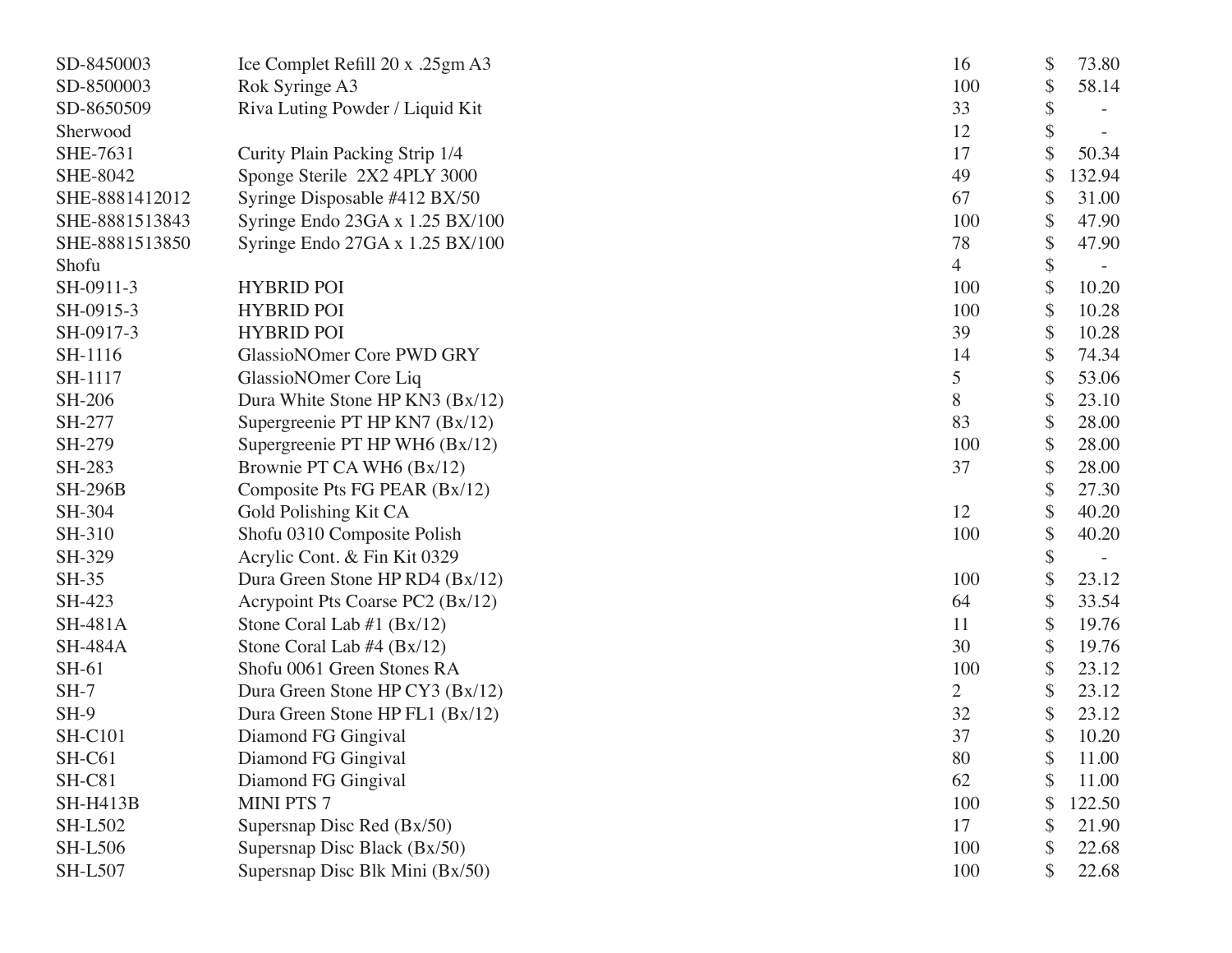| <b>SH-L508</b> | Supersnap Disc Dk Violet (Bx/50)                                 | 100            | \$<br>21.90  |
|----------------|------------------------------------------------------------------|----------------|--------------|
| <b>SH-L519</b> | Supersnap Disc Dk Grn Mini (Bx/50)                               | 22             | \$<br>22.68  |
| <b>SH-L521</b> | Supersnap Disc Dk Red Mini (Bx/50)                               | 15             | \$<br>22.68  |
| <b>SH-L522</b> | Supersnap Disc Dk Vlt Mini (Bx/50)                               | 8              | \$<br>22.68  |
| <b>SH-L528</b> | Supersnap Disc Violet (Bx/50)                                    | 22             | \$<br>21.90  |
| SS White       |                                                                  | 100            | \$           |
| SS-13005       | Bur Carbide FG5 100/PK                                           | 51             | \$<br>190.00 |
| SS-14333-5     | Bur Carbide FG #9803 PK5                                         | 100            | \$<br>57.00  |
| SS-14766       | Bur Carbide RA557                                                | 100            | \$<br>15.64  |
| SS-14769       | Bur Carbide RA 558                                               | 100            | \$<br>15.64  |
| SS-15903       | Bur Carbide FG #7903 PK5                                         | 38             | \$<br>34.40  |
| SS-91113-F     | SS White Diamond 847-016 F 5 PK                                  | 25             | \$<br>26.20  |
| Sultan         |                                                                  | 42             | \$           |
| SU-10402       | Disclosing Solution 2oz.                                         | 100            | 11.64        |
| SU-11513       | Superoxol 1oz. (30ml)                                            | 100            | \$<br>20.40  |
| SU-20803       | Isopropyl Alcohol 70% 1 Gallon                                   |                | \$<br>47.98  |
| SU-21113       | Purevac Evacuation System Cleaner 2L                             |                | 59.16        |
| SU-21115       | Purevac Evacuation System Cleaner 5L                             | 9              | \$<br>127.50 |
| SU-21116       | <b>PUREVAC Auto Walkabout Dispenser</b>                          | 3              | \$<br>85.68  |
| SU-21360       | Proportion Gen. Purpose Cleaner 20x1oz.                          |                | \$<br>34.26  |
| SU-30100       | Disposable Prophy Angle Firm Cups 100/Pk                         | 4              | \$<br>59.98  |
| SU-30101       | Disposable Prophy Angle Soft Cups 100/Pk                         | 12             | \$<br>59.98  |
| SU-31000       | Topex Metered Spray 2oz/Pk                                       | 3              | \$<br>31.58  |
| SU-31006       | Topex Gel: Strawberry 1oz./Pk                                    | 5              | \$<br>9.90   |
| SU-31209       | Glove relief Hand cream                                          | $\overline{2}$ | \$<br>11.20  |
| SU-32011       | Fluoride Tray Small Yellow hinged dual arch, package of 50 trays |                | \$<br>31.62  |
| SU-32012       | Fluoride Tray Medium White hinged dual arch, package of 50 trays | 3              | \$<br>31.62  |
| SU-32013       | Fluoride Tray Large Blue hinged dual arch, package of 50 trays   | 5              | \$<br>31.62  |
| SU-33003       | 3 Way Tray: Quadrant Pk/35                                       |                | \$<br>47.94  |
| SU-33005       | Tray Three-Way Wide Post Bx/50                                   |                | \$<br>47.94  |
| Temrex         |                                                                  | $\mathbf{2}$   | \$           |
| TE-2450        | Bite Wing Tabs Disposable Pk/550                                 |                | \$<br>11.34  |
| TE-2900        | Aidaco Bite Sticks Pk/80                                         | 12             | 24.10        |
| TE-310         | Temrex Liquid 1oz.                                               |                | 12.96        |
| TE-320         | Temrex Liquid 4oz.                                               | 4              | 36.90        |
| TE-330-WHITE   | Temrex Powder White (25g)                                        |                | 18.54        |
| TE-331         | Temrex Powder Yellow 25gm                                        | 8              | 18.50        |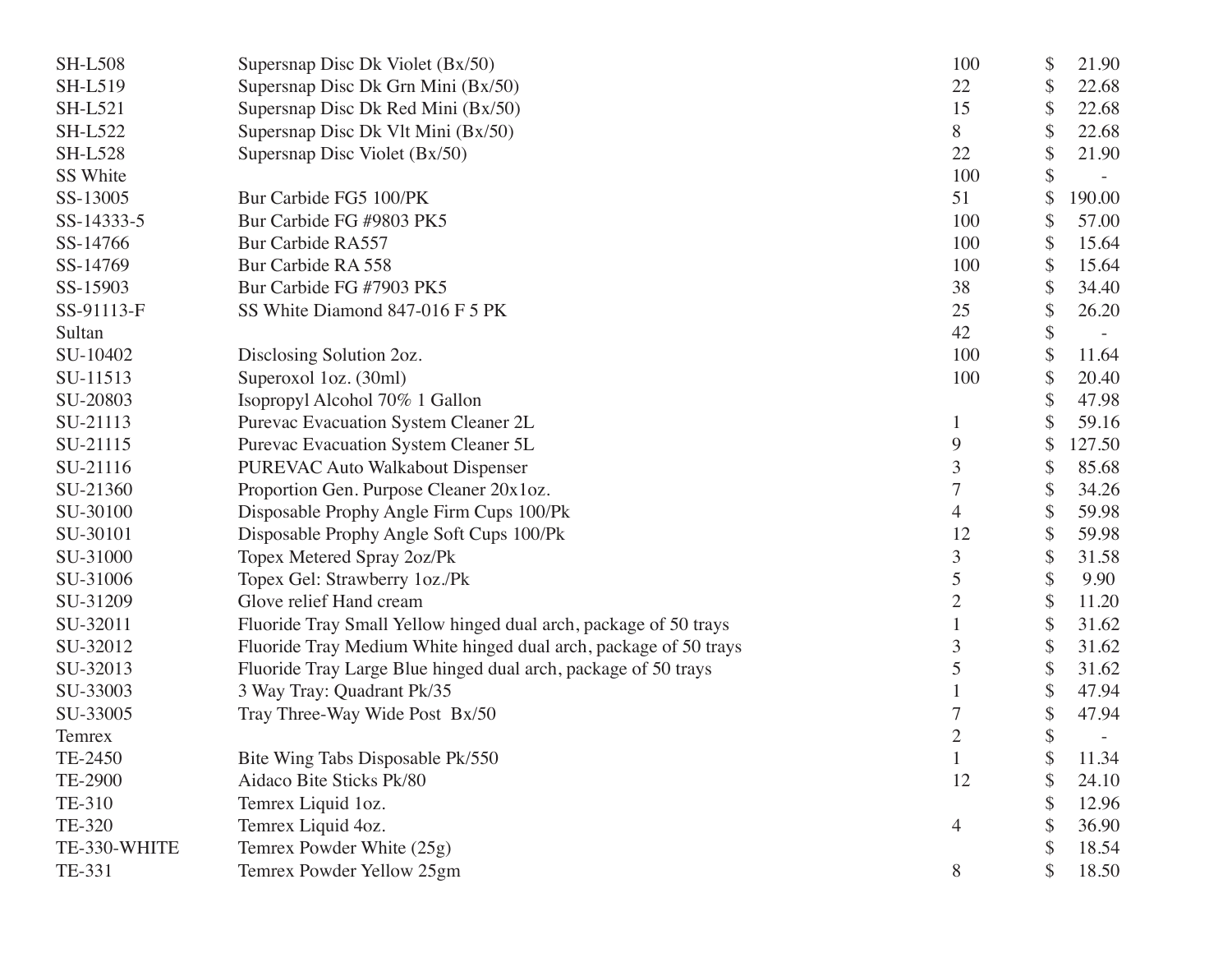| TE-332        | TEMREX 25g YEL/GRAY                   | 10             | \$<br>18.50  |
|---------------|---------------------------------------|----------------|--------------|
| TE-340-WHITE  | Temrex Powder White (100gm)           | 3              | \$<br>45.00  |
| TE-341        | Temrex Powder Yellow 100g             | 6              | \$<br>50.00  |
| TE-342        | TEMREX 100g YEL/GRAY                  | 14             | \$           |
| TE-350        | Temrex Powder White 454g              | 12             | \$<br>139.10 |
| TE-550        | Zoe Plus A&B 25g                      | $\overline{2}$ | \$<br>40.00  |
| TE-640        | Bite-Rite Trays XLG BX100             |                | \$<br>36.00  |
| TE-6500       | Temrex Gel-Etch Syringe&Tips (12g)    | 20             | \$<br>19.30  |
| TE-6575       | Gel Etch Bulk Pack Kit                | 30             | \$<br>48.60  |
| <b>TE-680</b> | Bite-Rite Trays Wide Bx/100           | 24             | \$<br>44.00  |
| TE-6800       | Diamond Polishing Paste Syringe       | 31             | \$<br>34.90  |
| TE-710        | <b>Bite Relator Standard Regular</b>  | 15             | \$<br>34.00  |
| TE-7200       | Temrex Gentle Etch 10%                | 16             | \$<br>19.60  |
| TE-7500       | <b>Interval Temp Filling Material</b> | 18             | \$<br>14.70  |
| TE-7550       | Interval 2 Temp Filling Material      | 48             | \$<br>12.60  |
| TE-7575       | Interval LC Temp Cem Syringe 6g       | 25             | \$<br>20.50  |
| TE-760        | <b>Bite Relator XI Extended Size</b>  | 13             | \$<br>35.50  |
| TE-7700       | Temrex TNE Non-Eugenol Cement         | 29             | \$<br>54.18  |
| <b>TE-780</b> | Bite Relator 2000 Wide SS             | 67             | \$<br>44.00  |
| Ultradent     |                                       | 5              | \$           |
| UL-U0134      | Ultrapak #3                           | 6              | \$<br>24.10  |
| UL-U0133      | Ultrapak #2                           | 8              | \$<br>24.10  |
| Vivadent      |                                       | 56             | \$           |
| VI-532888     | MoNObond                              | 13             | 59.98        |
| VI-533209     | Dual Cement                           | 9              | \$<br>111.98 |
| VI-533279     | Fermit LC Temp Filling (3/Pk)         |                | \$<br>64.92  |
| VI-539137     | Fermit-N 2.5G                         | 6              | \$<br>64.92  |
| VI-533297     | Helioseal Liquid Refill 8 ml          | 2              | \$<br>93.00  |
| VI-533298     | Helioseal Assortment Kit              | 6              | \$<br>134.24 |
| VI-533584     | Politip-P B Refill                    | 10             | \$<br>29.92  |
| VI-533585     | Politip-P C Refill                    | 3              | \$<br>29.92  |
| VI-533587     | Politip-P D Refill                    |                | \$<br>29.92  |
| VI-533603     | Politip F C Refill                    | 5              | 29.92        |
| VI-533604     | Politip F D Refill                    | 3              | 29.92        |
| VI-543793     | Helioseal F Cavifil .25G PK50         |                | 99.80        |
| VI-546321     | Tetric Flow Cavifill A1               | $\overline{2}$ | 100.00       |
| VI-546322     | Tetric Flow Cavifill A2               | 47             | \$<br>100.00 |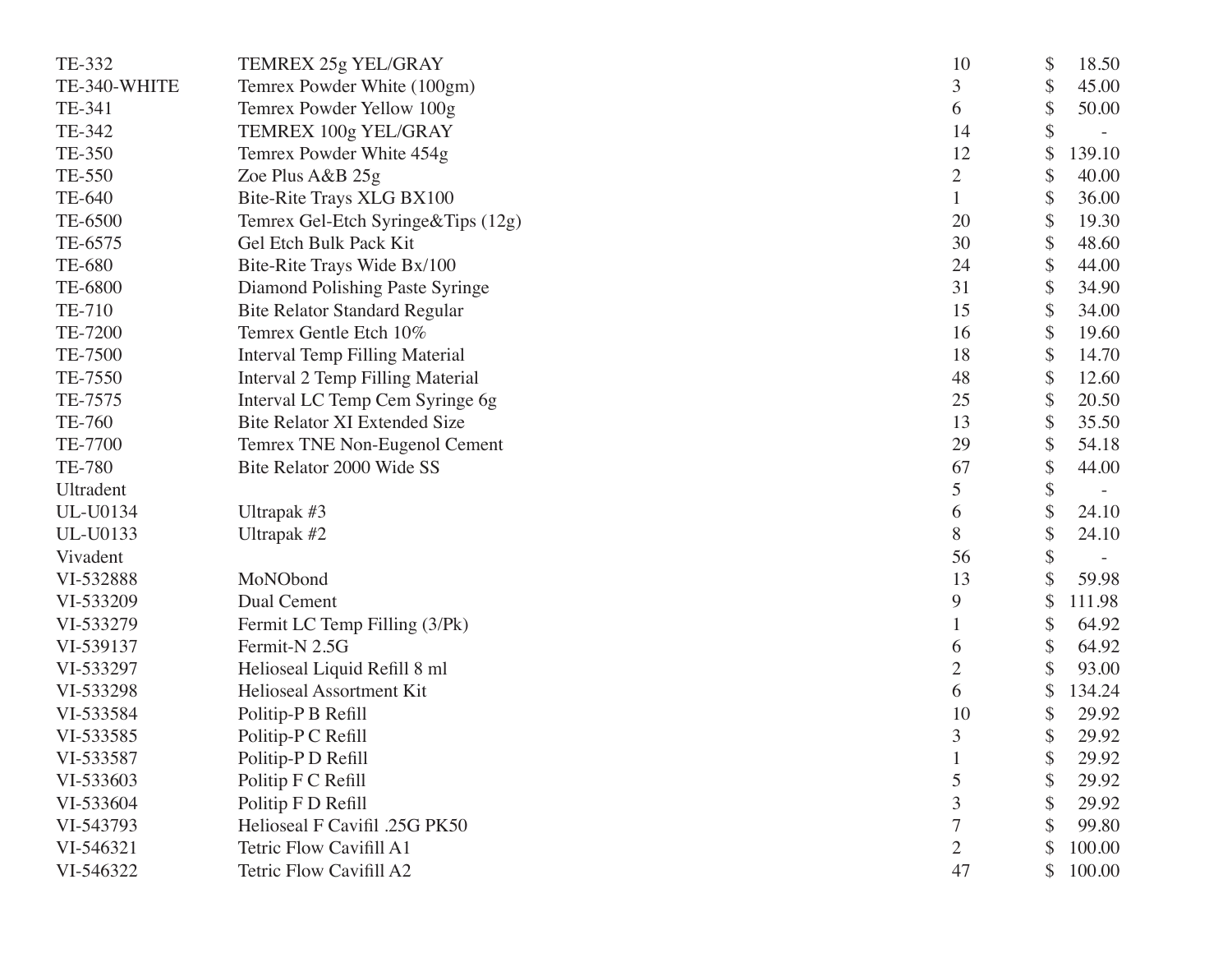| $XI - 546323$     | Tetric Flow Cavifill A3                                     | 26             | \$<br>100.00 |
|-------------------|-------------------------------------------------------------|----------------|--------------|
| WI-546324         | Tetric Flow Cavifill A3.5                                   | 81             | \$<br>69.90  |
| M-590333          | Tetric EvoCeram Cavifill A3                                 | 69             | \$<br>94.00  |
| <b>WI-546981</b>  | Compoglass FA2                                              | 59             | \$<br>68.50  |
| ¥0-550430         | Vivabrush Refill 50                                         | 15             | \$<br>9.70   |
| <b>WI-550588</b>  | Total Etch Refill 4gm                                       | 29             | \$<br>20.00  |
| M0558949          | Variolink II Base Bleach XL                                 | 7              | 58.50        |
| <b>Y</b> I-558950 | Variolink II Base Transparent                               | 24             | \$<br>58.50  |
| WI-558951         | Variolink II Base White                                     | 16             | \$<br>58.50  |
| ¥I-558952         | Variolink II Base Yellow                                    | 14             | \$<br>58.50  |
| WI-558953         | Variolink II Base Brown                                     | 5              | \$<br>58.50  |
| <b>VI-558954</b>  | Variolink II 2.5GM OP/100                                   | 10             | 58.50        |
| <b>WI-558955</b>  | Variolink II Catalyst HV Yellow                             | 8              | \$<br>58.50  |
| ¥I-558956         | Variolink II Catalyst LV Yellow                             | 20             | \$<br>58.50  |
| ¥I-558957         | Variolink II Catalyst HV Transparent                        | 100            | \$<br>58.50  |
| Whaladent         |                                                             | 45             | \$           |
| $WH-M11$          | Para Post                                                   | 71             | 130.30       |
| <b>WH-M61</b>     | <b>DRILLS</b>                                               | 20             | \$<br>110.00 |
| W6H-P284-3        | Para Post Plus Titanium x 10                                | 44             | \$<br>90.00  |
| <b>WH-P743-3</b>  | ParaPost XP Plastic Impression Post 20 .036" (0.9mm) Brown  | 14             | \$<br>37.50  |
| <b>WH-P743-4</b>  | ParaPost XP Plastic Impression Post 20 .040" (1.0mm) Yellow | 25             | \$<br>37.50  |
| <b>WH-P743-5</b>  | ParaPost XP Plastic Impression Post 20 .050" (1.25mm) Red   | 16             | \$<br>34.00  |
| WH-P744-5         | ParaPost XP SS - size 5 .050 (1.25mm) 12/pk                 | 35             | \$<br>71.80  |
| WH-P744-55        | ParaPost XP SS - size 5.5 .055 (1.40mm) 12/pk               | 18             | \$<br>59.90  |
| WH-P744-6         | ParaPost XP SS - size 6 .060 (1.50mm) 12/pk                 | $\overline{2}$ | \$<br>59.90  |
| <b>WH-P7464</b>   | ParaPost XP Titanium - Yellow .040" (1.0mm) 20/pk           | 11             | \$<br>50.00  |
| <b>WH-P7465</b>   | ParaPost XP Titanium - Red .050" (1.25mm) 20/pk             | 3              | 50.00        |
| WH-P746-5.5       | ParaPost XP Titanium - Purple .055" (1.40mm) 20/pk          |                | \$<br>138.00 |
| <b>WH-P7514</b>   | ParaPost XP Burnout Post 10 size 4 .040 (1.0mm) 10/pk       |                | 39.90        |
| <b>XVH-P781</b>   | ParaPost XP Endodontic Post System                          | 2              | 270.00       |
| W6H-P78455        | ParaPost XP Titanium - size 5.5 .055 (1.40mm) 12/pk         | 3              | 83.90        |
| WH-PD-M5          | $PD-M5$                                                     |                | \$<br>119.80 |
| $WH-PX114$        | Pindex Drills                                               | 19             | \$<br>112.56 |
| <b>Z</b> ermak    |                                                             | 3              |              |
| ZH-C302145        | <b>ORTHOPRINT</b>                                           | 20             | 11.38        |
| Zirc              |                                                             | 5              |              |
| ZI-20Z101A        | Mini Setup Trays (F-Size) White 9-3/8" x 6-3/8" x 7/8"      | 11             | 7.58         |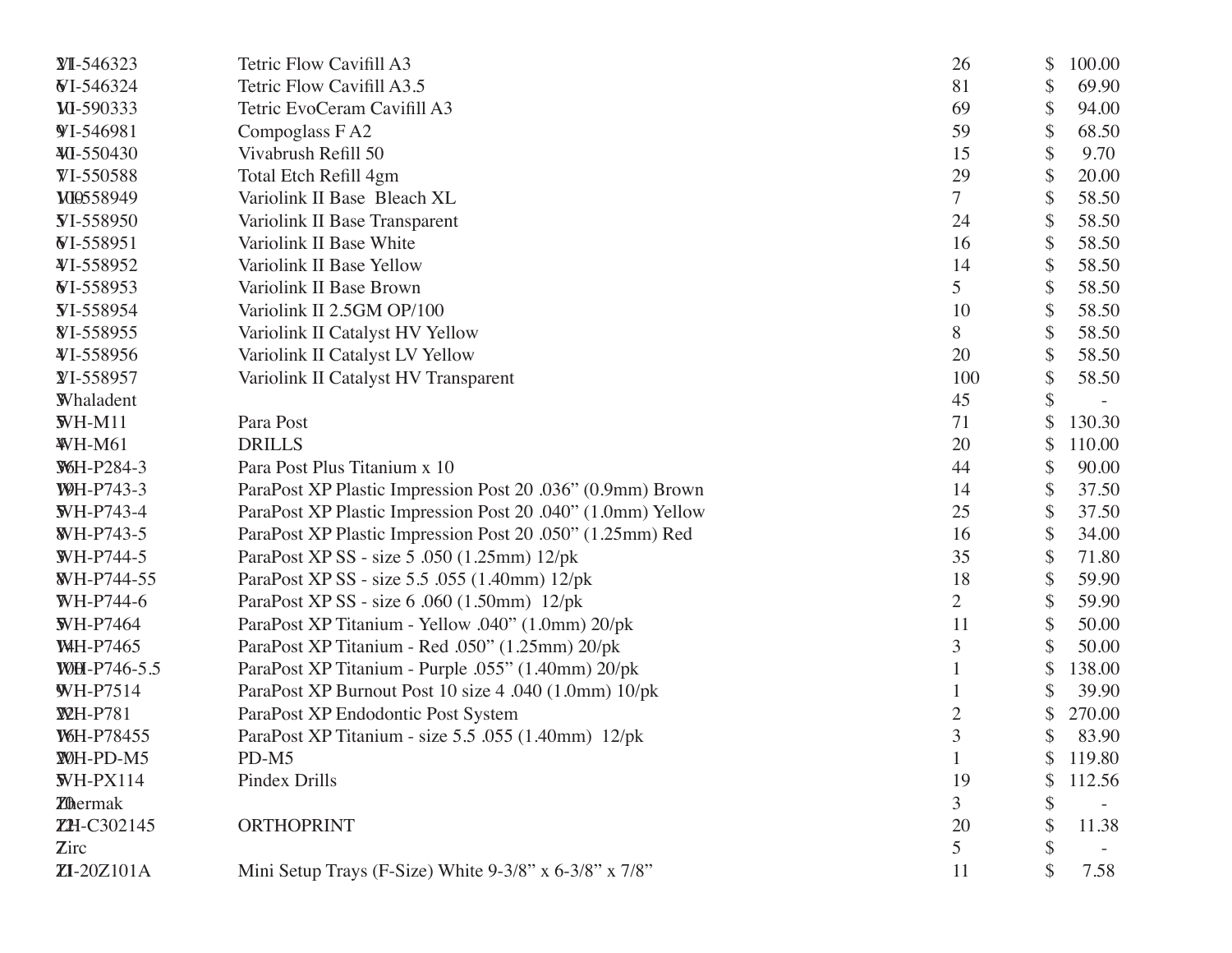| ZI-20Z101B         | Mini Setup Trays (F-Size) Blue 9-3/8" x 6-3/8" x 7/8"          | 24             | \$<br>7.58  |
|--------------------|----------------------------------------------------------------|----------------|-------------|
| <b>ZI-20Z101C</b>  | Mini Setup Trays (F-Size) Yellow 9-3/8" x 6-3/8" x 7/8"        | 14             | \$<br>7.58  |
| Z5-20Z101D         | Mini Setup Trays (F-Size) Green 9-3/8" x 6-3/8" x 7/8"         | $\overline{2}$ | \$<br>7.58  |
| Z0-20Z101H         | Mini Setup Trays (F-Size) Mauve 9-3/8" x 6-3/8" x 7/8"         | 44             | \$<br>7.58  |
| ZI-20Z101I         | Mini Setup Trays (F-Size) Gray $9-3/8$ " x $6-3/8$ " x $7/8$ " | 15             | \$<br>7.58  |
| ZI-20Z101O         | Mini Setup Trays (F-Size) Neon Yellow 9-3/8" x 6-3/8" x 7/8"   | 12             | \$<br>7.58  |
| <b>29-20Z101S</b>  | Mini Setup Trays (F-Size) Neon Pink 9-3/8" x 6-3/8" x 7/8"     | 35             | \$<br>7.58  |
| $ZI-20Z102$        | Mini Tray Cover (F-Size) CLEAR 9-1/16" x 6-3/4" x 7/8"         | 100            | \$<br>7.58  |
| Z6-20Z201B         | Cabinet Trays #16A Hand Instruments û Regular                  | 51             | 5.42        |
| <b>Z1-20Z202A</b>  | Cabinet Trays #16 Hand Instruments û Deep Well                 | 52             | \$<br>5.42  |
| <b>ZT-20Z203A</b>  | Cabinet Trays #17 Clamps, Retainers, etc.                      | 34             | \$<br>5.42  |
| ZI-20Z203B         | Cabinet Trays #17 Clamps, Retainers, etc.                      | 29             | \$<br>5.42  |
| ZI-20Z204A         | Cabinet Trays #18 Finishing Strips                             | 55             | \$<br>5.42  |
| Z1-20Z204B         | Cabinet Trays #18 Finishing Strips                             | 29             | 5.42        |
| Z4-20Z205A         | Cabinet Trays #19 Pliers, Scissors, etc                        | 17             | \$<br>5.42  |
| ZOQOZ206A          | Cabinet Trays #20 Disc, Wheels, Stones                         | 12             | \$<br>5.42  |
| Z9-20Z206B         | Cabinet Trays #20 Disc, Wheels, Stones                         | 56             | \$<br>5.42  |
| <b>23-20Z401A</b>  | B-Lok FLAT Tray 13-3/8ö x 9-5/8ö x 7/8ö                        | 16             | \$<br>8.66  |
| <b>24-20Z401B</b>  | B-Lok FLAT Tray 13-3/8ö x 9-5/8ö x 7/8ö                        | 19             | \$<br>8.66  |
| <b>Z1-20Z401C</b>  | B-Lok FLAT Tray 13-3/8ö x 9-5/8ö x 7/8ö                        | 35             | \$<br>8.66  |
| <b>ZI-20Z401D</b>  | B-Lok FLAT Tray 13-3/8ö x 9-5/8ö x 7/8ö                        | 68             | \$<br>8.66  |
| Z0020Z401F         | B-Lok FLAT Tray 13-3/8ö x 9-5/8ö x 7/8ö                        | 48             | \$<br>8.66  |
| Z0020Z401G         | B-Lok FLAT Tray 13-3/8ö x 9-5/8ö x 7/8ö                        | 4              | \$<br>8.66  |
| ZI-20Z401H         | B-Lok FLAT Tray 13-3/8ö x 9-5/8ö x 7/8ö                        | 21             | \$<br>8.66  |
| <b>Z0-20Z401I</b>  | B-Lok FLAT Tray 13-3/8ö x 9-5/8ö x 7/8ö                        | 3              | \$<br>8.66  |
| Z0020Z401L         | B-Lok FLAT Tray 13-3/8ö x 9-5/8ö x 7/8ö                        | 16             | \$<br>8.66  |
| <b>Z</b> 8-20Z401N | B-Lok FLAT Tray 13-3/8ö x 9-5/8ö x 7/8ö                        | 3              | \$<br>8.66  |
| <b>Z1-20Z401R</b>  | B-Lok FLAT Tray 13-3/8ö x 9-5/8ö x 7/8ö                        | 8              | \$<br>8.66  |
| <b>ZT-20Z401S</b>  | B-Lok FLAT Tray 13-3/8ö x 9-5/8ö x 7/8ö                        | 4              | 8.66        |
| <b>Z0-20Z402B</b>  | Tray Setup Chayes A Size FLAT 13-7/8" x 10-5/8" x 7/8"         | 8              | \$<br>11.92 |
| ZI-20Z402D         | Tray Setup Chayes A Size FLAT 13-7/8" x 10-5/8" x 7/8"         | 8              | \$<br>11.92 |
| Z3-20Z403A         | Tray Setup Midwest E Size FLAT 15-1/8" x 10-1/2" x 7/8"        | 6              | \$<br>11.92 |
| <b>ZT-20Z403B</b>  | Tray Setup Midwest E Size FLAT 15-1/8" x 10-1/2" x 7/8"        |                | 11.92       |
| ZI-20Z403G         | Tray Setup Midwest E Size FLAT 15-1/8" x 10-1/2" x 7/8"        | 10             | 11.92       |
| <b>Z4-20Z404</b>   | Handi-Hopper With Mounting Bracket 7" x 4" x 6-3/8" Deep       | 3              | \$<br>16.26 |
| Z6-20Z405          | Handi-Hopper Liner Red-Bio-hazard 7" x 10" x 3" gusset         | 6              | \$<br>14.08 |
| <b>ZT-20Z410</b>   | Handi-Hopper Liner Clear 7" x 10" x 3" gusset                  | 5              | 14.08       |
|                    |                                                                |                |             |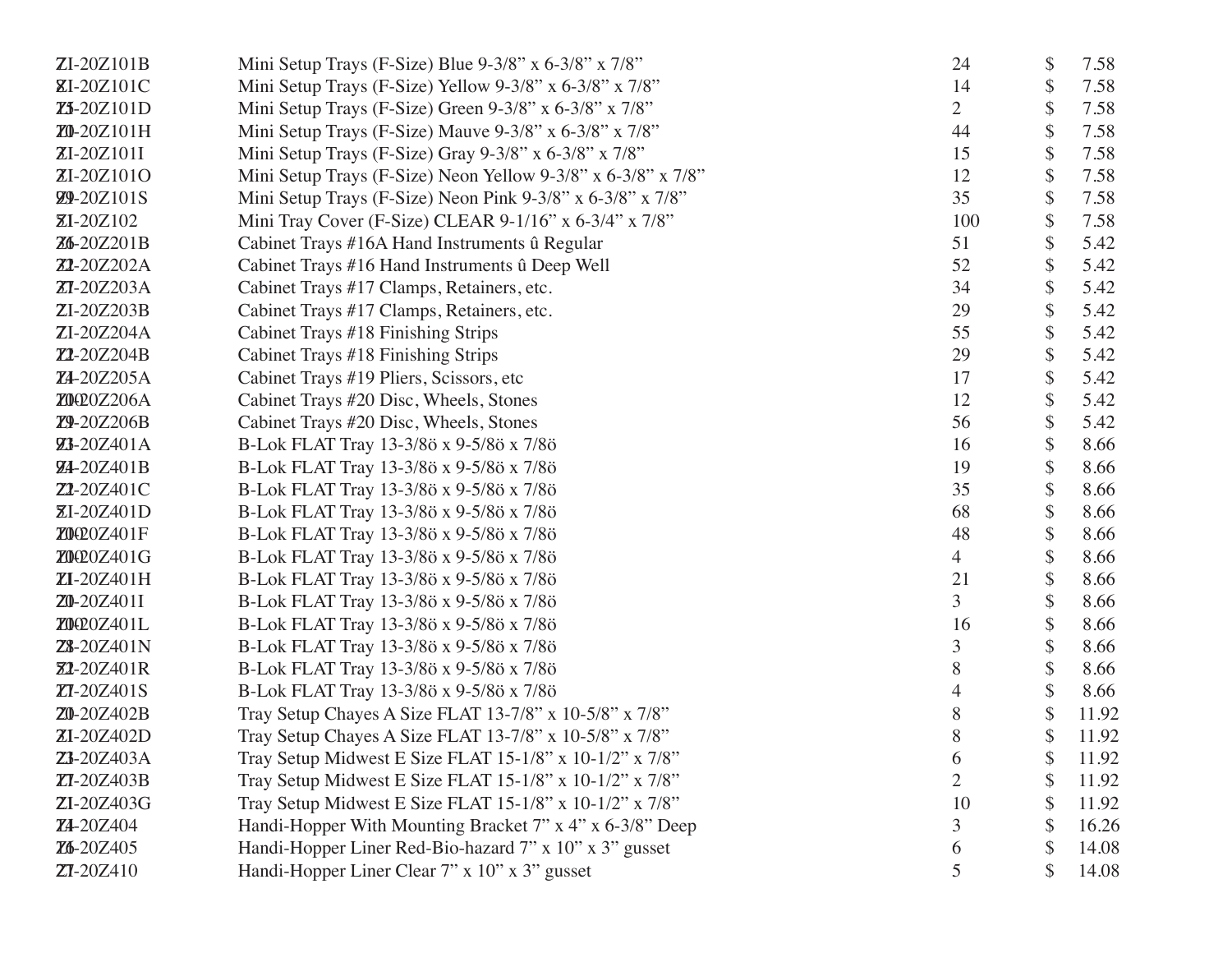| ZI-20Z420A | E-Z Access Shelf                                                     |                | \$<br>119.20 |
|------------|----------------------------------------------------------------------|----------------|--------------|
| ZI-20Z420G | E-Z Access Shelf                                                     | 8              | \$<br>119.20 |
| ZI-20Z420I | E-Z Access Shelf                                                     | 12             | \$<br>119.20 |
| ZI-20Z441  | Ritter Tray Cover (Non-Locking) Clear 14"x10-1/8"x5/16" Fits all "B" | $\overline{2}$ | \$<br>13.00  |
| ZI-20Z445  | Insti-Grip                                                           |                | \$<br>15.18  |
| ZI-20Z451A | B-Lok DIVIDED Tray 13-3/8ö x 9-5/8ö x 7/8ö                           | 64             | \$<br>9.76   |
| ZI-20Z451B | B-Lok DIVIDED Tray 13-3/8ö x 9-5/8ö x 7/8ö                           | 100            | \$<br>9.76   |
| ZI-20Z451C | B-Lok DIVIDED Tray 13-3/8ö x 9-5/8ö x 7/8ö                           | 82             | \$<br>9.76   |
| ZI-20Z451D | B-Lok DIVIDED Tray 13-3/8ö x 9-5/8ö x 7/8ö                           | 43             | \$<br>9.76   |
| ZI-20Z451F | B-Lok DIVIDED Tray 13-3/8ö x 9-5/8ö x 7/8ö                           | 64             | \$<br>9.76   |
| ZI-20Z451G | B-Lok DIVIDED Tray 13-3/8ö x 9-5/8ö x 7/8ö                           | 27             | \$<br>9.76   |
| ZI-20Z451H | B-Lok DIVIDED Tray 13-3/8ö x 9-5/8ö x 7/8ö                           | 8              | \$<br>9.76   |
| ZI-20Z451I | B-Lok DIVIDED Tray 13-3/8ö x 9-5/8ö x 7/8ö                           | $\overline{2}$ | \$<br>9.76   |
| ZI-20Z451N | B-Lok DIVIDED Tray 13-3/8ö x 9-5/8ö x 7/8ö                           | 100            | \$<br>9.76   |
| ZI-20Z451O | B-Lok DIVIDED Tray 13-3/8ö x 9-5/8ö x 7/8ö                           |                | \$<br>9.76   |
| ZI-20Z451P | B-Lok DIVIDED Tray 13-3/8ö x 9-5/8ö x 7/8ö                           | 15             | \$<br>9.76   |
| ZI-20Z451R | B-Lok DIVIDED Tray 13-3/8ö x 9-5/8ö x 7/8ö                           | 12             | \$<br>9.76   |
| ZI-20Z451S | B-Lok DIVIDED Tray 13-3/8ö x 9-5/8ö x 7/8ö                           | 4              | \$<br>9.76   |
| ZI-20Z455A | Complete Tub Package 12-3/4" x 11-3/16" x 4" w/cover                 | $\overline{3}$ | 43.34        |
| ZI-20Z455B | Complete Tub Package 12-3/4" x 11-3/16" x 4" w/cover                 | 17             | \$<br>43.34  |
| ZI-20Z455C | Complete Tub Package 12-3/4" x 11-3/16" x 4" w/cover                 | 7              | 43.34        |
| ZI-20Z455D | Complete Tub Package 12-3/4" x 11-3/16" x 4" w/cover                 | 25             | \$<br>43.34  |
| ZI-20Z455F | Complete Tub Package 12-3/4" x 11-3/16" x 4" w/cover                 | 7              | \$<br>43.34  |
| ZI-20Z455G | Complete Tub Package 12-3/4" x 11-3/16" x 4" w/cover                 | 58             | 43.34        |
| ZI-20Z455H | Complete Tub Package 12-3/4" x 11-3/16" x 4" w/cover                 | 79             | \$<br>43.34  |
| ZI-20Z455I | Complete Tub Package 12-3/4" x 11-3/16" x 4" w/cover                 | 53             | \$<br>43.34  |
| ZI-20Z459  | Locking Tub Cover - Clear                                            | 32             | \$<br>17.34  |
| ZI-20Z461  | <b>Tub Dividers</b>                                                  | 3              | \$<br>9.76   |
| ZI-20Z463A | Procedure Tub Only 12-1/4" x 10-7/8" x 2-3/4"                        | 8              | \$<br>15.18  |
| ZI-20Z463B | Procedure Tub Only 12-1/4" x 10-7/8" x 2-3/4"                        | 5              | \$<br>15.18  |
| ZI-20Z463C | Procedure Tub Only 12-1/4" x 10-7/8" x 2-3/4"                        | 4              | \$<br>15.18  |
| ZI-20Z463D | Procedure Tub Only 12-1/4" x 10-7/8" x 2-3/4"                        | 4              | \$<br>15.18  |
| ZI-20Z463F | Procedure Tub Only 12-1/4" x 10-7/8" x 2-3/4"                        | 5              | 15.18        |
| ZI-20Z463G | Procedure Tub Only 12-1/4" x 10-7/8" x 2-3/4"                        | 4              | 15.18        |
| ZI-20Z463H | Procedure Tub Only 12-1/4" x 10-7/8" x 2-3/4"                        | 3              | 15.18        |
| ZI-20Z463I | Procedure Tub Only 12-1/4" x 10-7/8" x 2-3/4"                        |                | 15.18        |
| ZI-20Z464B | Instrument Mats 6-3/4" x 2" x 3/8"                                   | 15             | 10.84        |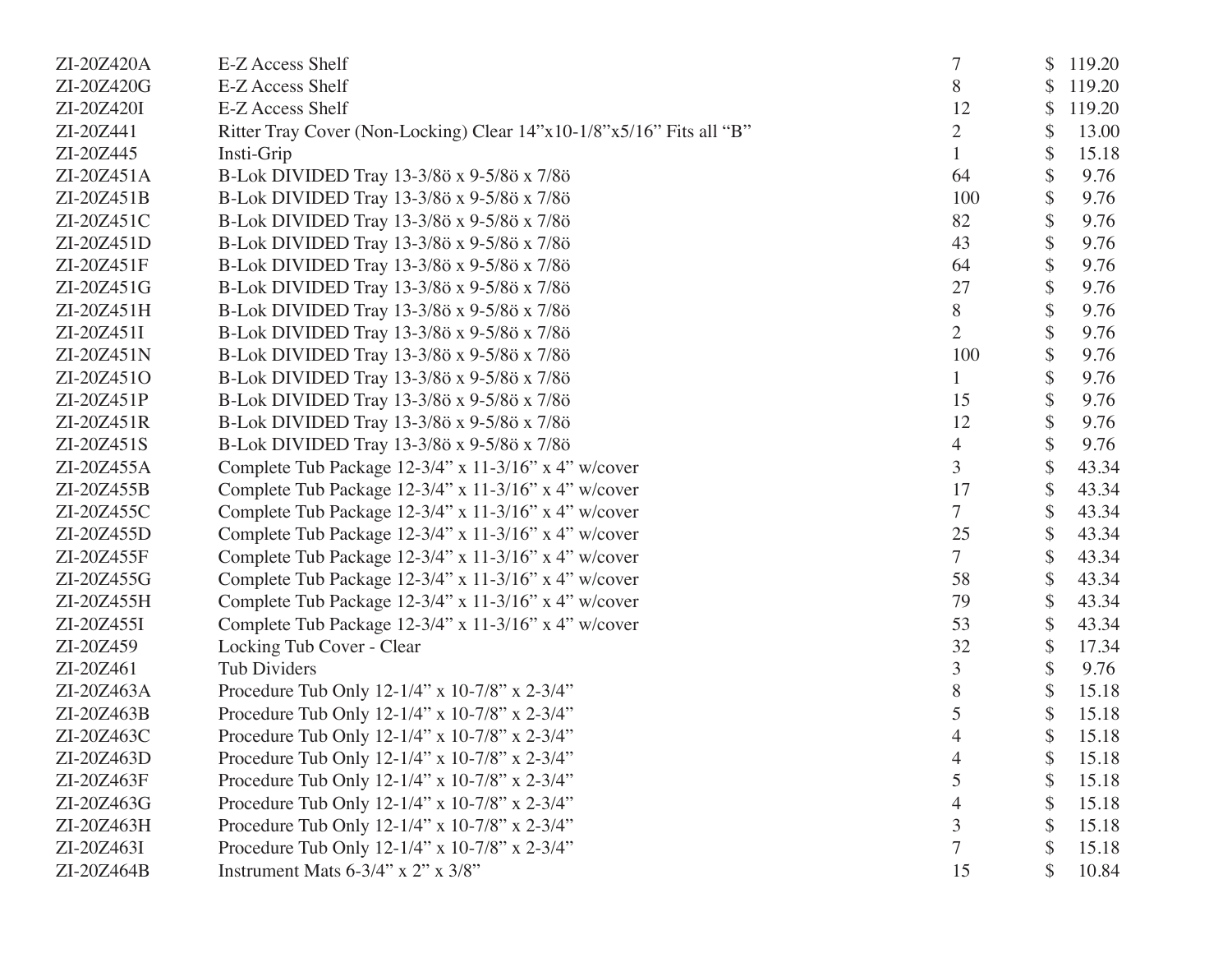| ZI-20Z464C | Instrument Mats $6-3/4$ " x $2$ " x $3/8$ "                          | 3  | \$<br>10.84 |
|------------|----------------------------------------------------------------------|----|-------------|
| ZI-20Z464D | Instrument Mats $6-3/4$ " x $2$ " x $3/8$ "                          | 16 | \$<br>10.84 |
| ZI-20Z464H | Instrument Mats $6-3/4$ " x $2$ " x $3/8$ "                          | 21 | \$<br>10.84 |
| ZI-20Z464N | Instrument Mats $6-3/4$ " x $2$ " x $3/8$ "                          | 11 | \$<br>10.84 |
| ZI-20Z464R | Instrument Mats $6-3/4$ " x $2$ " x $3/8$ "                          | 14 | \$<br>10.84 |
| ZI-20Z464S | Instrument Mats 6-3/4" x 2" x 3/8"                                   | 6  | \$<br>10.84 |
| ZI-20Z465  | <b>Tub Insert Clear</b>                                              | 9  | \$<br>10.84 |
| ZI-20Z466  | Slide Trays - Divided                                                | 7  | \$<br>7.58  |
| ZI-20Z467  | Slide Trays - Flat                                                   | 3  | \$<br>7.58  |
| ZI-20Z471  | Tub Cup w/cover SINGLE 2-1/4" x 1-5/8" x 1-1/8"                      | 11 | \$<br>5.42  |
| ZI-20Z472  | Tub Cup w/cover DOUBLE 3-3/8" x 2-1/4" x 1-1/8"                      | 9  | \$<br>5.42  |
| ZI-20Z490B | <b>Implant Organizer</b>                                             | 6  | \$<br>27.10 |
| ZI-21Z101  | Mini Tray Rack Holds up to 6 Mini Trays with covers 10-1/8" x 7-3/4" | 8  | \$<br>54.18 |
| ZI-21Z404  | Adjustable Tray & Tub Rack 10-1/2"x11/16"x13"                        | 7  | \$<br>70.44 |
| ZI-21Z405  | Standard 8-Position Rack Fits only B-Size trays & tubs 15" x 10-1/2" | 17 | \$<br>70.44 |
| ZI-25R500  | Retainer Box REGULAR û 3"W x 1"D Assorted Colours pk/12              | 31 | \$<br>11.92 |
| ZI-25R500N | Retainer Box REGULAR û 3"W x 1"D Assorted Neon Colours pk/12         |    | \$<br>11.92 |
| ZI-25R550N | Retainer Box DEEP û 3"W x 1-1/2"D Assorted Neon Colours pk/12        |    | \$<br>17.00 |
| ZI-27R700  | Needle Capper Base, one tube & adhesive tape STANDARD                |    | \$<br>16.26 |
| ZI-27R704  | Needle Capper Base, one tube & adhesive tape LONG                    |    | \$<br>16.26 |
| ZI-29R605  | E-Z Storage Tub w/ white cover 5-1/4"Lx4-1/4"W 4-3/4"H (inner) 5-3/4 |    | \$<br>32.50 |
| ZI-30R800  | Denture Box $3-3/4$ "W x $1-3/4$ "D pk/12 White                      |    | \$<br>14.08 |
| ZI-30R800B | Denture Box $3-3/4$ "W x $1-3/4$ "D pk/12 Blue                       |    | \$<br>14.08 |
| ZI-30R800G | Denture Box 3-3/4"W x 1-3/4"D pk/12 Beige                            |    | \$<br>14.08 |
| ZI-50Z400A | Bur Block - Magnetic 8-HOLE                                          |    | \$<br>8.66  |
| ZI-50Z400B | Bur Block - Magnetic 8-HOLE                                          |    | 8.66        |
| ZI-50Z400C | Bur Block - Magnetic 8-HOLE                                          |    | 8.66        |
| ZI-50Z400D | Bur Block - Magnetic 8-HOLE                                          |    | \$<br>8.66  |
| ZI-50Z400F | Bur Block - Magnetic 8-HOLE                                          |    | \$<br>8.66  |
| ZI-50Z400G | Bur Block - Magnetic 8-HOLE                                          |    | \$<br>8.66  |
| ZI-50Z400H | Bur Block - Magnetic 8-HOLE                                          |    | \$<br>8.66  |
| ZI-50Z400I | Bur Block - Magnetic 8-HOLE                                          |    | \$<br>8.66  |
| ZI-50Z400J | <b>Bur Block - Magnetic 8-HOLE</b>                                   |    | 8.66        |
| ZI-50Z400N | Bur Block - Magnetic 8-HOLE                                          |    | 8.66        |
| ZI-50Z400O | Bur Block - Magnetic 8-HOLE                                          |    | \$<br>8.66  |
| ZI-50Z400P | Bur Block - Magnetic 8-HOLE                                          |    | 8.66        |
| ZI-50Z400Q | Bur Block - Magnetic 8-HOLE                                          |    | 8.66        |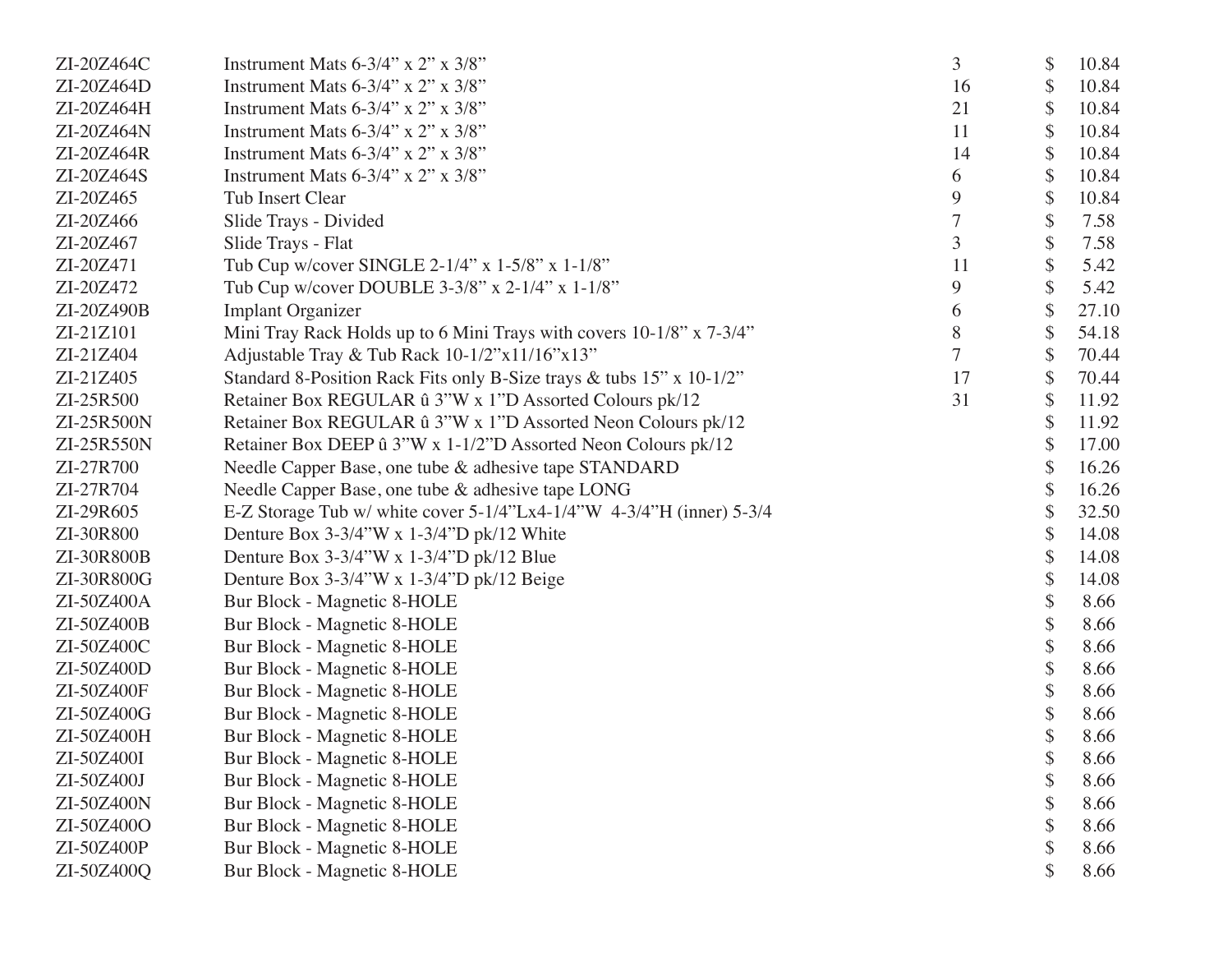| ZI-50Z400R | Bur Block - Magnetic 8-HOLE                  | \$<br>8.66  |
|------------|----------------------------------------------|-------------|
| ZI-50Z401  | Bur Block Covers 1" STD. 8-HOLE (Clear)      | \$<br>4.34  |
| ZI-50Z403A | Bur Block - Magnetic 14-HOLE                 | \$<br>9.76  |
| ZI-50Z403B | Bur Block - Magnetic 14-HOLE                 | \$<br>9.76  |
| ZI-50Z403C | Bur Block - Magnetic 14-HOLE                 | \$<br>9.76  |
| ZI-50Z403D | Bur Block - Magnetic 14-HOLE                 | \$<br>9.76  |
| ZI-50Z403F | Bur Block - Magnetic 14-HOLE                 | \$<br>9.76  |
| ZI-50Z403G | Bur Block - Magnetic 14-HOLE                 | \$<br>9.76  |
| ZI-50Z403H | Bur Block - Magnetic 14-HOLE                 | 9.76        |
| ZI-50Z403I | Bur Block - Magnetic 14-HOLE                 | \$<br>9.76  |
| ZI-50Z403O | Bur Block - Magnetic 14-HOLE                 | \$<br>9.76  |
| ZI-50Z403P | Bur Block - Magnetic 14-HOLE                 | \$<br>9.76  |
| ZI-50Z403Q | Bur Block - Magnetic 14-HOLE                 | \$<br>9.76  |
| ZI-50Z403R | Bur Block - Magnetic 14-HOLE                 | 9.76        |
| ZI-50Z404  | Bur-Block Covers 1" STD. 14-HOLE (Clear)     | \$<br>4.34  |
| ZI-50Z406A | Steri-Bur Guard S12-Hole Bur Holder - White, | \$<br>11.92 |
| ZI-50Z406B | Steri-Bur Guard 12-Hole                      | \$<br>11.92 |
| ZI-50Z406C | Steri-Bur Guard 12-Hole                      | \$<br>11.92 |
| ZI-50Z406D | Steri-Bur Guard 12-Hole                      | \$<br>11.92 |
| ZI-50Z406F | Steri-Bur Guard 12-Hole                      | \$<br>11.92 |
| ZI-50Z406G | Steri-Bur Guard 12-Hole                      | \$<br>11.92 |
| ZI-50Z406H | Steri-Bur Guard 12-Hole                      | \$<br>11.92 |
| ZI-50Z406I | Steri-Bur Guard 12-Hole                      | \$<br>11.92 |
| ZI-50Z407  | Short Bur Adapter 12-Hole                    | 5.42        |
| ZI-50Z410A | Steri-Bur Guard 22-Hole                      | \$<br>13.00 |
| ZI-50Z410B | Steri-Bur Guard 22-Hole                      | \$<br>13.00 |
| ZI-50Z410D | Steri-Bur Guard 22-Hole                      | \$<br>13.00 |
| ZI-50Z410F | Steri-Bur Guard 22-Hole                      | \$<br>13.00 |
| ZI-50Z410H | Steri-Bur Guard 22-Hole                      | \$<br>13.00 |
| ZI-50Z410I | Steri-Bur Guard 22-Hole                      | \$<br>13.00 |
| ZI-50Z411  | Short Bur Adapter 22-Hole                    | \$<br>5.42  |
| ZI-50Z450A | Steri-Endo Guard - Hand                      | \$<br>24.92 |
| ZI-50Z450B | Steri-Endo Guard - Hand                      | 24.92       |
| ZI-50Z450H | Steri-Endo Guard - Hand                      | 24.92       |
| ZI-50Z451  | Steri-Endo Guard Foam Insert 48/pk           | \$<br>17.34 |
| ZI-50Z451V | Steri-Endo Guard Foam Insert 144/pk          | \$<br>43.34 |
| ZI-50Z460B | Endo Assist 1-1/2" x 1-3/4" x 1-5/8"         | 27.10       |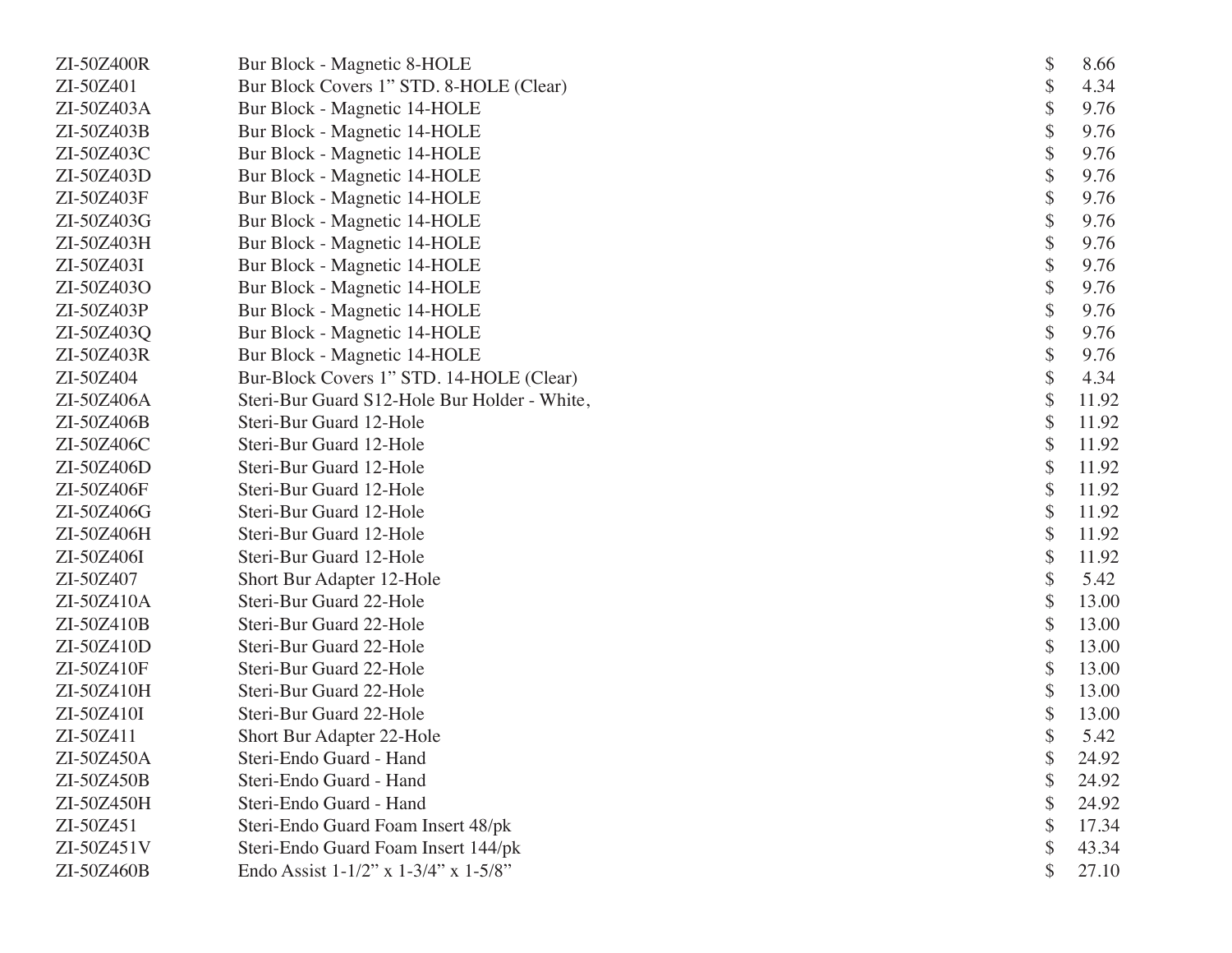| ZI-50Z462  | Endo Assist Stand $1-7/8$ " x $1-7/8$ " x $1-1/4$ " |
|------------|-----------------------------------------------------|
| ZI-50Z501  | Spatula Alginate White Plastic                      |
| ZI-50Z505  | Dispos-A-Bowl 36/pk                                 |
| ZI-50Z521  | Mixing Sticks 100/pk (Delrin Spatulas)              |
| ZI-50Z805B | Steri-Soaker - Blue                                 |
| ZI-50Z805I | Steri-Soaker Gray                                   |
| ZI-50Z900A | Steri Container Standard 8-1/8" x 2" x 2-1/8"       |
| ZI-50Z900B | Steri Container Standard 8-1/8" x 2" x 2-1/8"       |
| ZI-50Z900C | Steri Container Standard 8-1/8" x 2" x 2-1/8"       |
| ZI-50Z900D | Steri Container Standard 8-1/8" x 2" x 2-1/8"       |
| ZI-50Z900F | Steri Container Standard 8-1/8" x 2" x 2-1/8"       |
| ZI-50Z900G | Steri Container Standard 8-1/8" x 2" x 2-1/8"       |
| ZI-50Z900H | Steri Container Standard 8-1/8" x 2" x 2-1/8"       |
| ZI-50Z900I | Steri Container Standard 8-1/8" x 2" x 2-1/8"       |
| ZI-50Z900J | Steri Container Standard 8-1/8" x 2" x 2-1/8"       |
| ZI-50Z900L | Steri Container Standard 8-1/8" x 2" x 2-1/8"       |
| ZI-50Z900N | Steri Container Standard 8-1/8" x 2" x 2-1/8"       |
| ZI-50Z900O | Steri Container Standard 8-1/8" x 2" x 2-1/8"       |
| ZI-50Z900P | Steri Container Standard 8-1/8" x 2" x 2-1/8"       |
| ZI-50Z900Q | Steri Container Standard 8-1/8" x 2" x 2-1/8"       |
| ZI-50Z900R | Steri Container Standard 8-1/8" x 2" x 2-1/8"       |
| ZI-50Z900S | Steri Container Standard 8-1/8" x 2" x 2-1/8"       |
| ZI-50Z905A | Steri Container Compact 7-1/8" x 3-7/8" x 5/8"      |
| ZI-50Z905B | Steri Container Compact 7-1/8" x 3-7/8" x 5/8"      |
| ZI-50Z905C | Steri Container Compact 7-1/8" x 3-7/8" x 5/8"      |
| ZI-50Z905D | Steri Container Compact 7-1/8" x 3-7/8" x 5/8"      |
| ZI-50Z905F | Steri Container Compact 7-1/8" x 3-7/8" x 5/8"      |
| ZI-50Z905H | Steri Container Compact 7-1/8" x 3-7/8" x 5/8"      |
| ZI-50Z905I | Steri Container Compact 7-1/8" x 3-7/8" x 5/8"      |
| ZI-50Z905J | Steri Container Compact 7-1/8" x 3-7/8" x 5/8"      |
| ZI-50Z905L | Steri Container Compact 7-1/8" x 3-7/8" x 5/8"      |
| ZI-50Z910B | Steri-Instrument Cassette 8-7/8" x 5" x 1-5/16"     |
| ZI-50Z915A | Compact Cassette 4" x 7" x 5/8"                     |
| ZI-50Z915B | Compact Cassette 4" x 7" x 5/8"                     |
| ZI-50Z915C | Compact Cassette 4" x 7" x 5/8"                     |
| ZI-50Z915D | Compact Cassette 4" x 7" x 5/8"                     |
| ZI-50Z915F | Compact Cassette 4" x 7" x 5/8"                     |
|            |                                                     |

 $$ 14.08$ <br> $$ 8.66$  $$8.66$ <br> $$22.76$  \$ 22.76 \$ 8.66 \$ 70.44  $$70.44$ <br> $$7.58$  $$7.58$ <br> $$7.58$  $$7.58$ <br> $$7.58$  $$7.58$ <br> $$7.58$  \$ 7.58  $$7.58$ <br> $$7.58$  $$7.58$ <br> $$7.58$  $\begin{array}{cc} $ & 7.58 \\ $ & 7.58 \end{array}$  $$7.58$ <br> $$7.58$  $$7.58$ <br> $$7.58$  $$7.58$ <br> $$7.58$  $$7.58$ <br> $$7.58$  \$ 7.58  $$7.58$ <br> $$7.58$  \$ 7.58  $$7.58$ <br> $$7.58$  $$7.58$ <br> $$7.58$  \$ 7.58 \$ 7.58 \$ 7.58  $$7.58$ <br> $$7.58$  $$7.58$ <br> $$7.58$  \$ 7.58  $$7.58$ <br> $$7.58$  $$7.58$ <br> $$7.58$  $$7.58$ <br> $$18.42$  $$ 18.42$ <br> $$ 18.42$ 18.42 \$ 18.42 \$ 18.42  $$ 18.42$ <br> $$ 18.42$ 18.42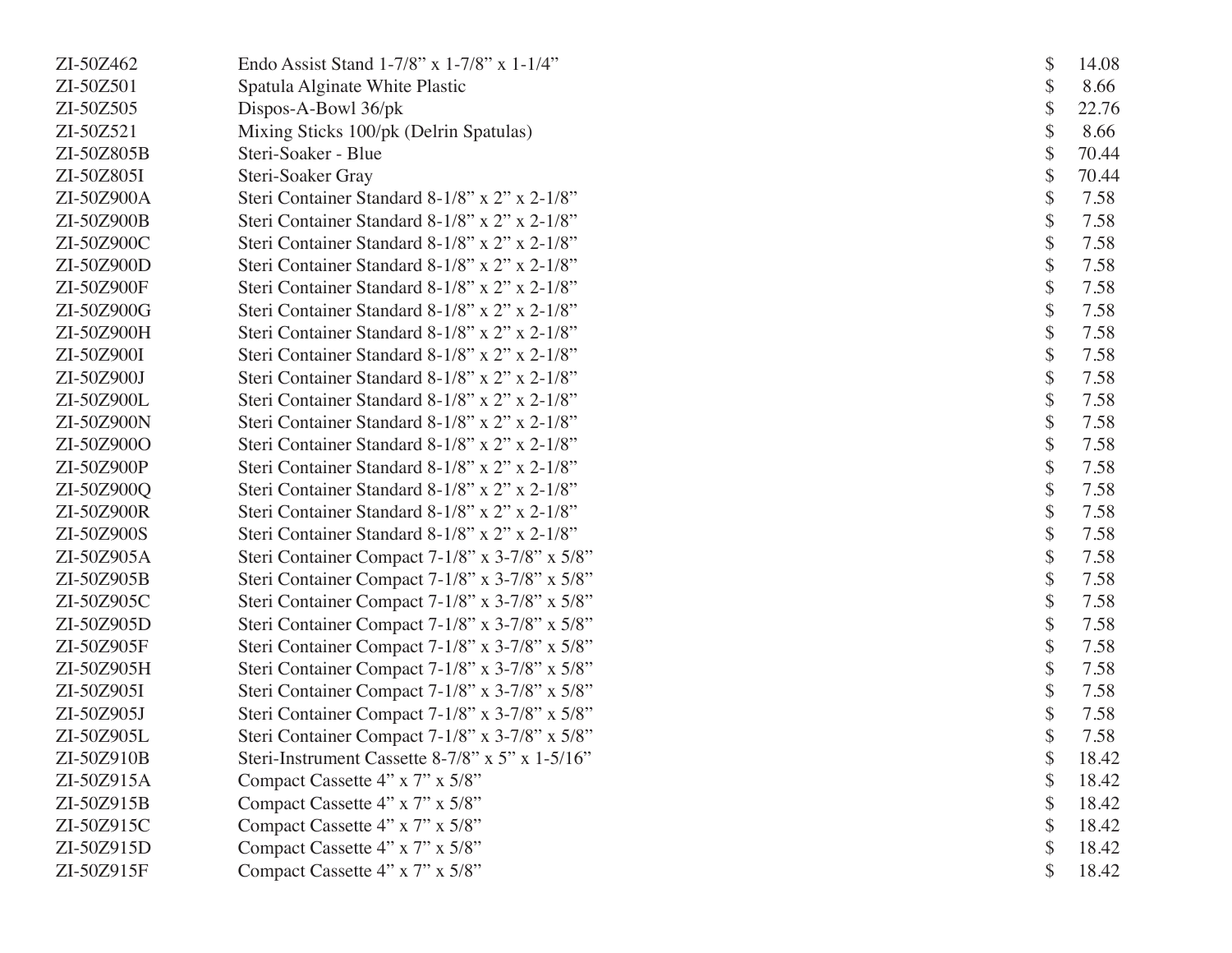| ZI-50Z915G | Compact Cassette 4" x 7" x 5/8"   | \$ | 18.42 |
|------------|-----------------------------------|----|-------|
| ZI-50Z915H | Compact Cassette 4" x 7" x 5/8"   | \$ | 18.42 |
| ZI-50Z915I | Compact Cassette 4" x 7" x 5/8"   | \$ | 18.42 |
| ZI-50Z915J | Compact Cassette 4" x 7" x 5/8"   | \$ | 18.42 |
| ZI-50Z915L | Compact Cassette 4" x 7" x 5/8"   | \$ | 18.42 |
| ZI-50Z952P | Saliva Ejector Screens 250/pk     | \$ | 54.18 |
| ZI-50Z952S | Saliva Ejector Screens 25/pk      | \$ | 9.76  |
| ZI-51Z045S | <b>DISPOSASCR</b>                 | \$ | 16.26 |
| ZI-51Z045V | <b>DISPOSASCR</b>                 | \$ | 59.60 |
| ZI-51Z123S | <b>DISPOSASCR</b>                 | \$ | 16.26 |
| ZI-51Z123V | <b>DISPOSASCR</b>                 | \$ | 59.60 |
| ZI-51Z200S | <b>CUSPIDOR S</b>                 | \$ | 16.26 |
| ZI-51Z205S | <b>CUSPIDOR S</b>                 | \$ | 16.26 |
| ZI-55Z200A | <b>MATRIX DIS</b>                 | \$ | 19.52 |
| ZI-55Z200B | <b>MATRIX DIS</b>                 | \$ | 19.52 |
| ZI-70Z100A | E-Z ID Ring Small 25/pk           | \$ | 5.42  |
| ZI-70Z100B | E-Z ID Ring Small 25/pk           | \$ | 5.42  |
| ZI-70Z100F | E-Z ID Ring Small 25/pk           | \$ | 5.42  |
| ZI-70Z100H | E-Z ID Ring Small 25/pk           | \$ | 5.42  |
| ZI-70Z100J | E-Z ID Ring Small 25/pk           | \$ | 5.42  |
| ZI-70Z100L | E-Z ID Ring Small 25/pk           | \$ | 5.42  |
| ZI-70Z100N | E-Z ID Ring Small 25/pk           | \$ | 5.42  |
| ZI-70Z100O | E-Z ID Ring Small 25/pk           | \$ | 5.42  |
| ZI-70Z100P | E-Z ID Ring Small 25/pk           | \$ | 5.42  |
| ZI-70Z100Q | E-Z ID Ring Small 25/pk           | \$ | 5.42  |
| ZI-70Z100R | E-Z ID Ring Small 25/pk           | \$ | 5.42  |
| ZI-70Z100S | E-Z ID Ring Small 25/pk           | \$ | 5.42  |
| ZI-70Z105  | E-Z ID Ring Small System - Pastel | \$ | 32.50 |
| ZI-70Z110  | E-Z ID Ring Small System - Neon   | \$ | 32.50 |
| ZI-70Z200B | E-Z ID Ring                       | \$ | 5.42  |
| ZI-70Z200C | E-Z ID Ring Large 25/pk           | \$ | 5.42  |
| ZI-70Z200L | E-Z ID Ring Large 25/pk           | P  | 5.42  |
| ZI-70Z200N | E-Z ID Ring Large 25/pk           | \$ | 5.42  |
| ZI-70Z200P | E-Z ID Ring Large 25/pk           |    | 5.42  |
| ZI-70Z200Q | E-Z ID Ring Large 25/pk           |    | 5.42  |
| ZI-70Z200R | E-Z ID Ring Large 25/pk           |    | 5.42  |
| ZI-70Z200S | E-Z ID Ring Large 25/pk           |    | 5.42  |